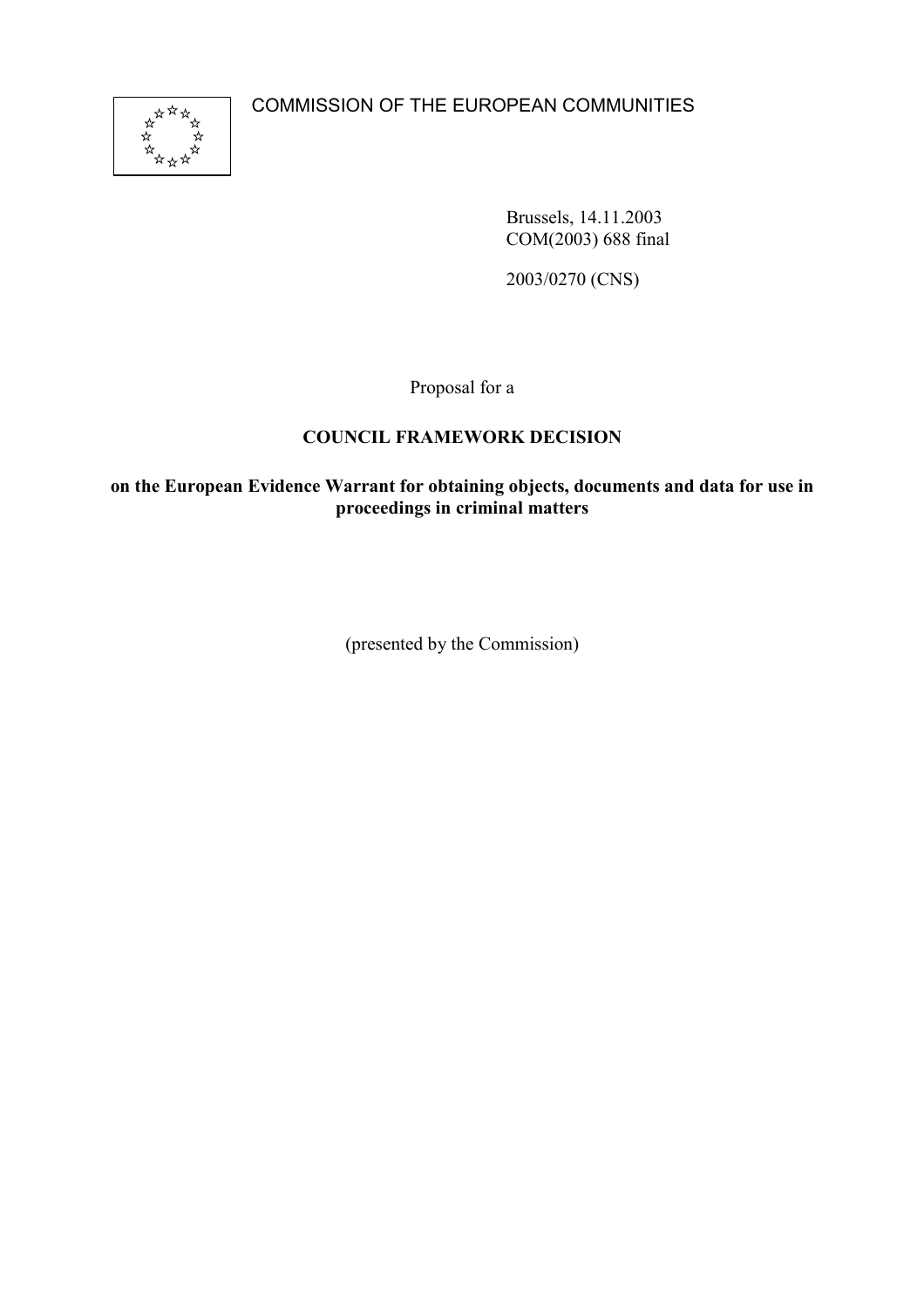## **EXPLANATORY MEMORANDUM**

## **1. INTRODUCTION**

- 1. This proposal for a Council Framework Decision applies the principle of mutual recognition to a European warrant for the purpose of obtaining objects, documents and data for use in proceedings in criminal matters. The European warrant is referred to hereafter as the European Evidence Warrant. It will result in quicker, more effective judicial co-operation in criminal matters, and will replace the existing mutual assistance regime in this area in line with the conclusions of the Tampere European Council. Minimum safeguards for such co-operation are also introduced.
- 2. The proposal focuses on objects, documents or data obtained under procedural law measures such as production orders and search & seizure orders. It includes requests for copies of criminal records. It does not address taking statements (in whatever manner) from suspects, defendants, witnesses or victims. Nor does it address procedural investigative measures which involve obtaining evidence in real-time, such as interception of communications and monitoring of bank accounts. Although this proposal does not cover the obtaining of these other types of evidence, the Commission considers it to be the first step towards replacing the existing regime of mutual assistance within the European Union by a single EU body of law based on mutual recognition and subject to minimum safeguards.
- 3. The background to this proposal is explained below.

## **1.1. National approaches for obtaining evidence**

- 4. Member States' legal systems use a variety of procedural measures during the process of collecting evidence for proceedings in criminal matters. These include:
- *1.1.1. Preservation powers.*
- 5. At international level, the Council of Europe 2001 Convention on Cybercrime<sup>1</sup> has introduced a distinction between "preservation orders" and "seizure" orders. Preservation orders apply only to third parties, and require them to preserve evidence without handing it over to the competent investigating authorities. A separate order is then required for the disclosure or production of the evidence.

## *1.1.2. Seizure powers.*

6. Seizure goes beyond mere preservation of the evidence by involving (where necessary) the temporary possession of the evidence by the competent investigating authorities. It applies to evidence under the control of suspects as well as third parties.

 $\overline{a}$ 

<sup>&</sup>lt;sup>1</sup> Council of Europe, European Treaty Series No 185 (see http://conventions.coe.int).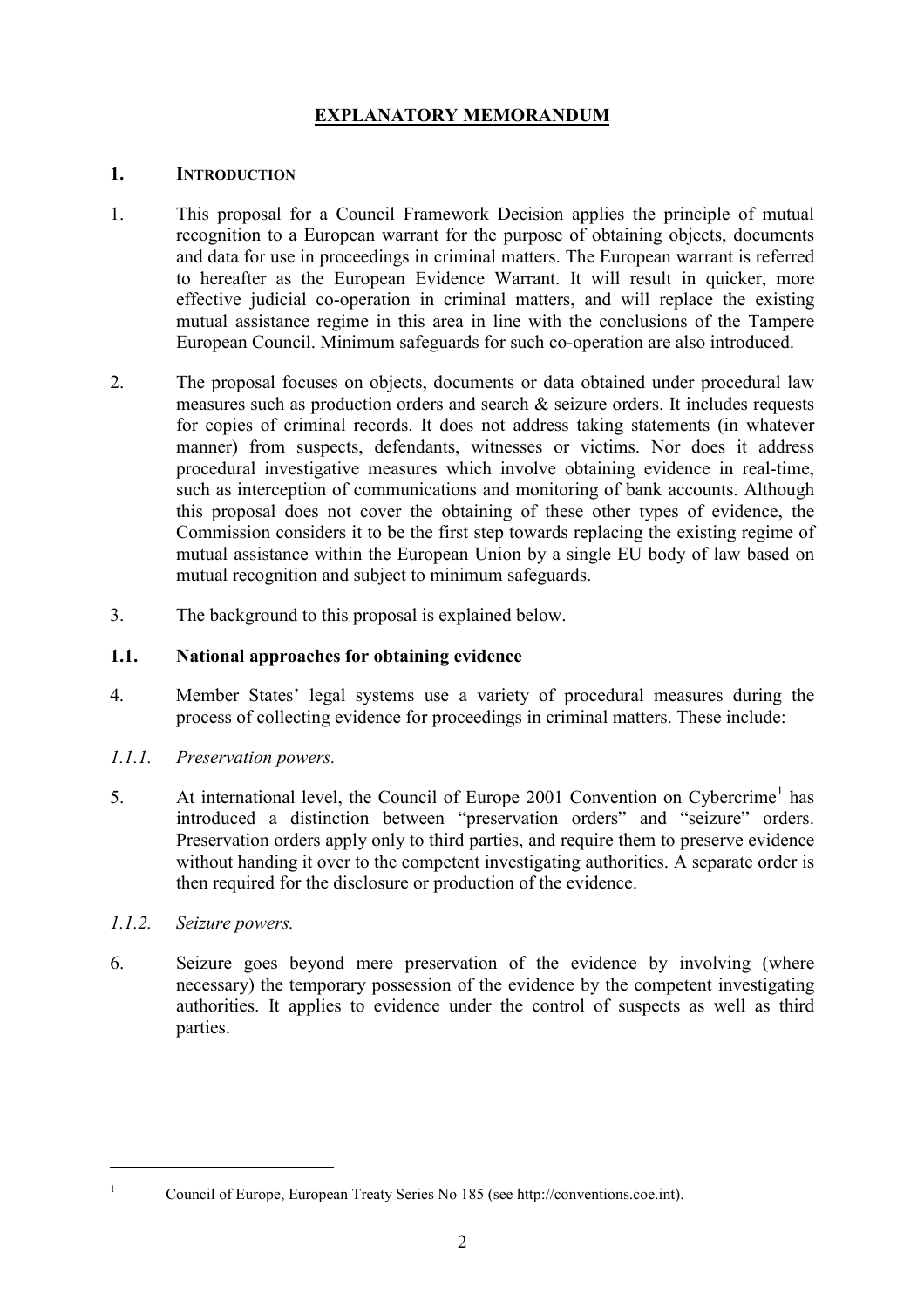7. Seizure is a commonly accepted notion in national and international criminal law, although its scope and modalities may vary. All Member States have given their police and judicial authorities powers to seize evidence. Seizure powers can be exercised by judicial authorities and, in certain circumstances, by law enforcement authorities under their own powers.

## *1.1.3. Powers to require production / disclosure of evidence.*

- 8. In some Member States, judicial authorities have general powers to require third parties to disclose evidence. These powers rely on the co-operation of the third party. Where such co-operation is lacking, the judicial authority can use a search order to seize the evidence.
- 9. Other Member States have a specific investigative power known as a "production order" used for obtaining evidence (in particular documents) from a third party. These powers can be limited to serious offences and to specific categories of evidence (such as documents held in confidence), or they can be a more general power. "Production orders" are coercive since they place the third party under an obligation to hand over the evidence. Sanctions – including criminal sanctions – are used to ensure co-operation. Nevertheless, production orders are less intrusive than search and seizure powers.
- 10. Production orders can be useful when a third party is content to co-operate but, for legal reasons such as liability issues associated with breaching the confidentiality of its customers, it would rather be forced to disclose evidence than to co-operate voluntarily with the competent investigating authority. In other circumstances, however, it may be necessary to search the premises of a third party to obtain the evidence. This includes the situation where there is a real risk that the third party might destroy the evidence.
- 11. All these production powers apply only to material that already exists. Separate powers are used for "real-time" disclosure of information, such as orders for the interception of communications or the monitoring of bank account transactions.
- *1.1.4. Search & seizure orders*
- 12. Member States' legislation on entering and searching premises contain significant differences. In some Member States, the power is limited only to serious offences. Other Member States have a much wider power available for the investigation of all offences.
- 13. The European Convention for the Protection of Human Rights and Fundamental Freedoms (ECHR) provides the minimum standard for safeguards for search and seizure. However, within this framework, there are significant variations in the safeguards. These include: the level of certainty that evidence is on the premises to be searched; the time of day when search powers can be used; notification of the person whose premises have been searched; the rules applicable when the occupier of premises is absent; and the need for independent third parties to be present at the search.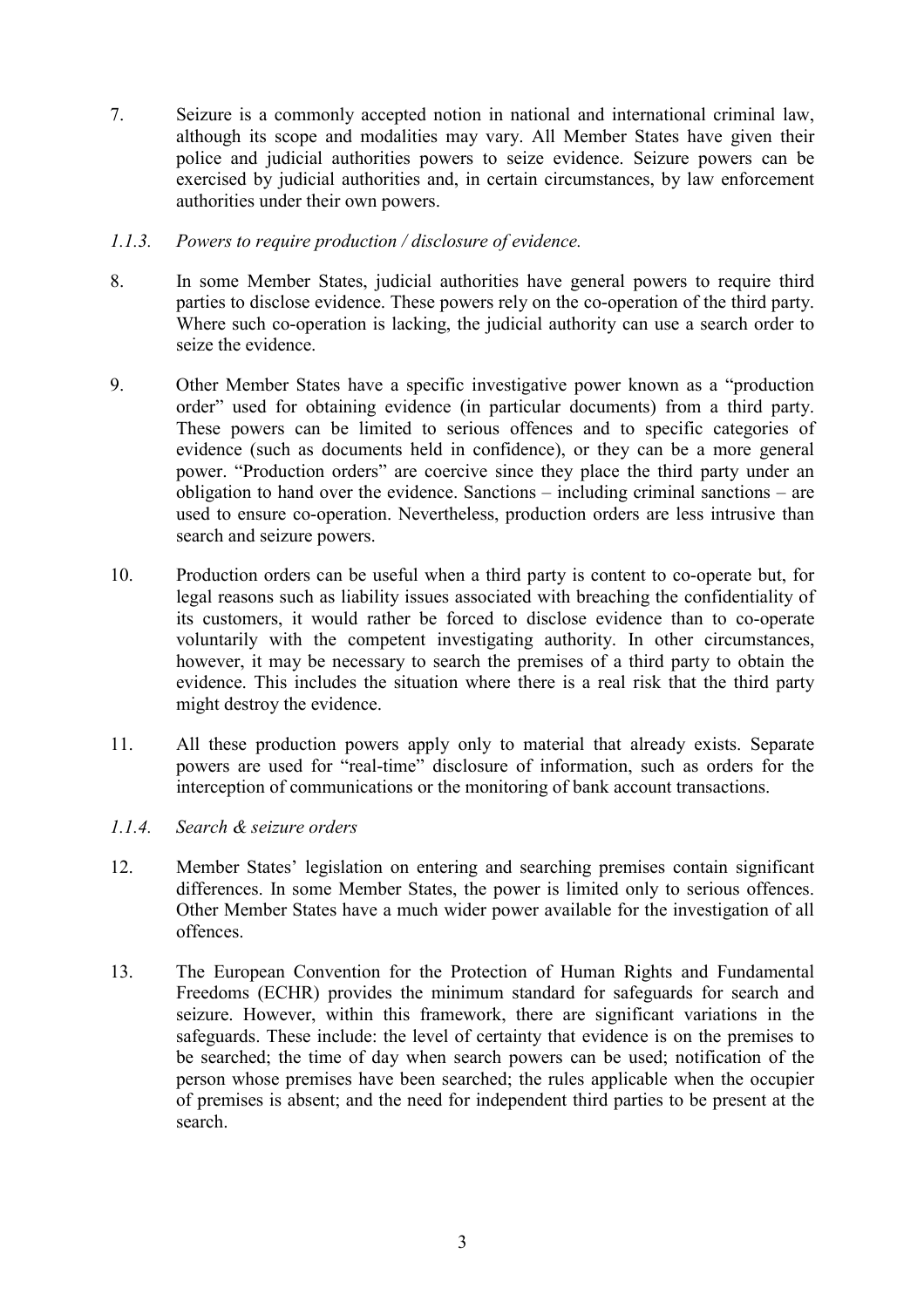## **1.2. Existing international co-operation mechanisms to obtain evidence**

- 14. The Council of Europe 1959 Convention on Mutual Assistance in Criminal Matters<sup>2</sup> provides the basic framework for co-operation on obtaining evidence. This provides for the execution of requests for mutual assistance to be executed in accordance with the law of the requested State, and provides a number of grounds of refusal for mutual legal assistance. The 1959 Convention has been supplemented in order to improve co-operation by its additional protocols of  $1978<sup>3</sup>$  and  $2001<sup>4</sup>$ . Within the EU, the 1959 Convention has been supplemented by the 1990 Schengen Convention<sup>5</sup>, the EU Convention of May 2000 on Mutual Assistance in Criminal Matters $<sup>6</sup>$  and its 2001</sup> Protocol<sup>7</sup>. The EU 2000 Convention and its 2001 Protocol have not yet entered into force.
- 15. Despite the improvements introduced by these instruments, co-operation on obtaining evidence is nevertheless still carried out using traditional mutual assistance procedures. This can be slow and inefficient. Moreover, differences in national laws (as described in section 1.1) result in barriers to co-operation.
- 16. The variation in national laws on search and seizure is mirrored by differences in the extent to which Member States are able to provide mutual assistance. Under Article 5 of the 1959 Convention, each Contracting Party may declare that the execution of letters rogatory for search or seizure of property may be made dependent on one or more of the following conditions: dual criminality exists; the offence is extraditable in the requested Party; or the execution must be consistent with the law of the requested Party.
- 17. Article 51 of the 1990 Schengen Convention, however, limits the possibility for Member States to make use of such reservations under the 1959 Convention: Member States may not, according to Article 51, make the admissibility of letters rogatory for search and seizure dependent on conditions other than the following. First, that the offence is punishable under the law of both Member States by a custodial sentence of a maximum of at least six months, or is punishable under the law of one of the two Member States by an equivalent penalty and under the law of the other as an infringement which is prosecuted by administrative authorities where the decision may give rise to proceedings before a criminal court. The second condition is that the execution is otherwise consistent with the law of the requested Member State.

<sup>&</sup>lt;sup>2</sup><br>Council of Europe, European Treaty Series No 30.<br>Council of Europe, European Treaty Series No 99.<br>Council of Europe, European Treaty Series No 182.<br>Convention of 19 June 1990 implementing the Schengen Agreement of 14 J

<sup>&</sup>lt;sup>6</sup><br>Convention of 29 May 2000 on Mutual Assistance in Criminal Matters between the Member States of the European Union, OJ C 197, 12.7.2000, p. 1.

 $t^7$  Council Act of 16 October 2001 establishing, in accordance with Article 34 of the Treaty on European Union, the Protocol to the Convention on Mutual Assistance in Criminal Matters between the Member States of the European Union, OJ C 326, 21.11.2001, p. 1.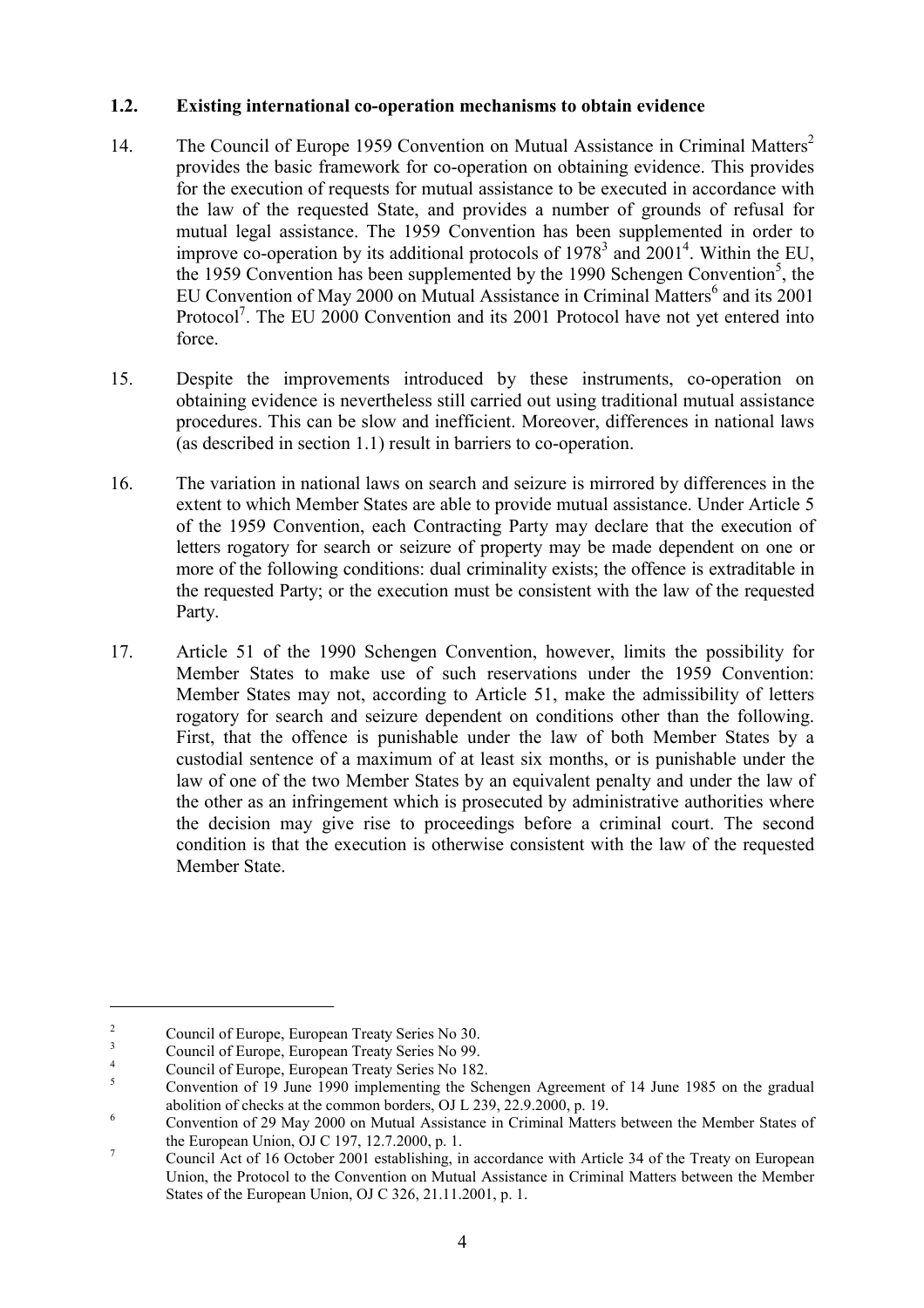- 18. Under this proposal, these existing mutual assistance procedures would be replaced by a European Evidence Warrant based on the principle of mutual recognition. The following benefits would result.
	- A request made by judicial decision from another Member State will be directly recognised without the need for its transformation into a national decision (by way of an *exequatur* procedure) before it can be enforced.
	- Requests will be standardised by the use of a single form.
	- Deadlines will be laid down for the execution of requests.
	- Minimum safeguards will be introduced both for the issuing of a request and for its execution.
	- The grounds for refusing to execute requests will be limited. In particular, dual criminality will not be a ground of refusal except for a transitional period for those Member States that have already made execution of a request for search and seizure dependent on the condition of dual criminality.

## **1.3. The principle of mutual recognition**

- 19. At the European Council in October 1999 in Tampere, it was agreed that the principle of mutual recognition should become the cornerstone of judicial cooperation in both civil and criminal matters, including for pre-trial orders in criminal investigations.
- 20. The European Council also asked the Council and the Commission to adopt, by December 2000, a programme of measures to implement the principle of mutual recognition in criminal matters<sup>8</sup>. The first instrument to be adopted on mutual recognition in criminal matters is the Council Framework Decision of 13 June 2002 on the European arrest warrant and the surrender procedures between Member States<sup>9</sup>.
- 21. The programme of measures attached the highest priority (priority 1) to the following action:

## "*2.1.1. Orders for the purpose of obtaining evidence*

*Aim*: To ensure that evidence is admissible, to prevent its disappearance and to facilitate the enforcement of search and seizure orders, so that evidence can be quickly secured in a criminal case (point 36 of the conclusions of the Tampere European Council). Article 26 of the European Convention on the Transfer of Proceedings in Criminal Matters of 15 May 1972 and Article 8 of the Rome Convention of 6 November 1990 on the Transfer of Proceedings in Criminal Matters should be borne in mind.

 $\overset{8}{\phantom{0}}$  OJ C 12, 15.01.2001, p. 10.<br>OJ L 190, 18.07.2002, p. 1.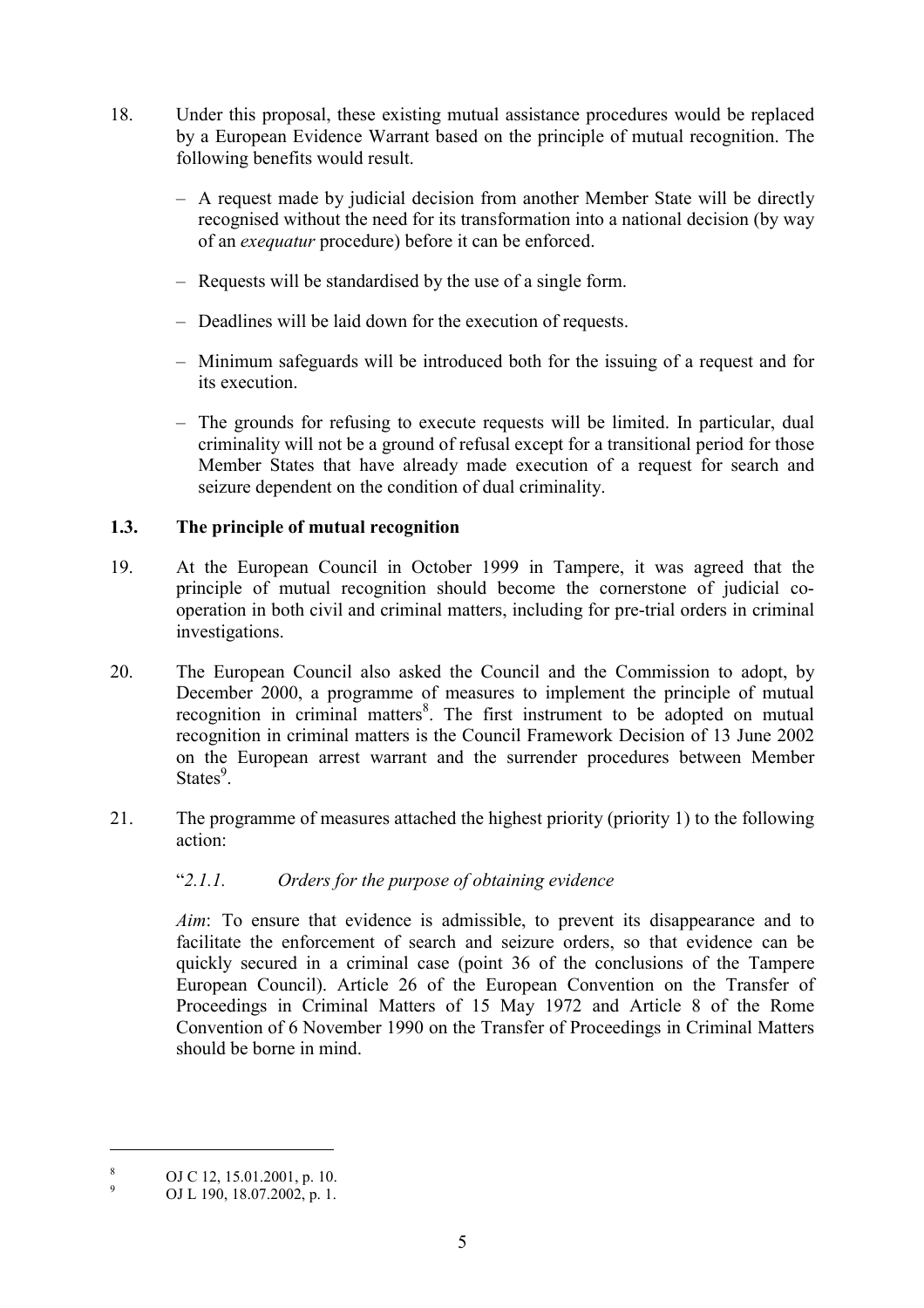*Measure 5*: Seek feasible ways of:

- ensuring that the reservations and declarations provided for in Article 5 of the European Convention on Mutual Assistance of 1959, supplemented by Articles 51 and 52 of the Convention implementing the Schengen Agreements with regard to coercive measures, are not invoked between Member States, in particular in the field of combating organised crime, laundering of proceeds from crime, and financial crime,
- ensuring that the grounds for refusal of mutual aid provided for in Article 2 of the 1959 Convention, supplemented by Article 50 of the Convention implementing the Schengen Agreement, are not invoked between Member States.

*Measure 6*: Drawing up of an instrument concerning the recognition of decisions on the freezing of evidence, in order to prevent the loss of evidence located in the territory of another Member State."

## **1.4. The Council Framework Decision of 22 July 2003 on the execution in the European Union of orders freezing property or evidence**

22. Measure 6 of the programme of measures is fulfilled by the Framework Decision on the execution in the European Union of orders freezing property or evidence<sup>10</sup>. This requires the mutual recognition of orders issued for the purpose of freezing evidence with a view to its eventual transfer to the issuing State, or for the purpose of freezing property with a view to its eventual confiscation. The Framework Decision applies to orders issued by a judicial authority, as defined under national law, in respect of any criminal offence.

## **1.5. The need for further action on mutual recognition of orders to obtain evidence**

- 23. The Framework Decision on freezing orders deals with only part of the spectrum of co-operation with respect to evidence. Indeed, the purpose of the Framework Decision is explicitly limited to provisional measures to "prevent the destruction, transformation, moving, transfer or disposal of ... evidence". In some cases, such provisional action prior to transfer of the evidence to another Member State will not be necessary.
- 24. There is also a need to resolve significant outstanding problems in co-operation with respect to evidence falling within the scope of the Framework Decision on freezing orders. For example, the Framework Decision explicitly provides that any additional coercive measures rendered necessary by the freezing order should be taken in accordance with the applicable procedural rules of the executing  $State<sup>11</sup>$ . This leaves open the possibility that co-operation might be ineffective where, in the circumstances of a particular case, the national procedural rules do not allow for a search to be carried out in order to seize evidence.

<sup>&</sup>lt;sup>10</sup> OJ L 196, 2.8.2003, p. 45.

Article  $5(2)$ .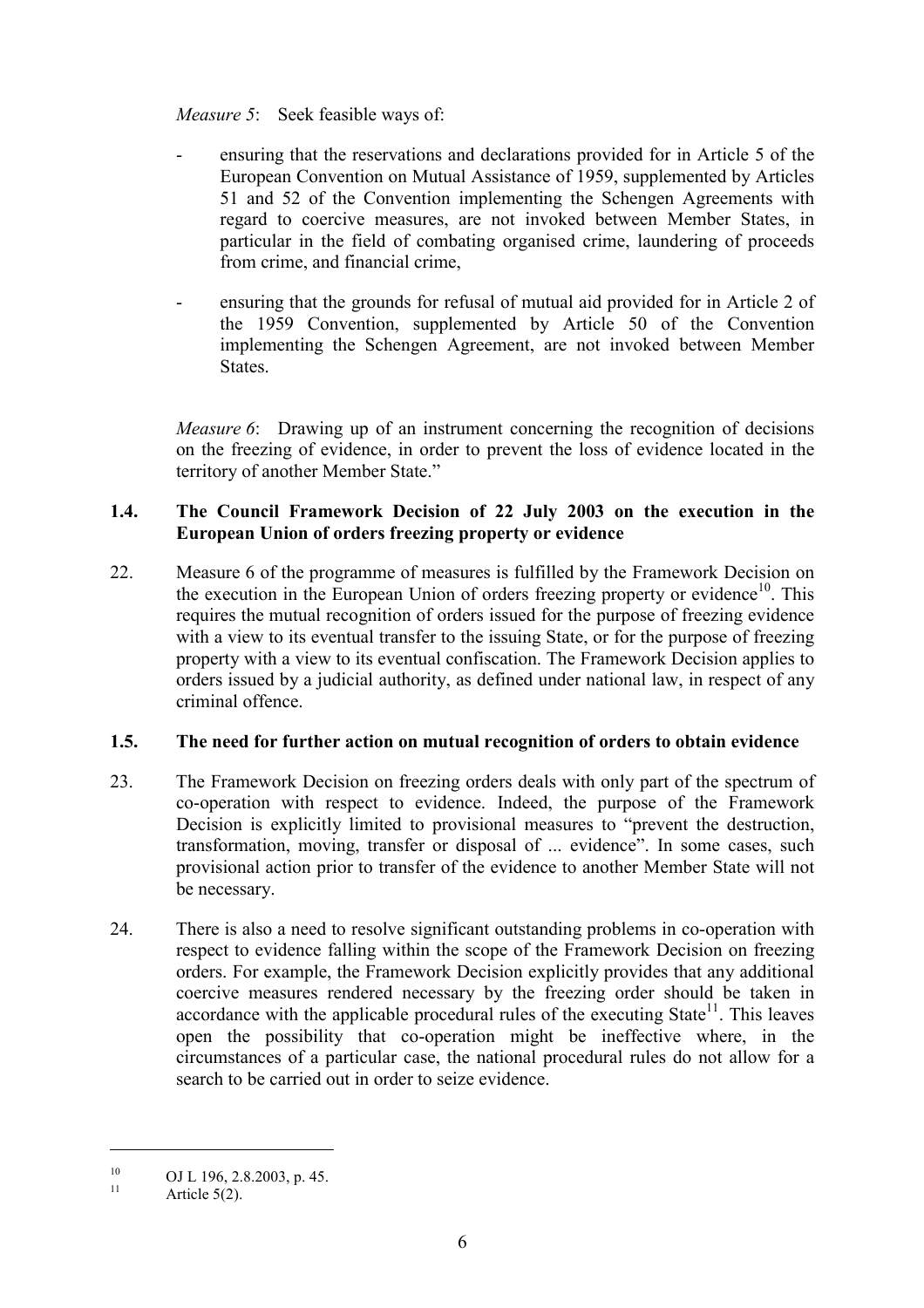- 25. Moreover, the Framework Decision requires the freezing order to be accompanied by a request for the transfer of the evidence to the issuing Member State (or a statement that such a request will be forthcoming). Normal mutual assistance rules apply to this transfer. This means that, with the exception of dual criminality, other grounds of refusal for mutual assistance will continue to apply. As a result, there will be a substantial difference – at least in theory – between the rules applicable to the freezing of evidence (mutual recognition principles) and the rules applicable to the subsequent transfer of the evidence (mutual assistance principles).
- 26. The Final Report on the first evaluation exercise on mutual legal assistance in criminal matters<sup>12</sup> saw the additional stage in the transfer of material relating to the execution of the requests as *"a pointless requirement, which could hardly be regarded as providing additional guarantees, and was therefore simply a cause of delay*". Recommendation 8 of the Final Report therefore called upon Member States to "*simplify the procedure for transfer of material to the requesting Member State by dispensing with multiple controls*".
- 27. During negotiations on the Framework Decision on freezing orders, it was recognised that there was a need for two further initiatives as a consequence of the Framework Decision on freezing orders:
	- (i) an initiative on mutual recognition of confiscation orders**.** The Danish Presidency brought forward an initiative for a draft Framework Decision on the execution in the European Union of confiscation orders<sup>13</sup>. This supplements the Framework Decision on freezing orders by providing for full mutual recognition of orders to confiscate property.
	- (ii) an initiative on mutual recognition of orders to obtain evidence. The Commission announced during negotiations of the Framework Decision on freezing orders that it would bring forward a proposal on this subject. This proposal was therefore included in the Commission Work Programme for  $2003^{14}$ .

## **1.6. The objectives and scope of the proposed Framework Decision**

- 28. This proposal for a Framework Decision supplements the Framework Decision on freezing orders by applying the principle of mutual recognition to orders with the specific objective of obtaining objects, documents and data for use in proceedings in criminal matters. The European Evidence Warrant will provide a single, fast and effective mechanism for obtaining evidence and transferring it to the issuing State. It will not be necessary for a prior freezing order to have been issued.
- 29. The proposal for a Framework Decision applies to objects, documents or data obtained under various procedural powers, including seizure, production or search powers. However, the European Evidence Warrant is not intended to be used to initiate the interviewing of suspects, taking statements, or hearing of witnesses and victims. These require special consideration. In particular, the Commission adopted in February 2003 a Green Paper on procedural safeguards for suspects and

<sup>12</sup> OJ C 216, 1.8.2001, p. 14.<br>
13 OJ C 184, 2.8.2002, p. 8.<br>
Available from http://europa.eu.int/comm/off/work\_programme/index\_en.htm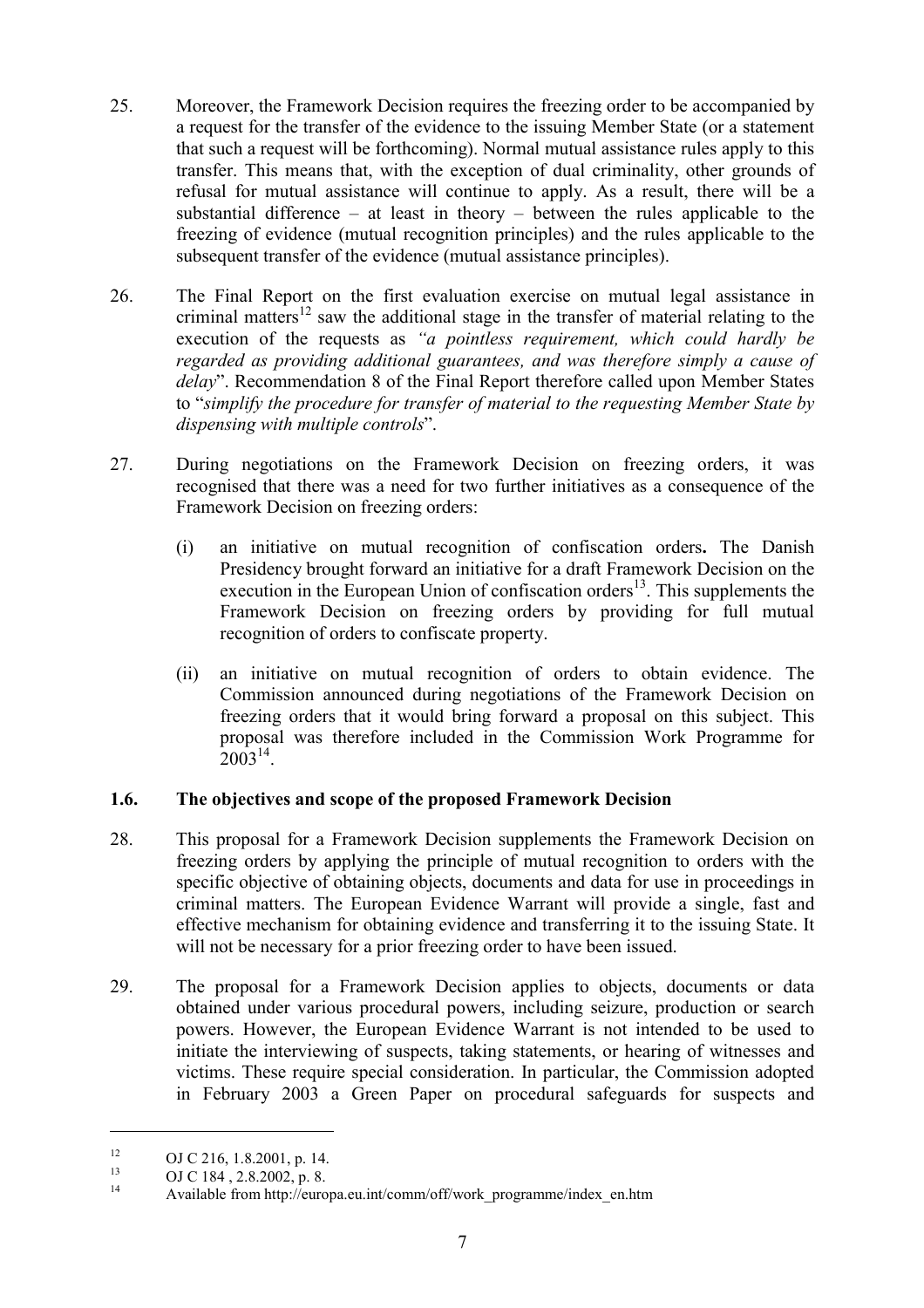defendants in criminal proceedings in the European Union<sup>15</sup>, and will continue work during 2003 on other aspects of taking evidence from suspects, defendants, victims and witnesses. The taking of evidence from the body of a person, in particular DNA samples, is also excluded from the scope of the European Evidence Warrant.

- 30. The European Evidence Warrant is also not intended to be used to initiate procedural investigative measures which involve obtaining evidence in real-time such as interception of communications and monitoring of bank accounts. These specific forms of co-operation have recently been the subject of considerable discussion in the Council. A specific regime for co-operation on interception of communications has been established in the EU 2000 Convention<sup>16</sup>, and a regime for co-operation with respect to monitoring bank accounts has been established by Article 3 of the  $2001$  Protocol to the Convention<sup>17</sup>. The Convention and its Protocol have yet to enter into force. However, as regards assistance relating to bank accounts, it is proposed that the European Evidence Warrant should be used for requests for information on operations which have been carried out during a specified period on a specified bank account. Such assistance is provided for by the 1959 Convention and has been clarified by Article 2 of the 2001 Protocol.
- 31. Nor is the European Evidence Warrant intended to be used to obtain evidence that can only result from further investigation or analysis. It could therefore not be used to require the commissioning of an expert's report. Nor, for example, could it be used to require an executing authority to undertake computerised comparison of information (computer matching) in order to identify a person. Conversely, however, the European Evidence Warrant should be used where the evidence is directly available in the executing State for example by extracting the relevant information from a register (such as a register of criminal convictions). The European Evidence Warrant should also be used for requesting data on the existence of bank accounts (as also provided for by Article 1 of the 2001 Protocol) where such data is available in the requested State.
- 32. Nevertheless, the European Evidence Warrant may be used for the purpose of obtaining objects, documents or data falling within the excluded categories provided that they had already been gathered prior to the issuing of the warrant. In these circumstances, it will be possible to obtain existing records of intercepted communications, surveillance, interviews with suspects, statements from witnesses and the results of DNA tests.
- 33. Given that the proposal for a Framework Decision is intended to replace the existing mutual assistance regime, its scope should be the same as the EU 2000 Convention. This means that the European Evidence Warrant should be available for use:
	- (a) with respect to any criminal offence; and

<sup>&</sup>lt;sup>15</sup> COM (2003) 75 final, 19.2.2003.<br>
<sup>16</sup> Convention of 29 May 2000 on Mutual Assistance in Criminal Matters between the Member States of the European Union, OJ C 197, 12.7.2000, p. 1.

 $t_0$  Council Act of 16 October 2001 establishing, in accordance with Article 34 of the Treaty on European Union, the Protocol to the Convention on Mutual Assistance in Criminal Matters between the Member States of the European Union. OJ C 326, 21.11.2001, p. 1.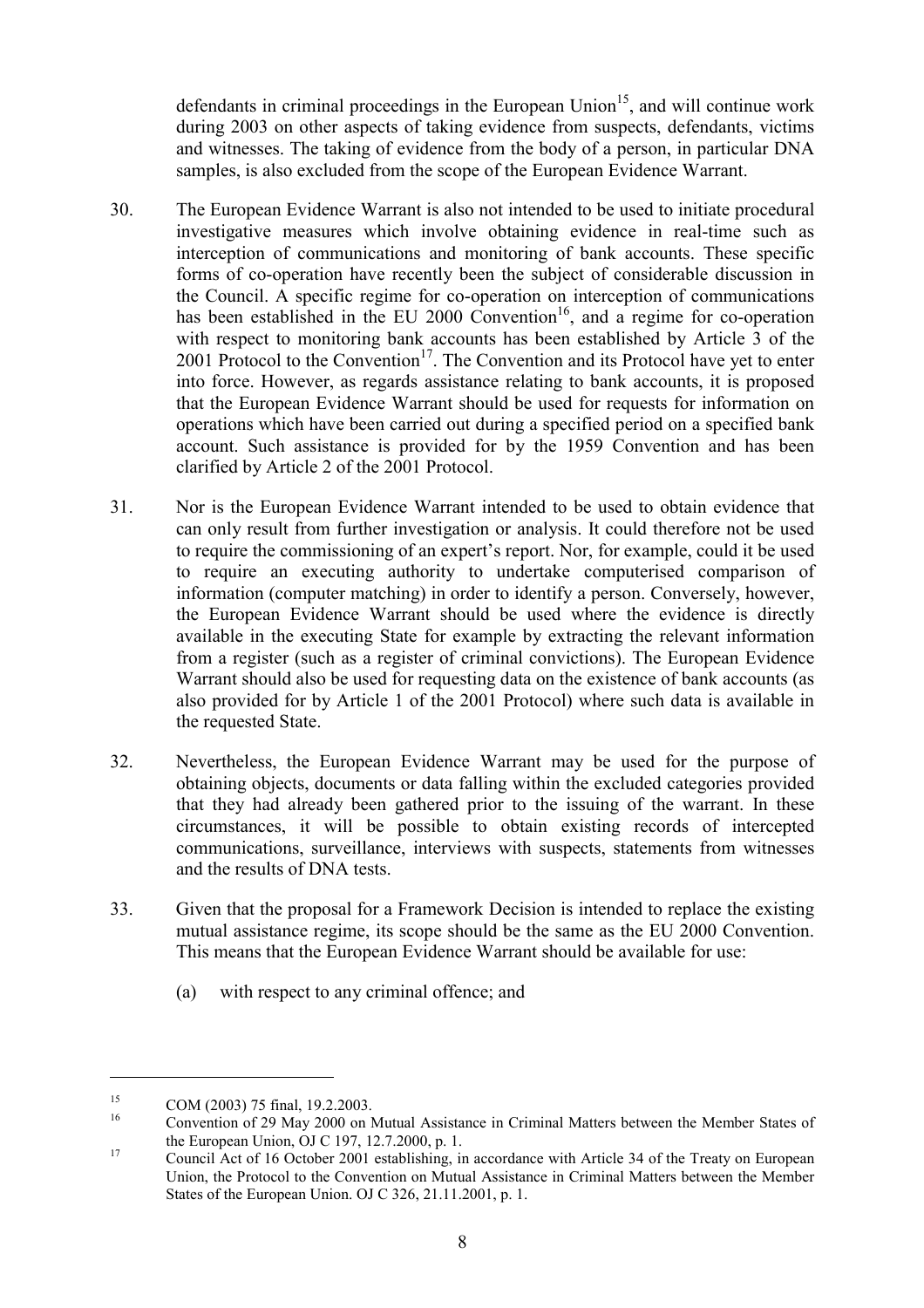(b) with respect to acts which are punishable under the national law of the issuing Member State by virtue of being infringements of the rules of law, and where the decision may give rise to proceedings before a court having jurisdiction in particular in criminal matters.

## **1.7. How to apply the principle of mutual recognition to orders to obtain evidence**

- 34. The Commission proposal for a European Evidence Warrant adopts the same approach to mutual recognition as the Framework Decision on the European arrest warrant<sup>18</sup>. This has several advantages over the approach adopted in the Framework Decision on freezing orders.
- 35. First, it is more practical. A European Evidence Warrant should result in faster and more effective co-operation than a system of mutual recognition based on a combination of a national order and a European certificate. The European Evidence Warrant is a single document translated by the issuing authority into an official language of the executing State. No further translation is necessary. In contrast, the Framework Decision on freezing orders is based upon the mutual recognition of national orders supplemented by a standard European certificate annexed to the Framework Decision. Although the issuing State is required to translate only the certificate into an official language of the executing State, in practice many executing Member States are likely to consider it necessary also to translate the original national order. The result of this additional translation is likely to be slower cooperation.
- 36. Secondly, as illustrated in section 1.1, an "order to obtain evidence" has many different meanings in the Member States' procedural laws. It can range from a prosecutor's request to disclose evidence to more coercive measures such as a court order issued for the purpose of the entry and search of private premises. Mutual recognition of specific types of national orders to obtain evidence could therefore result in the executing State being required to carry out a search and seizure in circumstances in which it would normally use less intrusive mechanisms such as the general powers of a prosecutor or a production order.
- 37. For this reason, the proposal for a European Evidence Warrant allows the issuing State to specify only the objective to be achieved (i.e. to obtain specific evidence), and leaves the executing State to obtain the evidence in accordance with its domestic procedural law. Although it is mandatory under the European Evidence Warrant to obtain the evidence, it is left to the executing State to determine, in the light of the information supplied by the issuing State, the most appropriate way to obtain the evidence in accordance with its domestic procedural law.

## **1.8. Replacing mutual assistance by mutual recognition**

38. Notwithstanding the advantages of the proposed European Evidence Warrant, it remains the case that practitioners need to rely on a variety of co-operation instruments in order to obtain evidence from other Member States. Indeed, the proposed European Evidence Warrant risks introducing the inconvenience for the practitioner of having to use different types of instruments for different aspects of the

<sup>18</sup> OJ L 190, 18.7.2002, p. 1.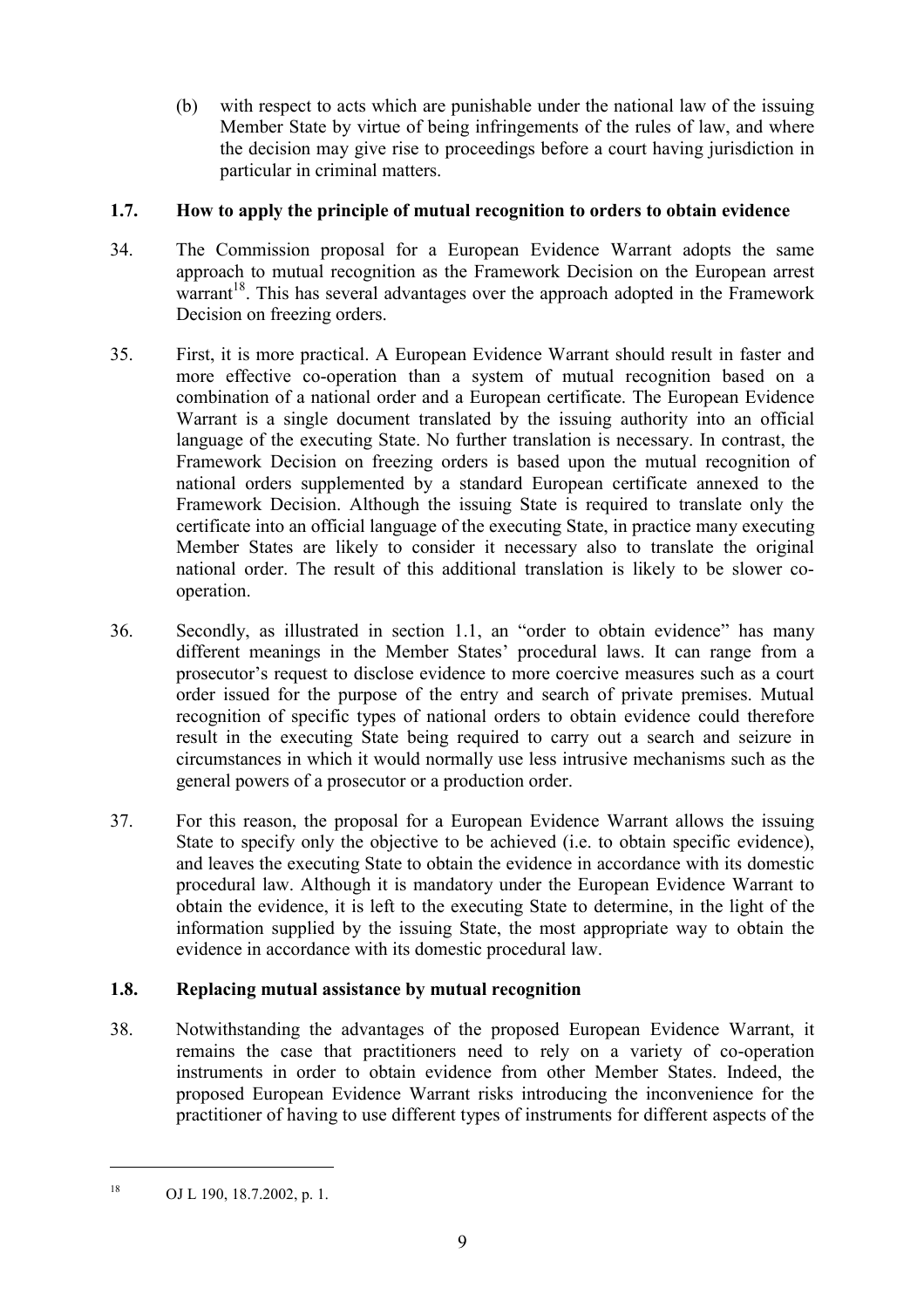same case (for example, a European Evidence Warrant for objects and documents, but a mutual assistance request for taking witness statements).

- 39. It is therefore necessary to make clear that the European Evidence Warrant is, in the Commission's view, the first step towards a single mutual recognition instrument that would in due course replace all of the existing mutual assistance regime. The steps towards a single instrument could be as follows.
	- The first step would be the proposed European Evidence Warrant, which provides for the obtaining of evidence that already exists and that is directly available.
	- The next stage would be to provide for the mutual recognition of orders for the obtaining of other types of evidence. These can be divided into two categories.
		- First, there is evidence that does not already exist but which is directly available. This includes the taking of evidence in the form of interviews of suspects, witnesses or experts, and the taking of evidence through the monitoring of telephone calls or banking transactions.
		- Secondly, there is evidence which, although already existing, is not directly available without further investigation or analysis. This includes the taking of evidence from the body of a person (such DNA samples). This category also includes situations where further inquiries need to be made, in particular by compiling or analysing existing objects, documents or data. An example is the commissioning of an expert's report.
	- In a final stage these separate instruments could be brought together into a single consolidated instrument which would include a general part containing provisions applicable to all co-operation.
- 40. Such a single consolidated instrument would within the EU replace mutual legal assistance in the same way that the European arrest warrant will replace extradition. The existing mosaic of international and EU conventions governing the cross-border gathering of evidence within the EU would thus be replaced by a single EU body of law. Achieving that end objective straightaway by means of a single instrument would, however, be unduly complex. This proposal is therefore limited to a first step.

## **1.9. Minimum safeguards**

41. Article 6 of the Treaty on European Union provides that the Union shall respect fundamental rights, as guaranteed by the European Convention for the Protection of Human Rights and Fundamental Freedoms (ECHR) and as they result from the constitutional traditions common to Member States. Moreover, in December 2000, the European Commission, the Council and the Parliament jointly signed and solemnly proclaimed the Charter of Fundamental Rights of the European Union. The Charter covers the whole range of civil, political, economic and social rights of European citizens, by synthesising the constitutional traditions and international obligations common to the Member States. It asserts that respect for fundamental rights will be at the foundation of all European law.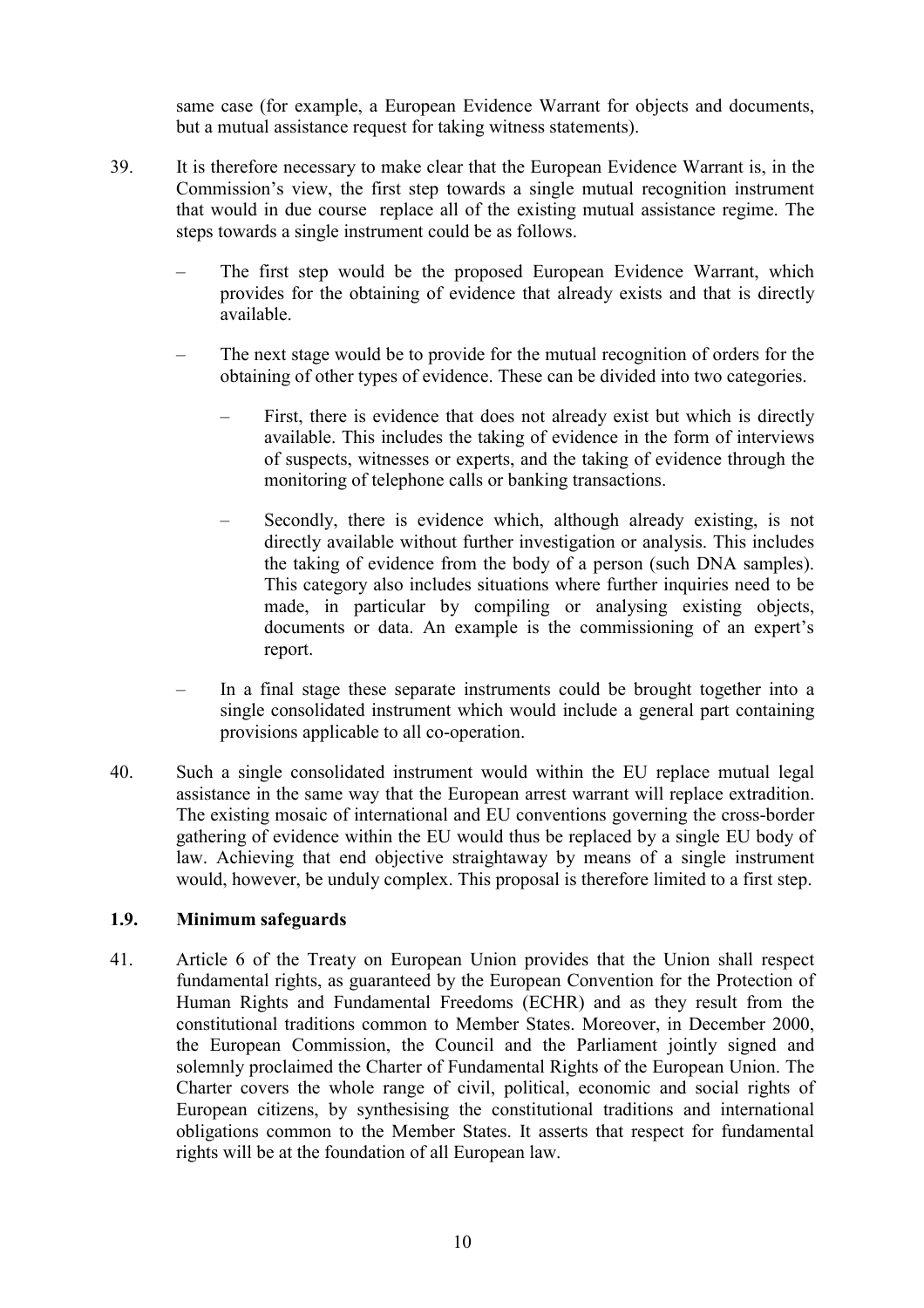- 42. The European Court of Justice has recognised the importance of mutual trust, which is the basis for the application of the principle of mutual recognition, by holding that the *ne bis in idem* principle enshrined in Article 54 of the 1990 Schengen Convention implied that the "Member States have mutual trust in their criminal justice systems and that each of them recognises the criminal law in force in the other Member States even when the outcome would be different if its own national law were applied."<sup>19</sup> The *ne bis in idem* principle is a safeguard, and Article 54 does not make its application conditional upon the approximation of the criminal laws of the Member States. However, in the different field of judicial co-operation, in particular where coercive measures are envisaged, the Commission considers that the building of mutual trust should be fostered by specific action at the Union level in order to achieve a common minimum level of safeguards.
- 43. The Commission Communication to the Council and the European Parliament of 26 July 2000 on Mutual Recognition of Final Decisions in Criminal Matters<sup>20</sup> expressed the position that "*it must therefore be ensured that the treatment of suspects and the rights of the defence would not only not suffer from the implementation of the principle [of mutual recognition] but that the safeguards would even be improved through the process*".
- 44. This was endorsed in the Programme of Measures to Implement the Principle of Mutual Recognition of Decisions in Criminal Matters<sup>21</sup>, adopted by the Council and the Commission, which stated that "*mutual recognition is very much dependent on a number of parameters which determine its effectiveness*", one of which is "*the definition of common minimum standards necessary to facilitate the application of the principle of mutual recognition*".
- 45. To take forward these commitments, the Commission adopted in February 2003 a Green Paper on procedural safeguards for suspects and defendants in criminal proceedings<sup>22</sup>. The Green Paper stressed the fact that the Member States of the EU are all signatories of the principal treaty setting these standards, the European Convention for the Protection of Human Rights and Fundamental Freedoms (ECHR), as are all the acceding states and candidate countries, so the mechanism for achieving mutual trust is already in place. Nevertheless, the Green Paper explained that divergent practices ran the risk of hindering mutual trust and confidence, which justifies the EU taking action on procedural standards pursuant to Article 31 TEU.
- 46. The Green Paper does not address the issue of procedural safeguards for obtaining evidence using the coercive powers covered by this Framework Decision. However, in line with the general approach described in the Green Paper, this proposal contains specific safeguards for the issuing and executing States to enhance the effectiveness, consistency and visibility of some of the standards relevant for obtaining evidence at EU level.

<sup>19</sup> Joined Cases C-187/01 and C-385/01, *Gözütok and Brügge*, judgement of 11 February 2003, at

paragraph 33.<br>
COM (2000) 495 final, 26.7.2000.<br>
OJ C 12, 15.1.2001, p. 10.<br>
COM (2003) 75 final, 19.2.2003.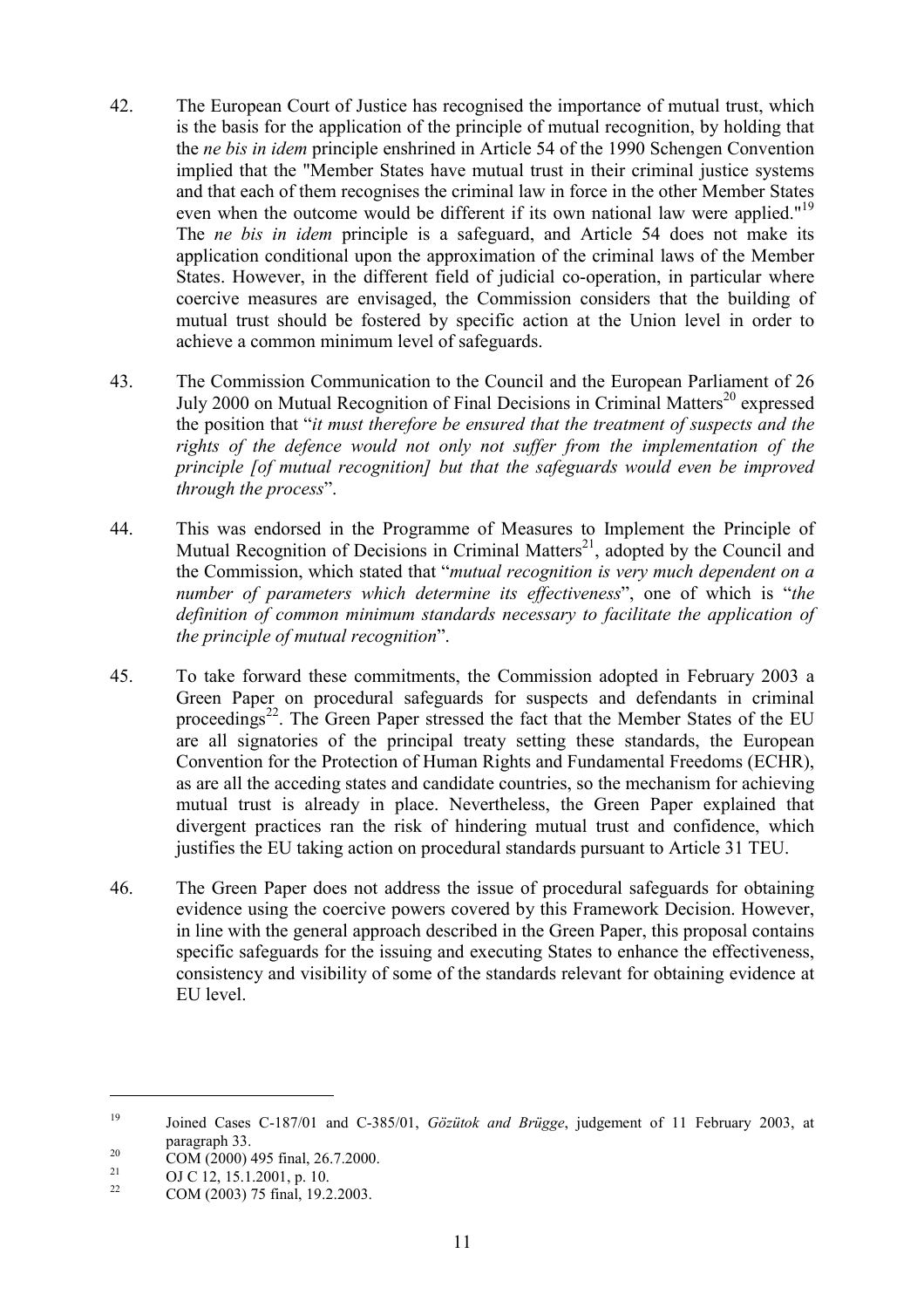- 47. In the issuing State, the issuing judicial authority is limited to judges, investigating magistrates or prosecutors. There is also a need to ensure equivalence with the domestic criminal procedural law of the issuing State when dealing with evidence obtained in another Member State. For this reason, the judicial authority issuing a European Evidence Warrant must be satisfied that it would be able to obtain the objects, documents or data in similar circumstances if they were on the territory of its own Member State. This prevents the European Evidence Warrant from being used to circumvent national safeguards on obtaining evidence. As an example, this would preclude using the European Evidence Warrant to obtain objects, documents or data from the executing State that would be impossible to obtain in the issuing State because it is protected by legal, medical or journalistic privileges.
- 48. In the executing State, there is a need to ensure that the fundamental right not to incriminate oneself is protected, as well as a need for additional safeguards with respect to search and seizure. When coercive measures are used to obtain the evidence, it is essential that effective legal remedies exist in both the issuing and executing States. Further safeguards are provided in the grounds of refusal to execute the European Evidence Warrant.

## **1.10. Obtaining official records of criminal convictions**

- 49. In its Communication on mutual recognition<sup>23</sup>, the Commission identified the necessity of being aware of decisions taken in other Member States. As a first step, the Commission proposed "*developing common European multi-language forms that could be used to request information on existing criminal records. By using such forms, practitioners could send a demand for information to the competent (central, one would hope) authorities of all other EU [Member States] to find out whether a person they are dealing with has a criminal history there*."
- 50. This was subsequently reflected in Measure 3 of the programme of measures for mutual recognition in criminal matters<sup>24</sup>:

*"Measure 3*: In order to facilitate the exchange of information, a standard form like that drawn up for the Schengen bodies, translated into all the official Union languages, should be introduced for criminal records applications".

51. The 1959 Convention<sup>25</sup> provides the basic framework for the exchange of criminal records between judicial authorities. It provides for two types of exchange: information to be provided upon request (Article 13); and the automatic communication of criminal convictions of nationals of other contracting parties (Article 22). Article 4 of the 1978 Additional Protocol<sup>26</sup> to the 1959 Convention added a second paragraph to Article 22 providing for information to be provided, again upon request, further to an automatic communication under the first paragraph of Article 22.

<sup>&</sup>lt;sup>23</sup> COM (2000) 495 final, 26.7.2000.<br>
<sup>24</sup> OJ C 12, 15.1.2001, p. 10.<br>
<sup>25</sup> Council of Europe, European Treaty Series No 30.<br>
Council of Europe, European Treaty Series No 99.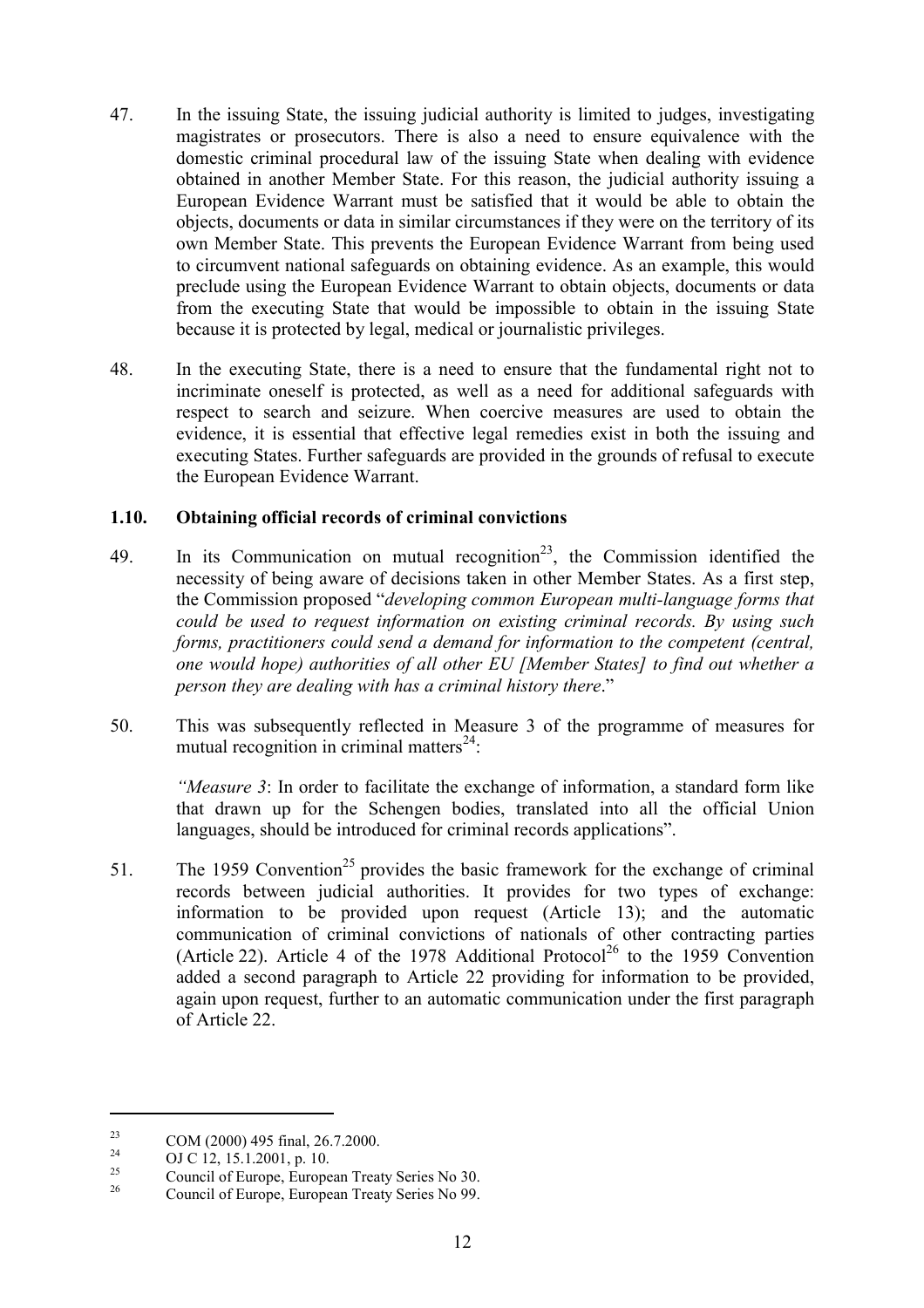- 52. Article 13(1) of the 1959 Convention states that "a requested Party shall communicate extracts from and information relating to judicial records, requested from it by the judicial authorities of a Contracting Party and needed in a criminal matter, to the same extent that these may be made available to its own judicial authorities in like case". The term "judicial records" means records of criminal convictions.
- 53. Having considered the possibility of a separate initiative for a standard form for criminal records applications, the Commission has decided that it is appropriate to combine the standard form for criminal records applications with the standard form in this Framework Decision for obtaining objects, documents and other data. It is therefore proposed that this Framework Decision should be used to implement measure 3 of the programme of measures for mutual recognition in criminal matters.
- 54. This means that the existing mutual assistance regime for records of criminal convictions will be replaced by a system that places an obligation on the executing State to produce such records. The procedure for obtaining such records will be the same as for more general documentary evidence under the European Evidence Warrant. This proposal therefore requires that criminal records held in one Member State should be available to a judicial authority in another Member State with respect to any person relevant to the proceedings and at any stage during those proceedings (pre-trial, sentencing and the subsequent execution of the sentence).
- 55. It is proposed that there should be an obligation on Member States to establish a "central criminal records authority" responsible for dealing with European warrants asking for production of criminal records. In cases where the only information sought relates to a criminal record, the issuing authority would send the form annexed to this Framework Decision directly to the central criminal records authority. However, in situations where the issuing authority is seeking a wide range of objects, documents or data including a criminal record, it might be more appropriate for a judicial authority in the executing State to co-ordinate the gathering of this information and thus take it upon itself to obtain the criminal record from the central authority. Flexibility is therefore required to allow the issuing and executing authorities to determine the most appropriate way to co-operate in such situations.

#### **1.11. Mutual admissibility of evidence**

56. The European Council in Tampere in 1999 concluded that "evidence lawfully gathered by one Member States' authorities should be admissible before the courts of other Member States, taking into account the standards that apply there".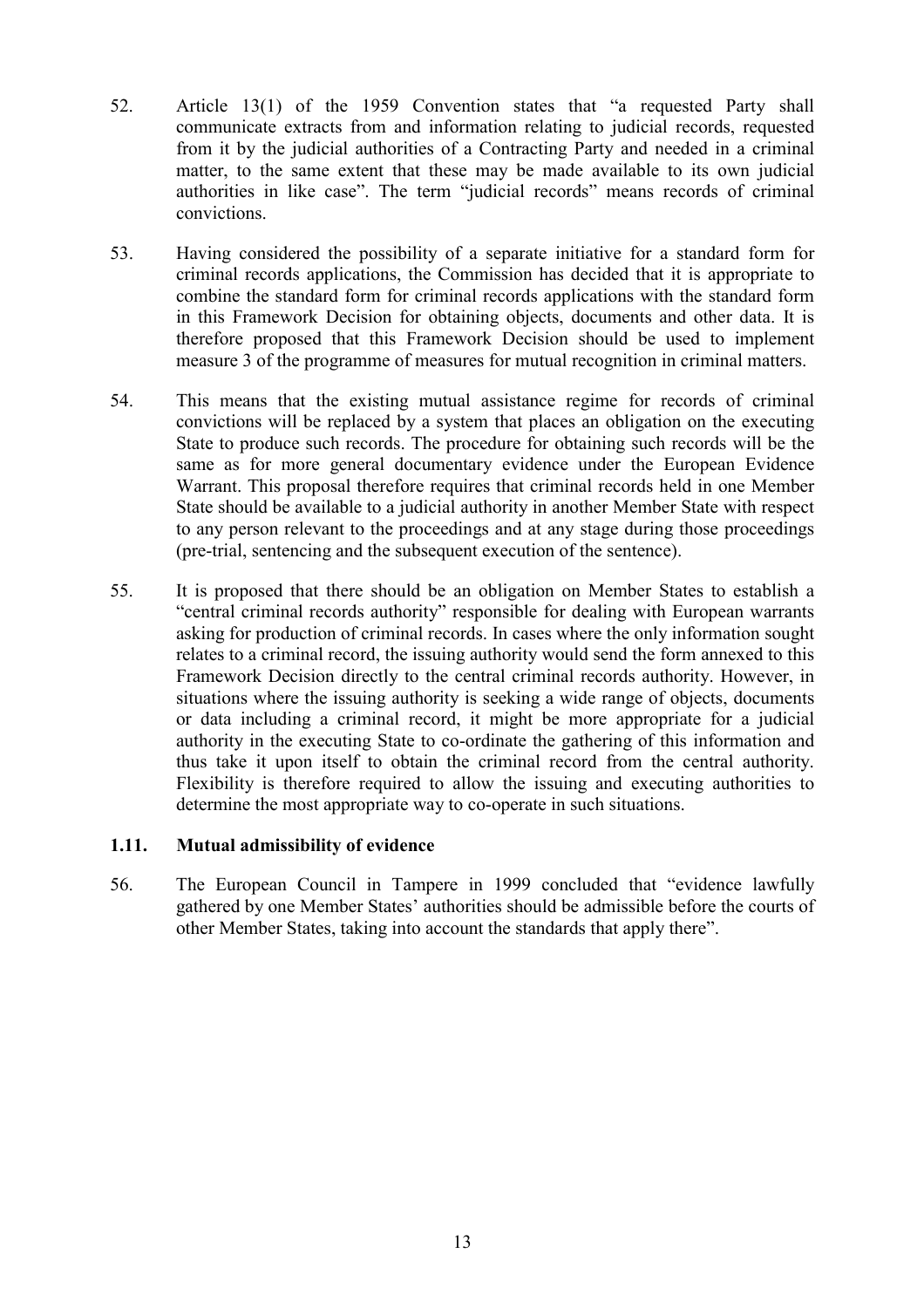- 57. The Commission's Green Paper on the European Public Prosecutor<sup>27</sup> addressed the issue of the mutual admissibility of evidence. In summary, the Green Paper concluded that "*the prior condition for any mutual admissibility of evidence is that the evidence must have been obtained lawfully in the Member State where it is found. The law that must be respected if evidence is not to be excluded is first and foremost the national law of the place where the evidence is situated".* A number of comments were submitted in response to the question in the Green Paper on mutual admissibility of evidence<sup>28</sup>. This issue was also discussed at the public hearing on the European Public Prosecutor on 16-17 September 2002 and in subsequent seminars.
- 58. This proposal for a Framework Decision does not directly address the issue of mutual admissibility of evidence. This is because consultation with experts has identified the need for further preparatory work. However, the proposal is nevertheless intended to facilitate the admissibility of evidence obtained from the territory of another Member **State**
- 59. First, the admissibility of evidence should be facilitated by the inclusion of some procedural safeguards to protect fundamental rights.
- 60. Secondly, admissibility should be facilitated by maintaining and clarifying the approach in Article 4 of the EU 2000 Convention<sup>29</sup>. This lays down a new principle in which the requested State must provide assistance in accordance with the formalities and procedures expressly indicated by the requesting State to the maximum extent possible. The requested State can only refuse to comply with these requirements where this would be contrary to its fundamental principles of law or where the Convention itself expressly states that the execution of requests is governed by the law of the requested State. This is also consistent with the approach in the Council Regulation on the taking of evidence in civil or commercial matters $30$ . In respect of four specific formalities (points (a) to (d) of Article 13) that may be required by the issuing authority, this Framework Decision goes further than the EU 2000 Convention by removing the possibility to refuse to comply with those formalities.
- 61. Thirdly, as described above, it is proposed that the European Evidence Warrant should be issued only when the issuing authority is satisfied that it would be possible to obtain the objects, documents or data in similar circumstances if they were on the territory of its own Member State. This should also facilitate the subsequent admissibility of the objects, documents or data as evidence in proceedings in the issuing State.

 $27 \text{ COM } (2001)$  715 final, 11.12.2001.<br><sup>28</sup> Follow-up report on the Green Paper on the criminal-law protection of the financial interests of the Community and the establishment of a European Prosecutor, COM (2003) 128 final, 19.3.2003, at page 18. <sup>29</sup> Convention of 29 May 2000 on Mutual Assistance in Criminal Matters between the Member States of

the European Union, OJ C 197, 12.7.2000, p. 1.<br><sup>30</sup> Council Regulation (EC) No 1206/2001 of 28 May 2001 on co-operation between the courts of the

Member States in the taking of evidence in civil or commercial matters, OJ L 174, 27.6.2001, p. 1.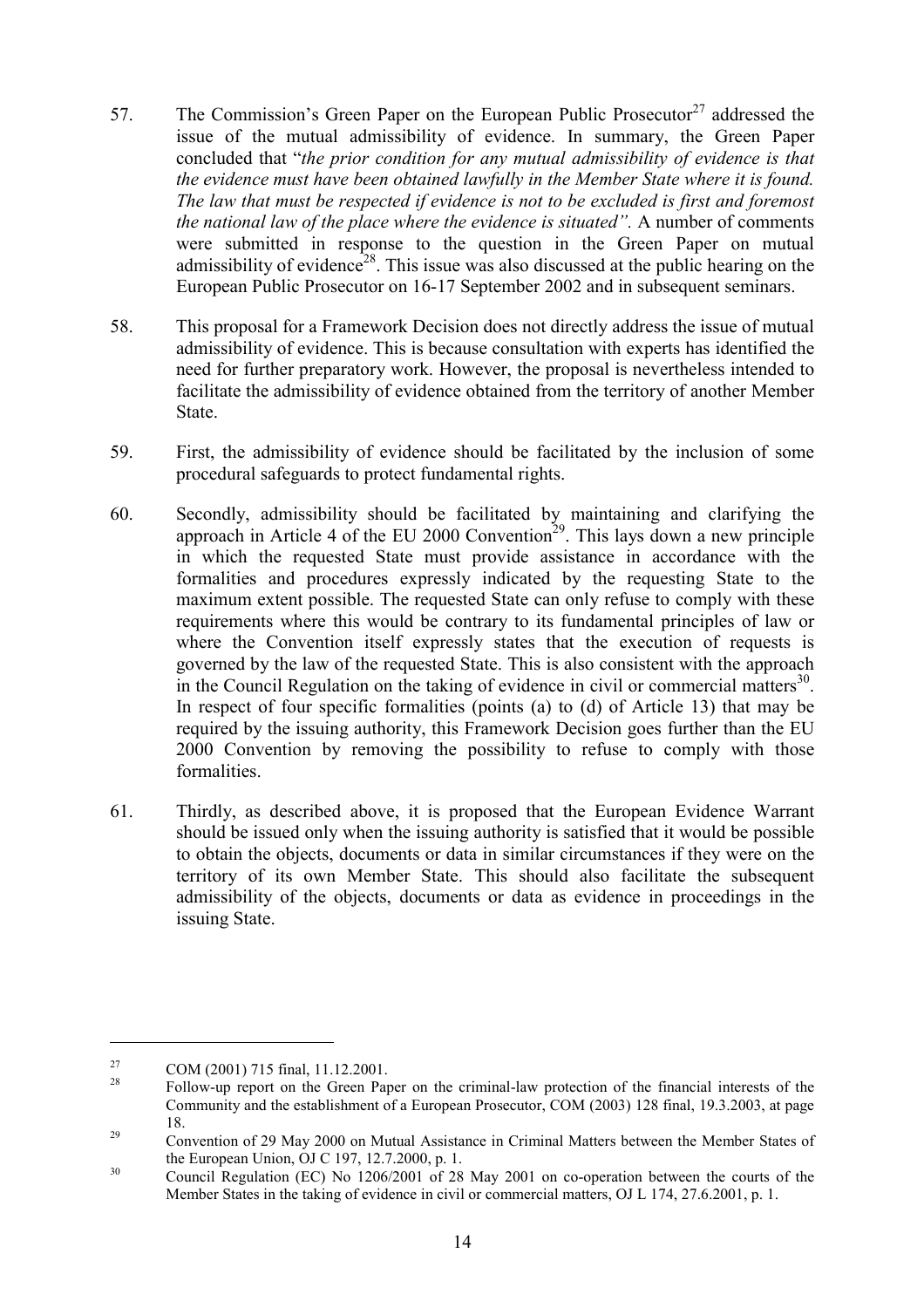62. Fourthly, there is an obligation to inform the issuing authority immediately if the executing authority believes that the warrant was executed in a manner contrary to its national law. This should provide further reassurance that the evidence was lawfully obtained, and thus facilitate its admissibility in the courts of the issuing State.

## **1.12. Jurisdiction issues associated with computer data**

- 63. The European Evidence Warrant will be available for use with respect to documents and data held electronically. In fact, it is reasonable to anticipate that a significant proportion of cases in which the warrant will be used will relate to computer data.
- 64. In principle, there should be no difference between a document held electronically and a document held in physical form. However, there is a difference with respect to jurisdiction. As an example, some multinational businesses will hold computer data about their customers in one Member State on a server located in another Member State. The issuing State is likely to send the European Evidence Warrant to the Member State in which the customer is located rather than the Member State in which the server is located. In such cases, it is important that there is legal clarity to ensure that the evidence can be obtained without the need to seek the agreement of the Member State on which the server is located. This will ensure the effectiveness of cross-border investigations, and will provide legal clarity for industry.
- 65. These issues have been discussed (and, to a certain extent, solutions have been found) in the context of the Council of Europe 2001 Convention on Cybercrime<sup>31</sup>. In particular, Article 18 of the Convention provides an order to require production of specified computer data in a person's "possession or control", or to require a service provider offering its services in the territory of a Party to submit subscriber information relating to such services in that service provider's "possession or control". In the Explanatory Report to the Convention, it is indicated that this is intended to cover situations in which the data to be produced is outside of the person's physical possession but the person can nonetheless freely control production of the data from within the State's territory.
- 66. This Framework Decision aims to go beyond the 2001 Convention on Cybercrime by resolving some of the jurisdictional questions that arise with respect to obtaining computer data held on servers within the European Union. It clarifies that it is lawful for the executing State to obtain computer data that is lawfully accessible from its territory and relates to services provided to its territory, even though it is stored on the territory of another Member State. The Framework Decision is without prejudice to other jurisdictional issues related to computer data, in particular where third countries are involved.

 $\overline{a}$ 

<sup>&</sup>lt;sup>31</sup> Council of Europe, European Treaty Series No 185.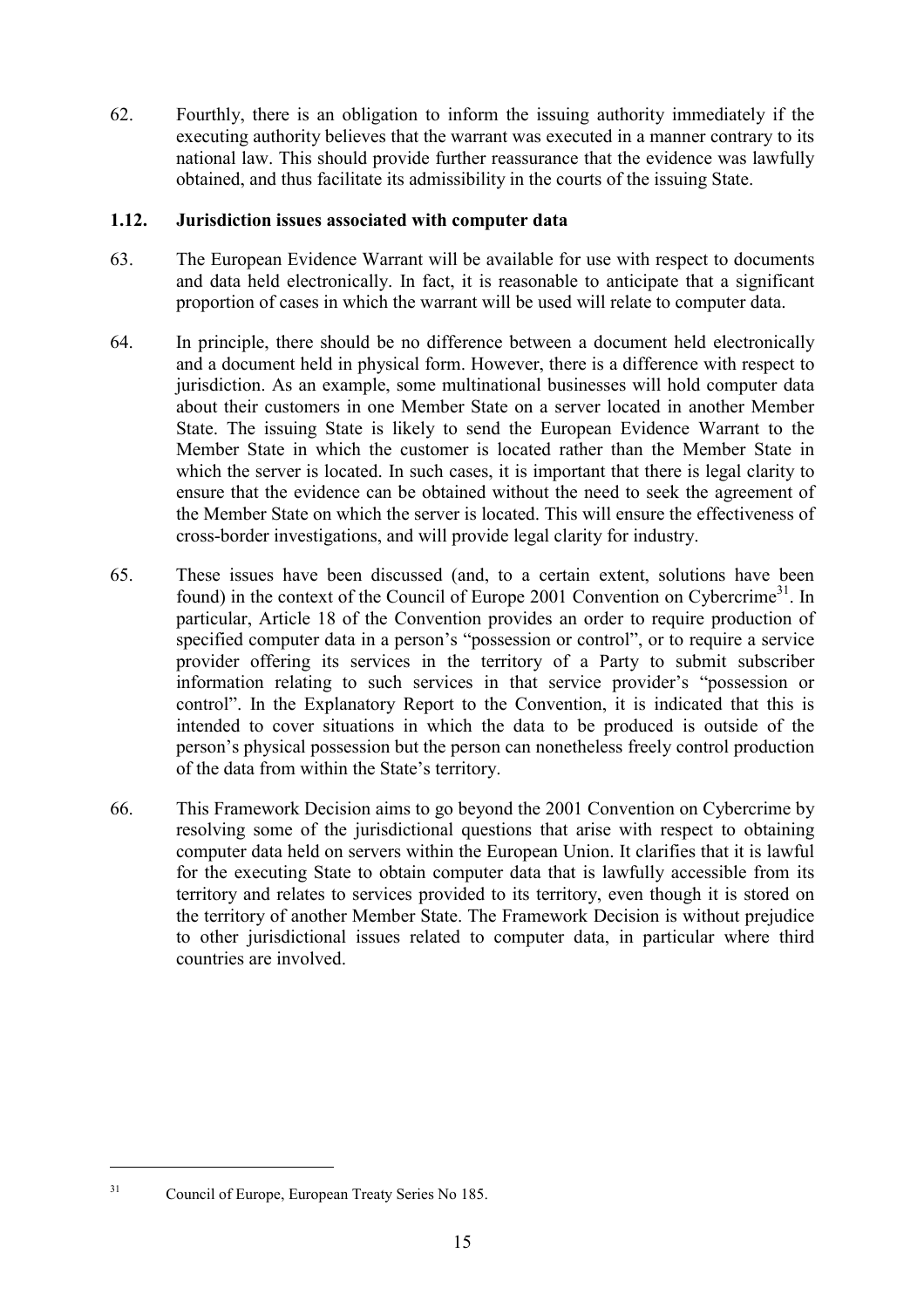## **2. LEGAL BASIS**

- 67. This proposal has a legal basis under Article 31 of the Treaty on European Union (TEU), as amended by the Treaty of Nice, which deals with common action on judicial co-operation in criminal matters. It aims at "facilitating and accelerating cooperation between competent ministries and judicial or equivalent authorities of the Member States, including, where appropriate, co-operation through Eurojust, in relation to proceedings and the enforcement of decisions" (Article 31(1)(a)). It also provides for "ensuring compatibility in rules applicable in the Member States, as may be necessary to improve such co-operation" (Article  $31(1)(c)$ ), in particular by providing for some approximation of minimum procedural rules in the Member States to enhance mutual trust and confidence. The Framework Decision also seeks to encourage co-operation through Eurojust and the European Judicial Network in line with Article 31(2) TEU.
- 68. The Commission considers that this proposal constitutes a development of the Schengen *acquis*<sup>32</sup>. It builds upon Article 51 of the Schengen Convention<sup>33</sup> by improving co-operation with respect to search and seizure. It also contains provisions which build upon Articles 3, 6 and 23 of the EU 2000 Convention<sup>34</sup>, all of which the Council has decided represent developments of the Schengen *acquis*.

#### **3. FINANCIAL STATEMENT**

 $\overline{a}$ 

69. The implementation of the proposed Framework Decision would entail no additional operational expenditure to be charged to the budgets of the Member States or to the budget of the European Communities.

<sup>&</sup>lt;sup>32</sup> With the consequence that it is necessary to associate Iceland and Norway: Agreement concluded by the Council of the European Union and the Republic of Iceland and the Kingdom of Norway concerning the latters' association with the implementation, application and development of the Schengen acquis, OJ L 176, 10.7.1999, p. 36; Council Decision of 17 May 1999 on certain arrangements for the application of the Agreement concluded by the Council of the European Union and the Republic of Iceland and the Kingdom of Norway concerning the association of those two States with the implementation, application and development of the Schengen acquis, OJ L 176, 10.7.1999, p. 31.<br>Convention of 19 June 1990 implementing the Schengen Agreement of 14 June 1985 on the gradual

abolition of checks at the common borders, OJ L 239, 22.9.2000, p. 19.<br>Convention of 29 May 2000 on Mutual Assistance in Criminal Matters between the Member States of

the European Union, OJ C 197, 12.7.2000, p. 1.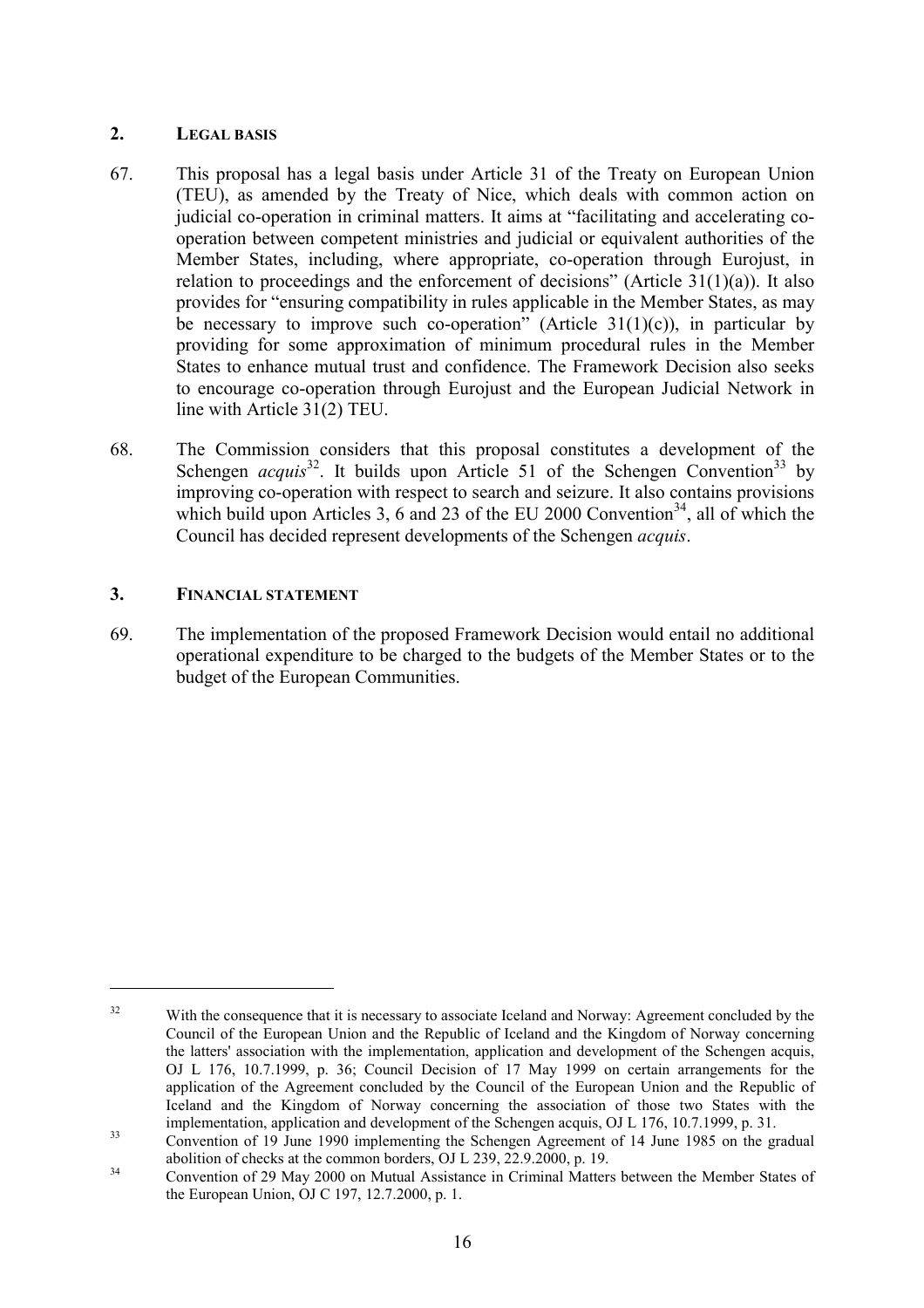## **4. EXPLANATION OF THE ARTICLES**

## **Title I – The European Evidence Warrant**

## **Article 1 – Definition of the European Evidence Warrant and obligation to execute it**

70. This Article adopts the same approach as Article 1 of the Framework Decision on the European arrest warrant<sup>35</sup>. It establishes the European Evidence Warrant as a judicial decision issued by a Member State with a view to obtaining objects, documents and data from another Member State for the purpose of the proceedings referred to in Article 4. It contains an obligation on Member States to execute the European Evidence Warrant on the basis of the principle of mutual recognition.

## **Article 2 – Definitions**

- 71. This Article establishes definitions for the issuing State, executing State, issuing authority, and the executing authority. It is important to note that the issuing authority must a judge, investigating magistrate or prosecutor. Other competent authorities (including police, customs and administrative authorities) are not permitted to issue a European Evidence Warrant. Such authorities must seek the decision of a judge, investigating magistrate or prosecutor in order to have a European Evidence Warrant issued.
- 72. To assist the interpretation of Title IV on jurisdiction for obtaining data over electronic communications networks, this Article contains definitions of "information system" and "computer data" which are taken from the draft Framework Decision on attacks against information systems<sup>36</sup>. It also contains a definition of electronic communications network which is the same as that adopted by the EC 2002 Directive on a common regulatory framework for electronic communications networks and services $37$ .
- 73. Finally, this Article defines an "offence" as meaning a criminal offence or an act which is punishable under the national law of the issuing State by virtue of being an infringement of the rules of law, provided that the decision may give rise to proceedings before a court having jurisdiction in particular in criminal matters. This means that such infringements, which are covered by the existing dual criminality regime in Article 51 of the 1990 Schengen Convention<sup>38</sup>, are also covered by the dual criminality regime of this proposal (Articles 16 and 24).

<sup>&</sup>lt;sup>35</sup> OJ L 190, 18.7.2002, p. 1.<br><sup>36</sup> Consensus – including on the definitions - was reached on this draft Framework Decision at the Justice and Home Affairs Council on 27 and 28 February 2003.<br>Directive 2002/21/EC of the European Parliament and of the Council of 7 March 2002 on a common

regulatory framework for electronic communications networks and services (Framework Directive), OJ

L 108, 24.4.2002, p. 33. <sup>38</sup> Convention of 19 June 1990 implementing the Schengen Agreement of 14 June 1985 on the gradual abolition of checks at the common borders, OJ L 239, 22.9.2000, p. 19.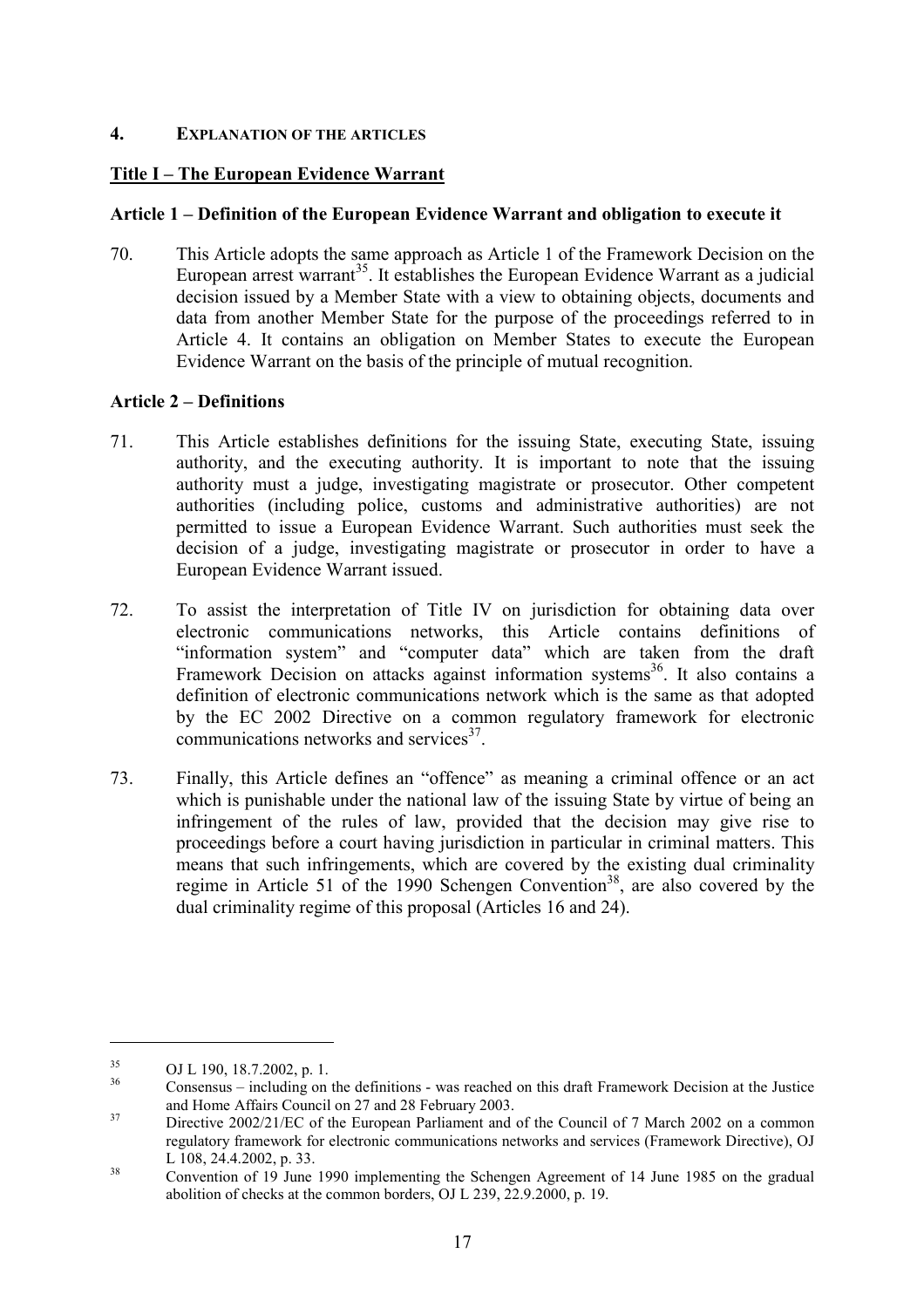## **Article 3 – Types of objects, documents or data covered**

- 74. This Article defines the types of objects, documents or data for which the European Evidence Warrant may be issued. It covers any objects, documents or data which could be used in proceedings referred to in Article 4. This is based upon the definition of evidence contained in the Framework Decision on freezing orders.
- 75. However, it is not permitted to use the European Evidence Warrant to initiate the following action:
	- (a) the taking of evidence in the form of interviews, statements or other types of hearings (including telephone conferences and videoconferences) involving suspects, witnesses, experts or any other party;
	- (b) the taking of evidence from a person's body, in particular the taking of DNA samples (whether from the hair, mouth or blood of the person);
	- (c) real-time evidence gathering such as through the interception of communications, covert surveillance or monitoring of bank accounts; and
	- (d) requiring further inquiries, in particular the compilation or analysis of existing objects, documents or data.
- 76. Co-operation with respect to gathering these types of evidence is governed by existing mutual assistance agreements, in particular the EU 2000 Convention<sup>39</sup> and its 2001 Protocol<sup>40</sup>. In due course, there will be a need to replace these forms of cooperation with a system based on the principle of mutual recognition. But that is not the purpose of this Framework Decision.
- 77. Nevertheless, this Article does allow the European Evidence Warrant to be used to obtain evidence falling in these categories which has been gathered prior to the issuing of the warrant. For example, this would include obtaining a statement previously given by a suspect to an investigating authority in the executing State with respect to an earlier investigation conducted by that State. It would also cover historical records of intercepted communications, surveillance or monitoring of bank accounts.

## **Article 4 – Type of proceedings for which the European Evidence Warrant may be issued**

78. This Article establishes the type of proceedings for which the European Evidence Warrant may be issued. It is available for criminal proceedings, as well as for administrative proceedings for infringements where there is a right of appeal to a court with jurisdiction in criminal matters. It is also available for any such proceedings which relate to offences or infringements for which a legal person may be held liable in the issuing State.

<sup>39</sup> Convention of 29 May 2000 on Mutual Assistance in Criminal Matters between the Member States of the European Union, OJ C 197, 12.7.2000, p. 1.

the European Union, Of C 197, 12.7.2000, p. 1.  $\frac{1}{2}$ .  $\frac{1}{2}$  in accordance with Article 34 of the Treaty on European Union, the Protocol to the Convention on Mutual Assistance in Criminal Matters between the Member States of the European Union, OJ C 326, 21.11.2001, p. 1.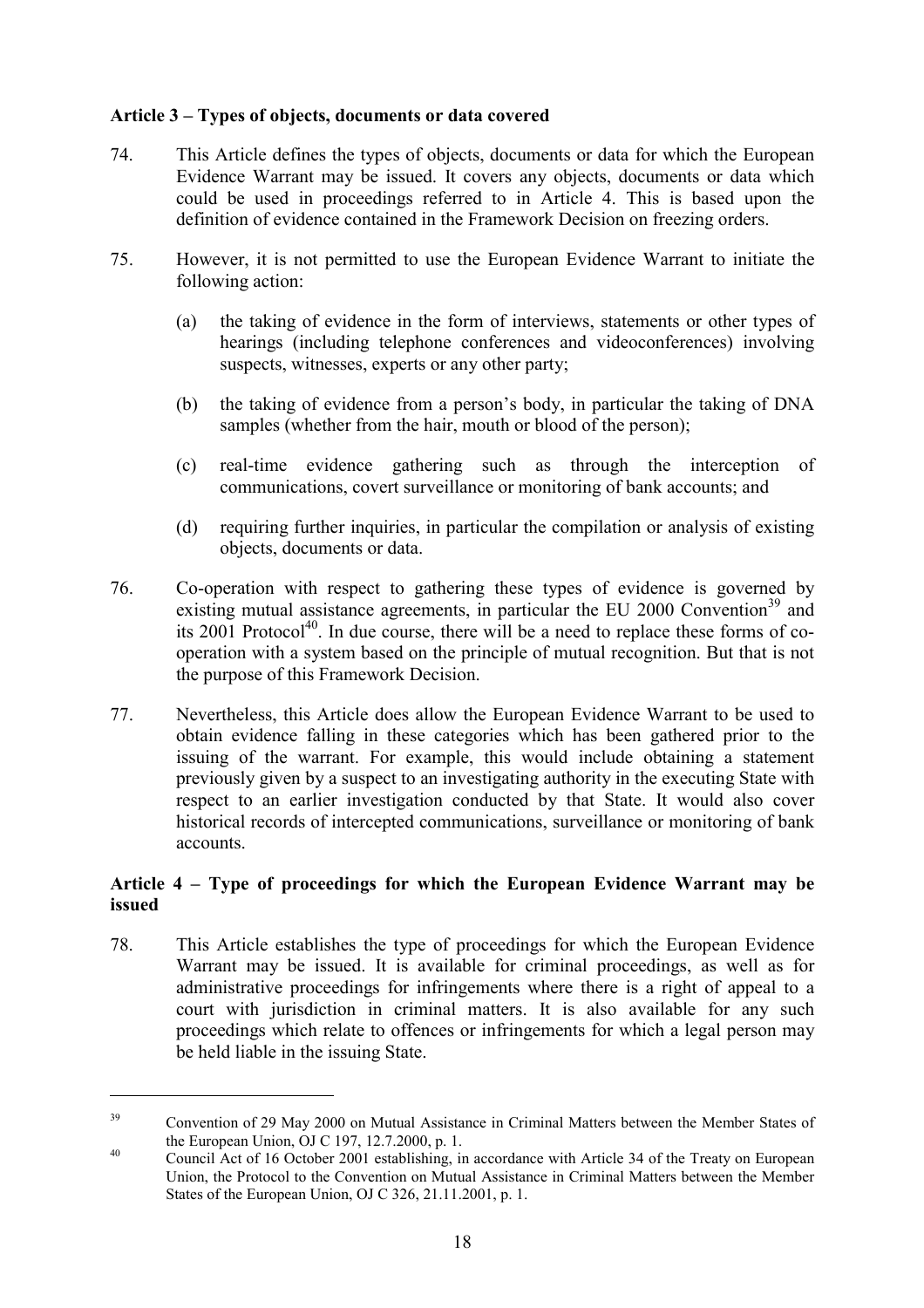79. This ensures that the proposal has the same scope as existing instruments on mutual assistance in criminal matters within the European Union, in particular as a result of the EU 2000 Convention<sup>41</sup>

## **Article 5 – Content and form of the European Evidence Warrant**

- 80. This Article ensures that the European Evidence Warrant will be issued in accordance with the standard Form A in the Annex to the Framework Decision. It must be signed, and its contents certified as accurate, by the issuing authority (i.e. by a judge, investigating magistrate or prosecutor).
- 81. The European Evidence Warrant must be translated by the issuing State into the official language or one of the official languages of the executing State. The executing State may accept translations into other official EU languages by submitting a declaration to the General Secretariat of the Council. This is the same approach as in other mutual recognition instruments, including for the European Arrest Warrant.

## **Title II – Procedures and safeguards for the issuing State**

 $\overline{a}$ 

## **Article 6 – Conditions for issuing the European Evidence Warrant**

- 82. This Article provides some important minimum safeguards to help protect fundamental rights.
- 83. It ensures that the European Evidence Warrant will be issued only when the issuing authority is satisfied that the following conditions have been met:
	- (a) the objects, documents or data sought are necessary and proportionate for the purpose of the proceedings for which the warrant is issued. This is intended to avoid unnecessary intrusions on privacy as well as situations where, for example, a disproportionate quantity of documents is sought for an investigation into a relatively minor offence. Form A in the Annex requires that the issuing authority must include a description of the offence(s) under investigation, the relevant grounds for issuing the warrant and a summary of the facts as known to it.
	- (b) it would be possible to obtain the objects, documents or data under the law of the issuing State in similar circumstances if they were available on the territory of the issuing State. This prevents the European Evidence Warrant from being used to circumvent protections in the national law of the issuing State to obtain certain types of objects, documents and data, for example legally privileged material. For this reason, Form A contains a specific section about whether the objects, documents and data are likely to be covered by any privileges or immunities. However, this subparagraph does not mean that the same procedural measures must be available to both the issuing and executing States. Indeed, the issuing State might need to obtain a specific order to search the premises of a third party to seize the evidence, whereas the executing State

<sup>41</sup> Convention of 29 May 2000 on Mutual Assistance in Criminal Matters between the Member States of the European Union, OJ C 197, 12.7.2000, p. 1.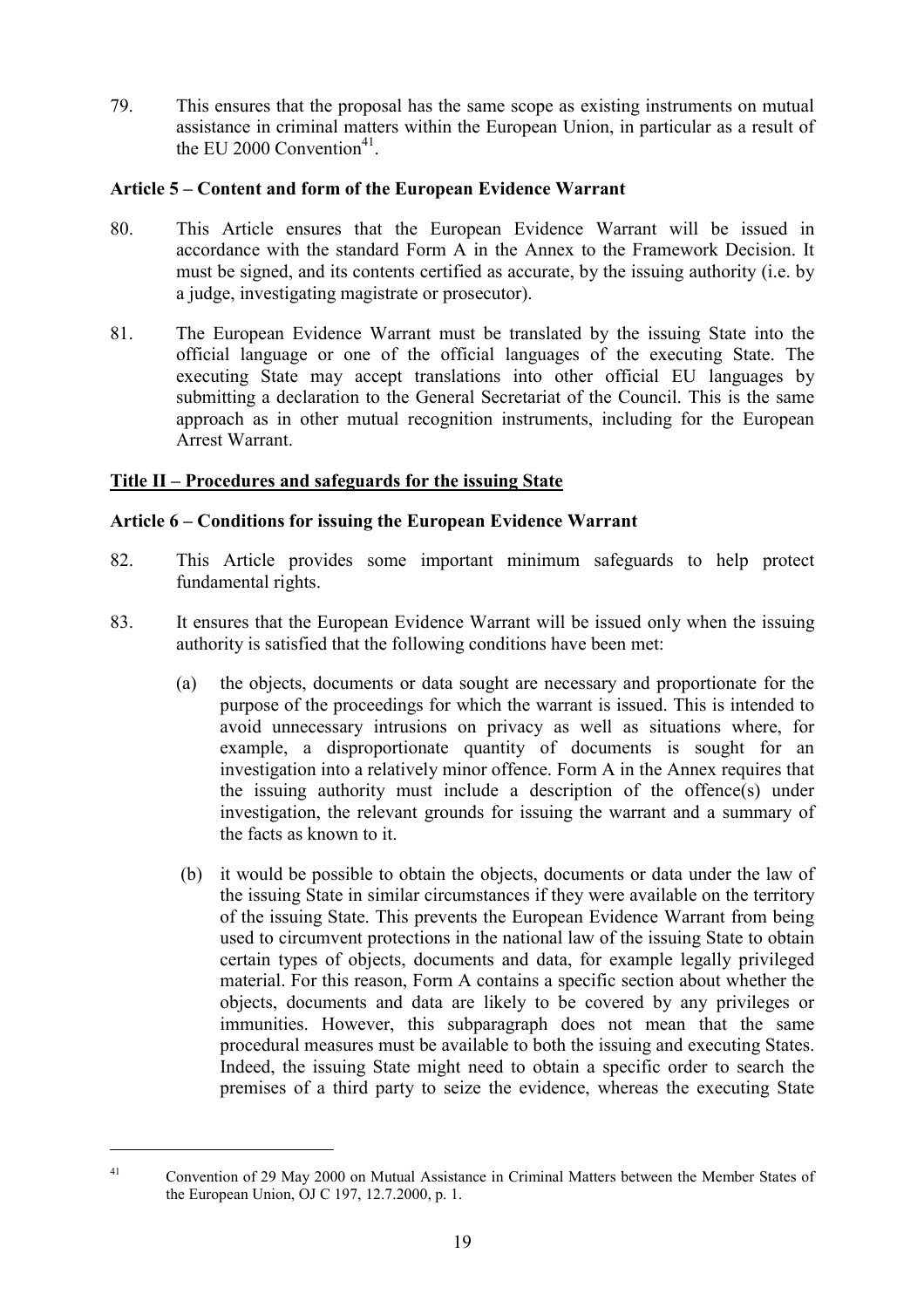might have a less intrusive procedure in which it can require a third party to produce the evidence without the need for a search.

- (c) the objects, documents and data are likely to be admissible in the proceedings for which it is sought. This prevents the European Evidence Warrant from being used to circumvent protections in the national law of the issuing State on admissibility of evidence, particularly if further action is taken in the future on the mutual admissibility of evidence obtained pursuant to the European Evidence Warrant.
- 84. Form A in the Annex also requires the issuing authority to specify, to the extent known, the identity of the natural or legal person(s) in respect of whom the objects, documents or data are sought as well as the person(s) believed to hold the objects, documents or data.

## **Article 7 – Transmission of the European Evidence Warrant**

- 85. This Article provides for direct transmission of the European Evidence Warrant between competent judicial authorities. This principle was established by Article 6 of the EU 2000 Convention<sup>42</sup>.
- 86. In cases where the competent executing authority is not known, provision is made to use the European Judicial Network. If the competent authority receiving the European Evidence Warrant has no jurisdiction to recognise and execute it, it is required to transmit the warrant to the relevant competent judicial authority for execution and to inform the issuing authority.

#### **Article 8 – Central criminal records authority**

87. This Article requires each Member State to establish a central authority for the purpose of obtaining a copy of any official record in that Member State of a criminal conviction, and subsequent measures, with respect to a natural or legal person. The purpose is to ensure that a European Evidence Warrant limited to obtaining a copy of a criminal record can be sent directly to an authority which controls, or at least has access to, official records of criminal conviction.

## **Article 9 – Warrant for additional evidence**

 $\overline{a}$ 

88. This Article addresses the need to deal with situations where multiple requests for objects, documents or data are made with respect to the same investigation. A similar provision is contained in Article 6 of the 2001 Protocol<sup>43</sup> to the EU 2000 Convention.

<sup>42</sup> Convention of 29 May 2000 on Mutual Assistance in Criminal Matters between the Member States of the European Union, OJ C 197, 12.7.2000, p. 1.

<sup>&</sup>lt;sup>43</sup> Council Act of 16 October 2001 establishing, in accordance with Article 34 of the Treaty on European Union, the Protocol to the Convention on Mutual Assistance in Criminal Matters between the Member States of the European Union, OJ C 326, 21.11.2001, p. 1.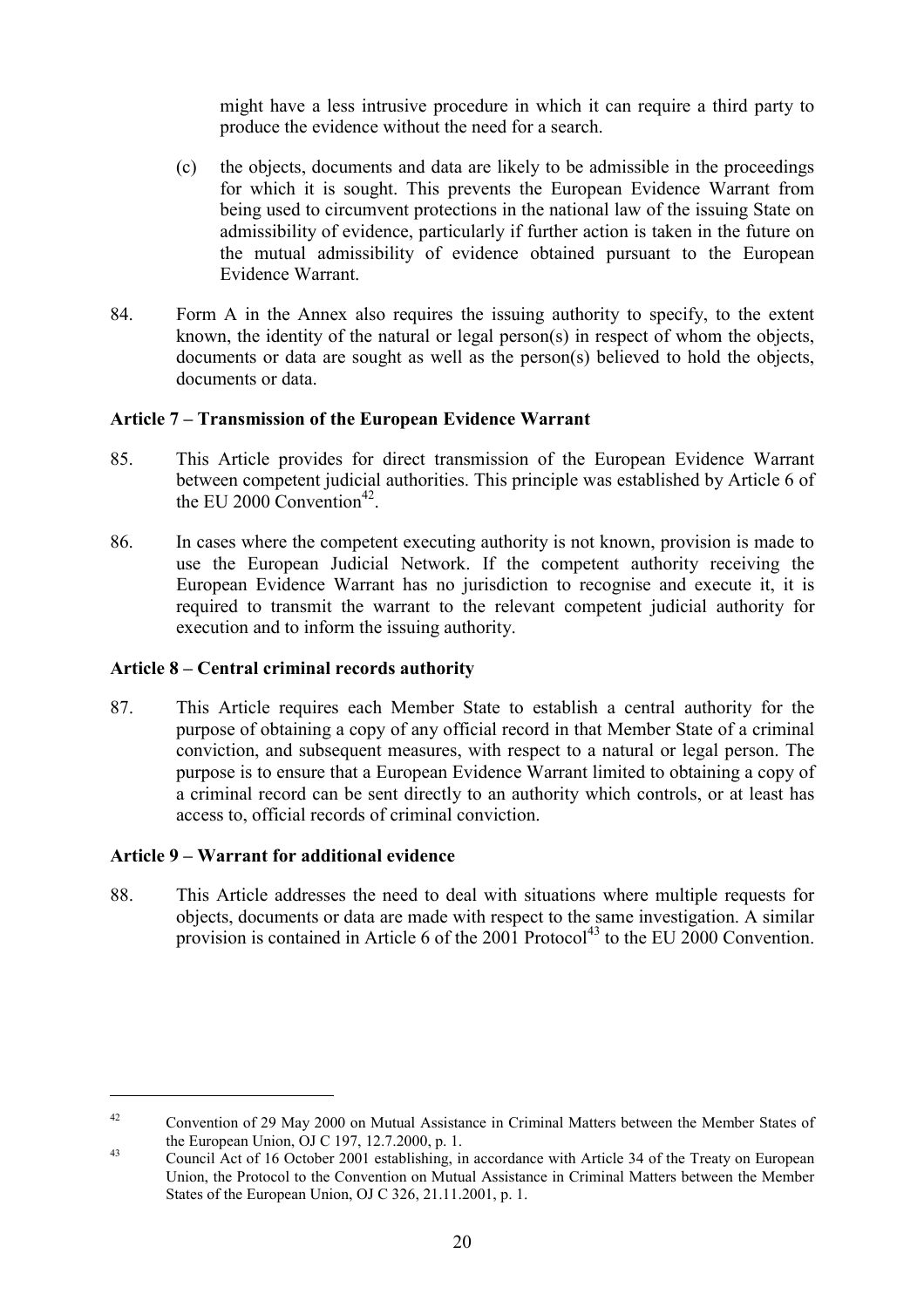- 89. To avoid duplication of effort, the issuing authority may use Form B in the Annex to obtain objects, documents or data which are additional to an earlier European Evidence Warrant issued for the purpose of the same proceedings. There is no need to issue a new European Evidence Warrant, provided that the content of the original warrant (in particular the facts known to the issuing authority and identity of the person(s) in respect of whom the objects, documents or data are sought) remains accurate.
- 90. The executing State is required to comply with any such warrant for additional evidence in the same way as for the original European Evidence Warrant.
- 91. If the competent issuing authority participates in the execution of the European Evidence Warrant in the executing State, it may address a warrant for additional evidence directly to the executing authority while present in that State.

#### **Article 10 – Conditions on the use of personal data**

- 92. This Article is based upon Article 23 of the EU 2000 Convention<sup>44</sup>. It supplements the protection afforded by the Council of Europe 1981 Convention for the protection of individuals with regard to the automatic processing of personal data<sup>45</sup>. The 1981 Convention, which has been ratified by all Member States, provides that personal data undergoing automatic processing may amongst other things only be stored and used for specified and legitimate purposes except where necessary in a democratic society in the interests of protecting State security, public safety or the suppression of criminal offences. The EC 1995 Data Protection Directive<sup>46</sup> does not apply to judicial co-operation in criminal matters.
- 93. The purpose limitation in this Article follows the approach in Article 23(1) of the EU 2000 Convention
- 94. In the circumstances of a particular case, the executing State may also require the Member State to which the personal data have been transferred to give information on the use made of the data. This requirement to provide information about the use made of the data is in line with Article 23(3) of the EU 2000 Convention.
- 95. Paragraph 4, in line with Article 23(6) of the EU 2000 Convention, excludes from the scope of Article 10 personal data obtained by a Member State under the Framework Decision and originating from that Member State.

<sup>44</sup> Convention of 29 May 2000 on Mutual Assistance in Criminal Matters between the Member States of the European Union, OJ C 197, 12.7.2000, p. 1.<br>
Council of Europe, European Treaty Series No 108.<br>
Directive 95/46/EC of the European Parliament and of the Council of 24 October 1995 on the

protection of individuals with regard to the processing of personal data and on the free movement of such data, OJ L 281, 25.11.95, p. 31.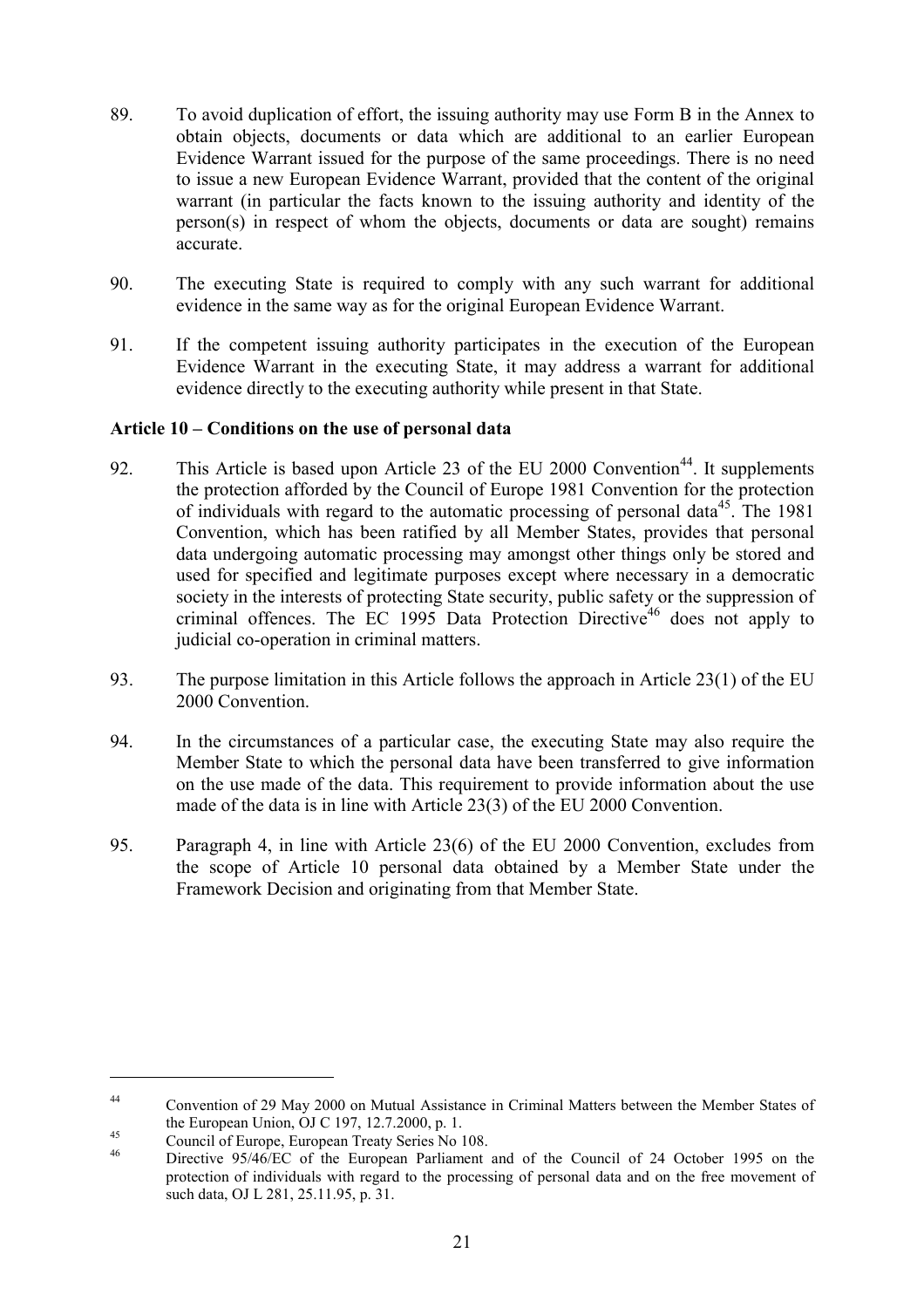## **Title III – Procedures and safeguards for the executing State**

#### **Article 11 – Recognition and execution**

96. This Article requires that the competent authorities of the executing State recognise a European Evidence Warrant without any further formality being required and forthwith take the necessary measures for its execution. The execution of the warrant should be carried out in the same way as the objects, documents or data would be obtained by an authority of the executing State.

#### **Article 12 – Safeguards for execution**

- 97. This Article ensures that the European Evidence Warrant will be executed in accordance with the following minimum conditions:
	- (a) the least intrusive means necessary should be used to obtain the objects, documents or data;
	- (b) a natural person should not be required to produce objects, documents or data which might result in self-incrimination; and
	- (c) the issuing authority should be informed immediately if the executing authority discovers that the warrant was executed in a manner contrary to the law of the executing State.
- 98. The following additional safeguards are provided with respect to search and seizure:
	- (a) a search of private premises should not start at night, unless this is exceptionally necessary due to the particular circumstances of the case;
	- (b) a person whose premises have been searched should be entitled to receive written notification of the search. This should state, as a minimum, the reason for the search, the objects, documents or data seized and the legal remedies available; and
	- (c) in the absence of the person whose premises are being searched, the notification of the search should be provided to that person by leaving the notification on the premises or by other suitable means.

#### **Article 13 – Formalities to be followed in the executing State**

- 99. This Article allows the issuing authority to require that the executing authority follows certain formalities for the execution of the warrant. Four specific formalities are mentioned:
	- (a) where, in the opinion of the issuing authority, there is a significant risk that the objects, documents or data sought might be altered, moved or destroyed, the issuing authority may require that the executing authority uses coercive measures to execute the warrant. This is designed to ensure that the executing authority obtains the objects, documents and data in a way that ensures that they will not be altered or destroyed, for example by avoiding any reliance on the voluntary co-operation of the party in control of them. Any such requirement must be justified in Form A in the Annex.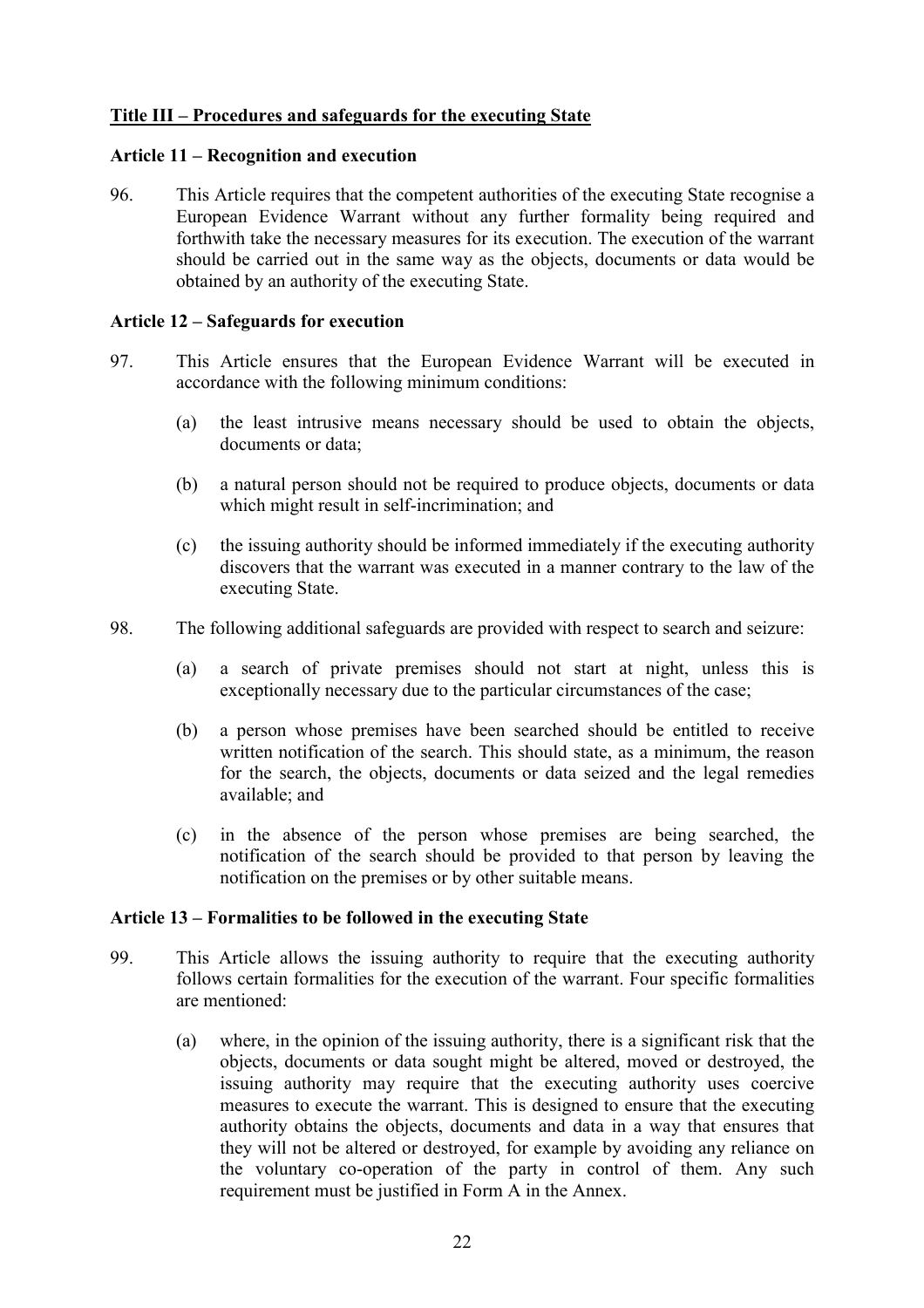- (b) the fact that an investigation is being carried out, and the substance of the investigation, shall be kept confidential except to the extent necessary for the execution of the European Evidence Warrant. Similar obligations of confidentiality can be found in Article 4 of the  $2001$  Protocol<sup>47</sup> to the EU 2000 Convention in respect of monitoring and information on banking transactions, and in Article 33 of the 1990 European Convention on Laundering, Search, Seizure and Confiscation of the Proceeds from Crime<sup>48</sup>.
- (c) the executing State should allow a competent authority of the issuing State, or an interested party nominated by the issuing authority, to be present during the execution of the warrant. This is based on Article 4 of the 1959 Convention<sup>49</sup>. However, unlike the 1959 Convention, it is proposed that the executing State could not refuse to accept the presence of such parties. Moreover, the executing State should allow the authority from the issuing State that is present to have the same access as the executing authority to any object, document or data obtained as a result of the execution of the warrant. This is in order to ensure that the presence of the issuing authority has some practical value notably with a view to issuing a warrant for additional evidence in accordance with Article 9(3).
- (d) the issuing authority should be able to require the executing authority to keep a record of who has handled the evidence from the execution of the warrant to the transfer of the evidence to the issuing State. This should help to demonstrate the integrity of the "chain of evidence".
- 100. Subparagraph (e) follows the approach of Article 4 of the EU 2000 Convention<sup>50</sup>. It allows the issuing authority to require that the executing authority complies with other specified formalities and procedures expressly indicated by it, unless such formalities and procedures are contrary to the fundamental principles of law in the executing State. For example, an issuing authority seeking the seizure and transfer of computer data will need to consider indicating formalities and procedures that will ensure the security and integrity of the computer data.

## **Article 14 – Obligation to inform**

 $\overline{a}$ 

101. This Article is based upon Article 5 of the  $2001$  Protocol<sup>51</sup> to the EU 2000 Convention. It requires the executing authority, in the course of the execution of the European Evidence Warrant, to inform immediately the issuing authority when it considers that it may be necessary to undertake investigations not initially foreseen.

<sup>&</sup>lt;sup>47</sup> Council Act of 16 October 2001 establishing, in accordance with Article 34 of the Treaty on European Union, the Protocol to the Convention on Mutual Assistance in Criminal Matters between the Member

States of the European Union, OJ C 326, 21.11.2001, p. 1.<br>
<sup>48</sup> Council of Europe, European Treaty Series No 141.<br>
<sup>49</sup> Council of Europe, European Treaty Series No 30.<br>
Convention of 29 May 2000 on Mutual Assistance in Cr

 $t<sup>51</sup>$  Council Act of 16 October 2001 establishing, in accordance with Article 34 of the Treaty on European Union, the Protocol to the Convention on Mutual Assistance in Criminal Matters between the Member States of the European Union, OJ C 326, 21.11.2001, p. 1.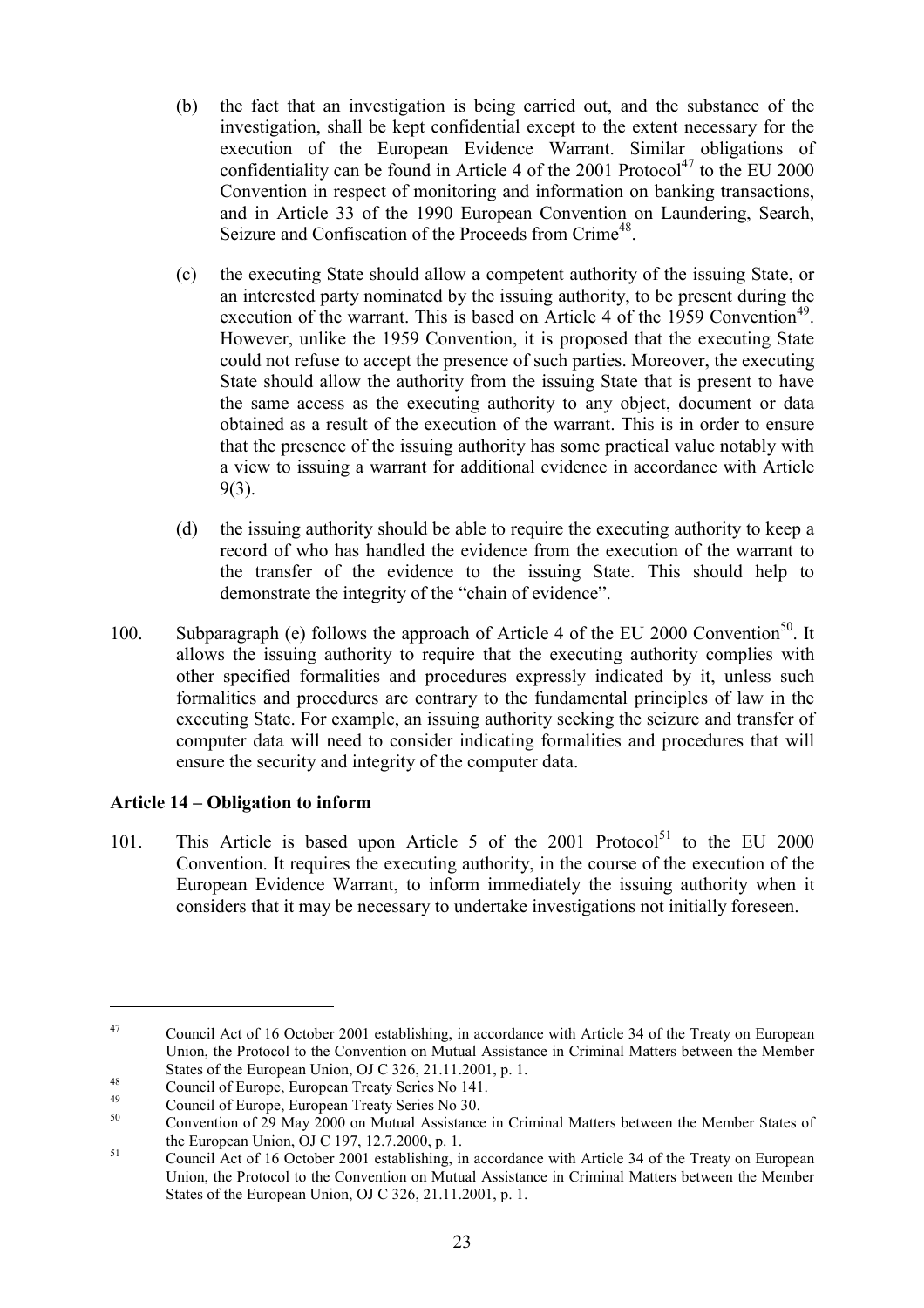## **Article 15 – Grounds for non-recognition or non-execution**

- 102. This Article addresses grounds for refusing to recognise and execute the European Evidence Warrant. The only grounds for refusal are those in this Article as well as, for a transitional period, dual criminality as provided for in Articles 16 and 24. A decision of non-recognition or non-execution is explicitly limited to a judge, investigating magistrate or prosecutor in the executing State. This avoids the situation in which a police or administrative authority would have the power to overturn a judicial decision. In cases where a police or administrative authority is responsible for the execution of the warrant, that authority must nevertheless seek the decision of a judge, investigating magistrate or prosecutor in order to refuse to recognise and execute the warrant.
- 103. With respect to *ne bis in idem*, a distinction is made between situations in which there is a *ne bis in idem* in another Member State, and situations in which *ne bis in idem* might arise as a result of proceedings in a third State. As regards the principle of *ne bis in idem* with respect to another Member State, this will be governed by the outcome of discussions on the initiative of the Hellenic Republic for a Council Framework Decision concerning the application of the *ne bis in idem* principle<sup>52</sup>. In such circumstances, it should be mandatory to refuse to recognise and execute the European Evidence Warrant. With respect to *ne bis in idem* as a result of proceedings in a third State, there is an optional ground of refusal to recognise and execute. This distinction is consistent with the approach adopted in the Framework Decision on the European arrest warrant<sup>53</sup>.
- 104. Refusal is also permitted where an immunity or privilege under the law of the executing State makes it impossible to execute the European Evidence Warrant. This is the approach adopted in the Framework Decision on freezing orders.

## **Article 16 – Dual criminality**

105. Refusal to execute the European Evidence Warrant on the grounds that the act on which it is based does not constitute an offence under the national law of the executing State (dual criminality) is inconsistent with the principle of mutual recognition of a judicial decision. It should consequently not be possible to refuse execution on such grounds. However, in order to facilitate the change-over from the existing rules to the new mutual recognition regime of the European Evidence Warrant, a two-stage approach is proposed. First, this Article narrows the conditions in which execution can be made dependant on dual criminality. Secondly, Article 24 provides that dual criminality, as more narrowly defined by Article 16, can be invoked only for a transitional period.

 $^{52}$  OJ C 100, 26.4.2003, p. 24.<br>OJ L 190, 18.7.2002, p. 1.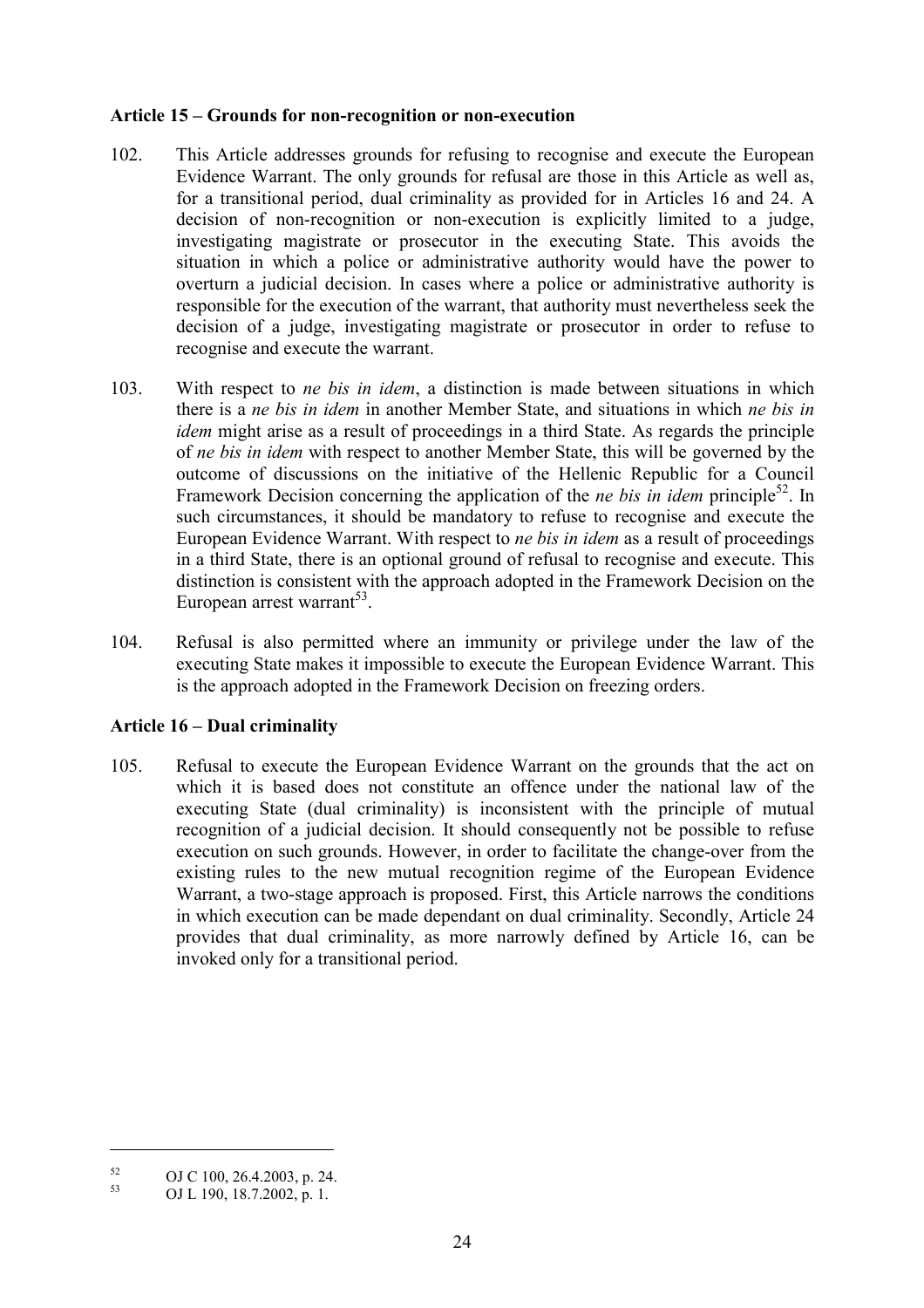- 106. Under the 1959 Convention<sup>54</sup>, dual criminality may be imposed as a condition of cooperation to obtain evidence only with respect to search and seizure powers. This was further restricted by Article 51 of the 1990 Schengen Convention<sup>55</sup>, which addressed the issue of administrative proceedings in criminal matters. Dual criminality cannot be imposed as a condition of execution where the objects, documents or data are already under the control of the executing authority.
- 107. This Article builds on the position in existing instruments that dual criminality is abolished except where the executing State considers it necessary to carry out a seizure or a search of premises. It goes further by abolishing the ability to refuse cooperation on the ground of dual criminality where either:
	- (a) it is not necessary to carry out a search of private premises for the execution of the warrant. This reflects the added sensitivity of searching private premises; or
	- (b) the offence is on the list of offences specified in this Article.
- 108. The list of offences in this Article is copied from the list of offences in Article 2 of the draft Framework Decision on the application of the principle of mutual recognition to financial penalties. This builds upon the list of offences in Article 2 of the Framework Decision on the European arrest warrant<sup>56</sup>, which is also incorporated in Article 3 of the Framework Decision on freezing orders.
- 109. In line with the approach adopted in the draft Framework Decision on the application of the principle of mutual recognition to financial penalties, the list does not contain a threshold level of imprisonment or other penalty in the issuing State.
- 110. Paragraph 3 provides that even if it is necessary to carry out a search of private premises and the offence is not on the list, then dual criminality can be invoked as a ground of refusal only as provided for by the transitional arrangements in Article 24.

## **Article 17 – Deadlines and procedures for recognition, execution and transfer**

- 111. This Article establishes deadlines for the recognition and execution of the European Evidence Warrant. Deadlines are necessary to ensure quick, effective and consistent co-operation on obtaining objects, documents or data for use in proceedings in criminal matters throughout the European Union.
- 112. The issuing authority is able to indicate in Form A in the Annex that, due to procedural deadlines or other particularly urgent circumstances, a shorter deadline than otherwise laid down in this Article is necessary. In such cases, the executing authority is required to take as full account as possible of the shorter deadline. This is the approach already adopted in Article 4 of the EU 2000 Convention<sup>57</sup>.

<sup>&</sup>lt;sup>54</sup> Council of Europe, European Treaty Series No 30.<br>
Convention of 19 June 1990 implementing the Schengen Agreement of 14 June 1985 on the gradual<br>
abolition of checks at the common borders, OJ L 239, 22.9.2000, p. 19.

 $\frac{36}{57}$  OJ L 190, 18.7.2002, p. 1.<br>57 Convention of 29 May 2000 on Mutual Assistance in Criminal Matters between the Member States of the European Union, OJ C 197, 12.7.2000, p. 1.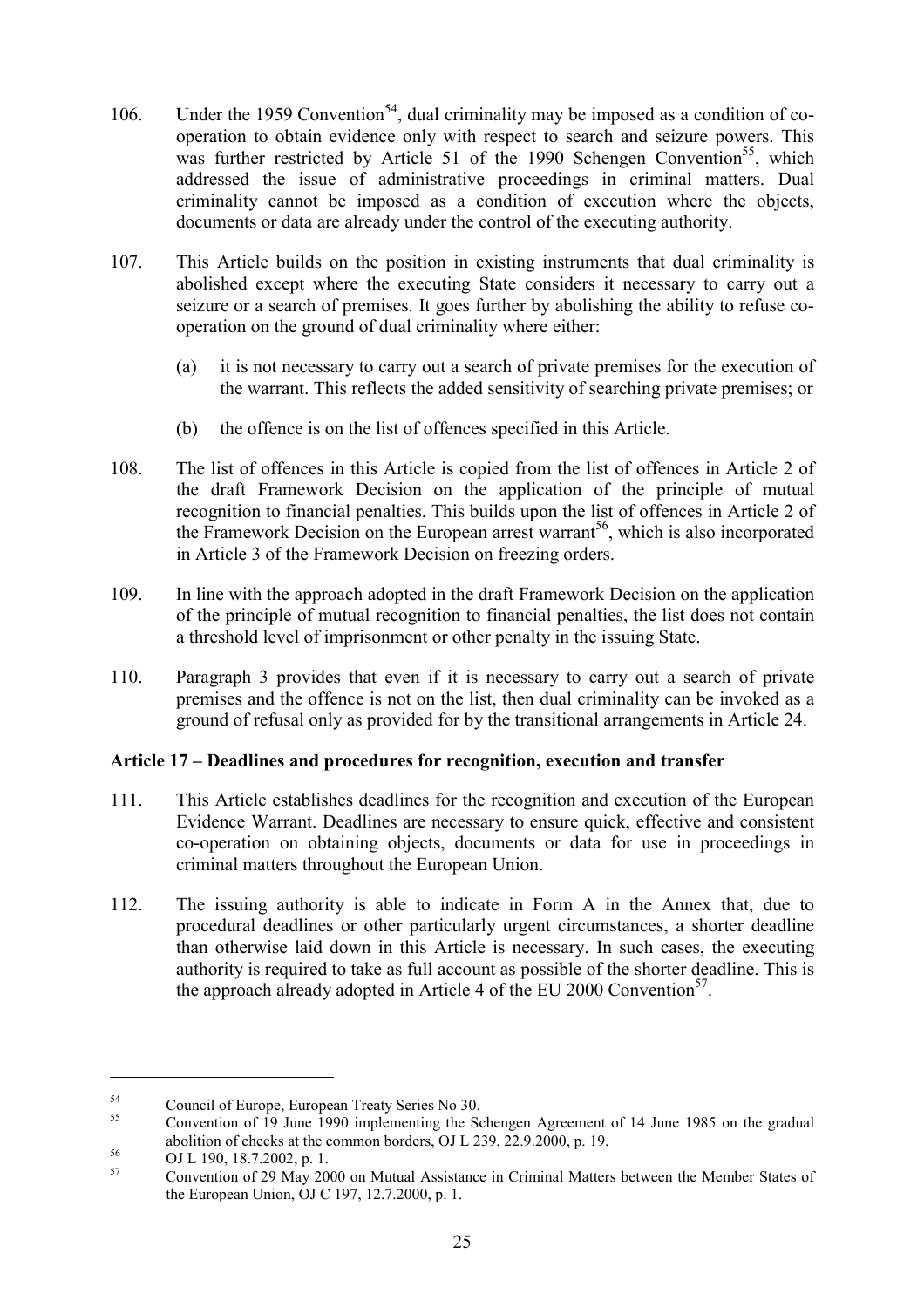- 113. This proposal goes further by requiring that any decision to refuse recognition or execution must be taken and notified as soon as possible and, whenever practicable, within 10 days of the receipt of the European Evidence Warrant. This is the same deadline as used in Article 17(2) of the Framework Decision on the European arrest warrant with regard to persons who have consented to surrender.
- 114. Execution of the warrant may be postponed for one of the reasons set out in Article 18. Otherwise it should be executed immediately in situations where the objects, documents or data sought by the issuing authority are already under the control of the executing authority, or where a copy of an official record of criminal conviction is sought from a central criminal records authority. In other circumstances, such as where coercive measures are required, the warrant should be executed, wherever practicable, within 60 days of its receipt.
- 115. Transfer of the objects, documents or data obtained under the European Evidence Warrant to the issuing State should take place immediately where the objects, documents or data are already under the control of the executing authority, or where a copy of an official record of criminal conviction is sought from a central criminal records authority. In other cases, transfer should take place without delay and, wherever practicable, within 30 days of the execution of the warrant. The only exception to this rule is where there is a legal remedy is underway in the executing State, in which case the procedures and deadlines of Article 19 apply.
- 116. In accordance with Article  $6(2)$  of the 1959 Convention<sup>58</sup>, the executing authority may require that the objects, documents or data should be returned to the executing State as soon as they are no longer required by the issuing State. No further conditions may be placed on the transfer of the objects, documents or data to the issuing State.
- 117. Reasons must be given for any refusal or failure to execute the European Evidence Warrant. Where, in exceptional circumstances, a Member State cannot observe the time limits provided for in this Article, it is required to inform Eurojust giving the reasons for the delay. This information is intended to assist Eurojust in its efforts to improve judicial co-operation in criminal matters. This requirement is based on Article 17 of the Framework Decision on the European arrest warrant<sup>59</sup>.

## **Article 18 – Grounds for postponement of execution**

- 118. This Article establishes the grounds for which postponement of execution is justified.
- 119. Postponement of execution may occur where the form is incomplete; its execution might damage an ongoing criminal investigation; or the objects, documents or data concerned are already being used in other proceedings falling within the scope of this Framework Decision. The relevant competent authority in the issuing State should be informed of the reasons for the postponement and its likely duration.
- 120. As soon as the ground for postponement has ceased to exist, the executing authority must forthwith take the necessary measures for the execution of the European Evidence Warrant and inform the relevant competent authority in the issuing State.

<sup>&</sup>lt;sup>58</sup><br>Council of Europe, European Treaty Series No 30.<br>OJ L 190, 18.7.2002, p. 1.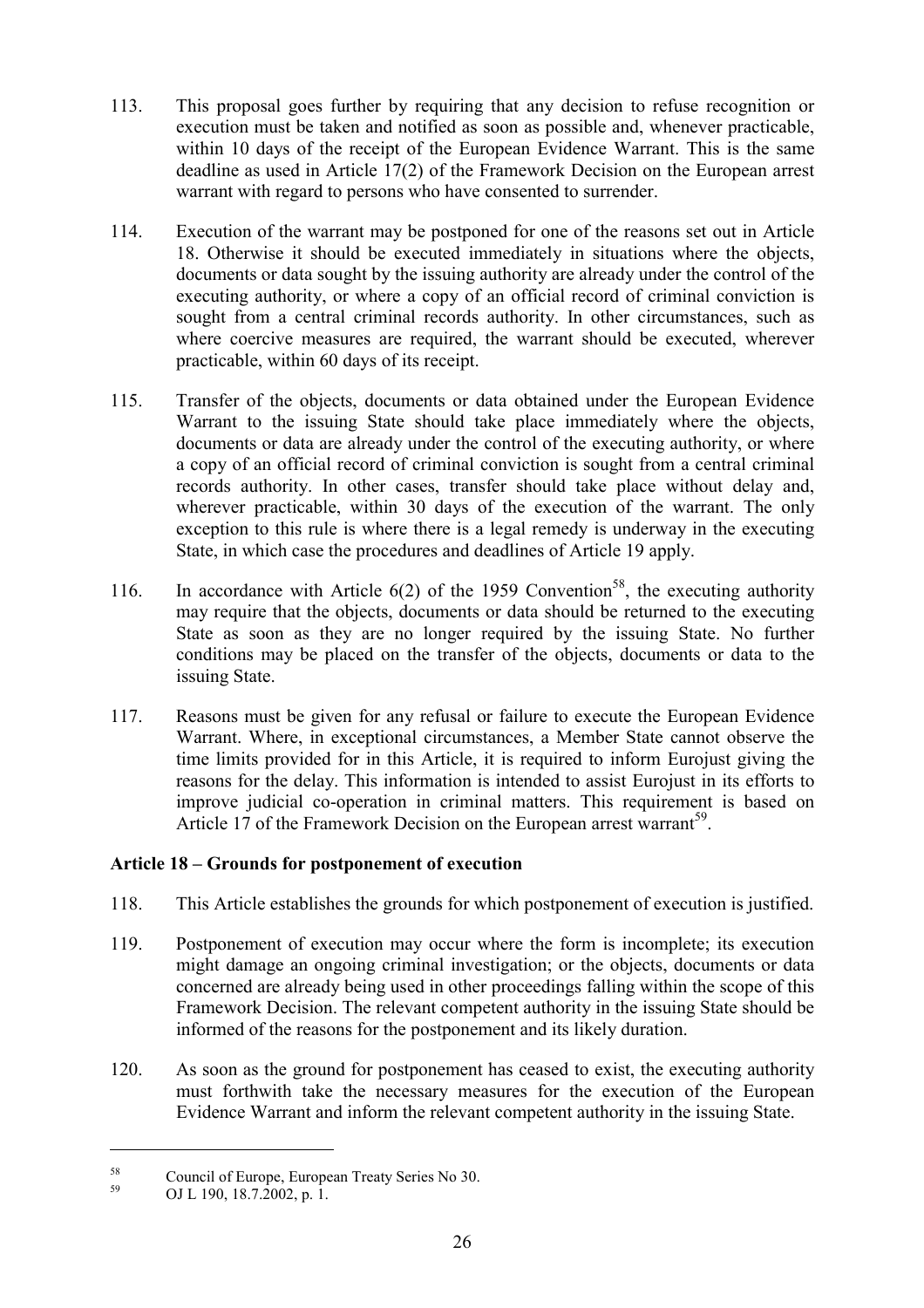## **Article 19 – Legal remedies for coercive measures**

- 121. Member States must provide legal remedies available to interested parties, including bona fide third parties, in order to preserve their legitimate interests for situations in which the execution of the European Evidence Warrant requires coercive measures. It is therefore not compulsory for Member States to introduce legal remedies in situations where, for example, the objects, documents and data are already under the control of a judicial authority in the executing State and are simply being transferred to the issuing authority. In such circumstances, it is left to the Member States to protect the rights of persons affected by the proceedings in accordance with domestic law and in conformity with the ECHR.
- 122. This Article is based on the approach adopted in the Framework Decision on freezing orders. However, in this proposal, the legal remedies can have suspensive effect on the transfer of the objects, documents and data to the issuing State, subject to the deadline below.
- 123. In general, the legal remedy should be brought before a court in the issuing State or in the executing State in accordance with the national law of each. However, it is not possible for the substantial reasons for issuing the European Evidence Warrant to be challenged in the executing State. Instead, the reasons for issuing the warrant may be challenged only in an action brought before a court in the issuing State.
- 124. The issuing State is required to ensure that any time limits for bringing an action are applied in a way that guarantees the possibility of an effective legal remedy for interested parties. Both the issuing and executing States are required to take the necessary measures to facilitate the exercise of the right to bring an action, in particular by providing relevant and adequate information to interested parties.
- 125. As mentioned above, the executing State may suspend the transfer of the objects, documents or data pending the outcome of a legal remedy. However, despite the existence of a legal remedy in the executing State, the issuing authority may require the executing State to transfer the objects, documents or data 60 days after the execution of the European Evidence Warrant. This is intended to provide an appropriate balance between the need to avoid paralysis in judicial co-operation as a result of legal challenges to the transfer of the objects, documents or data, and the need to provide adequate legal remedies to interested parties in the executing State prior to the transfer. In such cases, however, if, as the outcome of the legal remedy the transfer would not have been allowed, the objects, documents and data shall immediately be returned to the executing State.

## **Article 20 – Reimbursement**

126. This Article deals with reimbursement by the issuing State to the executing State in respect of any sums paid in damages by virtue of the responsibility of the issuing State except if, and to the extent that, the injury or any part of it is exclusively due to the conduct of the executing State. This is the same approach as that adopted in the Framework Decision on freezing orders.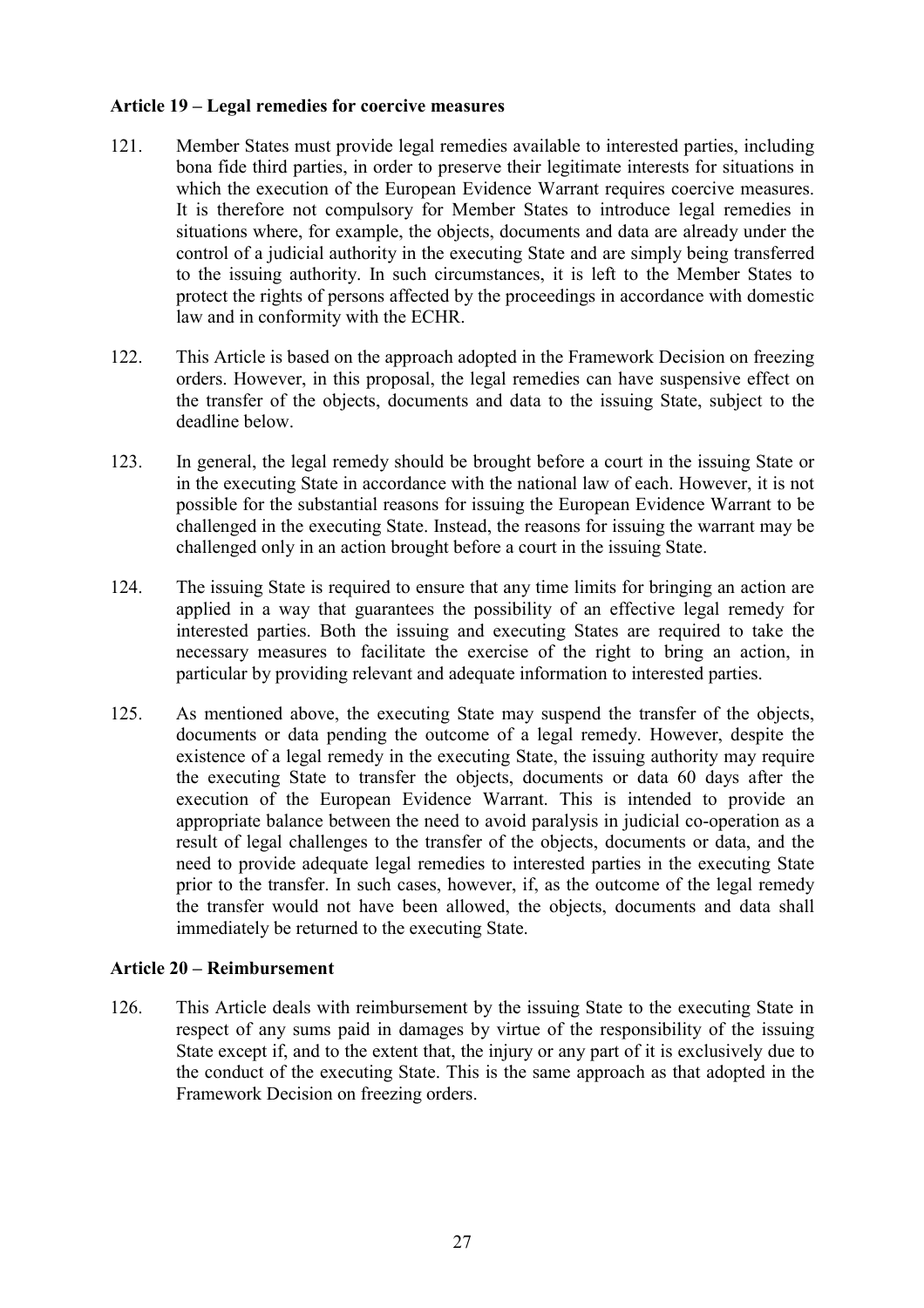## **Title IV – Jurisdiction over electronic communications networks**

## **Article 21 – Jurisdiction for computer data held on an information system on the territory of another Member State**

127. As described in Section 1.12, this Article clarifies that it is lawful for the executing State to obtain evidence in the form of computer data that is lawfully accessible from its territory using an electronic communications network, provided that it relates to services provided to its territory, even though it is stored on the territory of another Member State. Each Member State is also required to verify that, with respect to data on its territory, its domestic law does not prohibit another Member State from taking such action.

## **Title V – Final provisions**

## **Article 22 – Monitoring the effectiveness of the Framework Decision**

- 128. It is important that the Commission is able to monitor the effectiveness of this Framework Decision, in particular to assist the future development of policy at EU level on how to improve the effectiveness of judicial co-operation in criminal matters. With this in mind, there is a requirement to inform the Commission if there are repeated problems in the execution of European evidence warrants. This requirement is based on Article 17 of the Framework Decision on the European arrest warrant<sup>60</sup>, except that it is the Commission rather than the Council that is informed of any repeated problems so as to assist its preparation of the report to the European Parliament and Council on the implementation of the Framework Decision.
- 129. This Article also requires each Member State to provide, by 31 March each year, the following information in respect of the preceding calendar year:
	- (a) the number of European Evidence Warrants issued by its own authorities to each Member State;
	- (b) the average number of days taken to receive the objects, documents or data specified in the warrant from each Member State; and
	- (c) the number of European Evidence Warrants issued by its own authorities to each Member State for which recognition was refused, or for which execution was not possible, and a summary of the reasons for this.
- 130. The information is gathered centrally by the issuing State. It is reasonable to assume that the issuing State will attach importance to ensuring that its investigations are facilitated effectively and quickly by other Member States. There is, of course, nothing to stop each Member State from also keeping central information about the effectiveness of its own judicial authorities' execution of European Evidence Warrants issued by other Member States.

<sup>60</sup> OJ L 190, 18.7.2002, p. 1.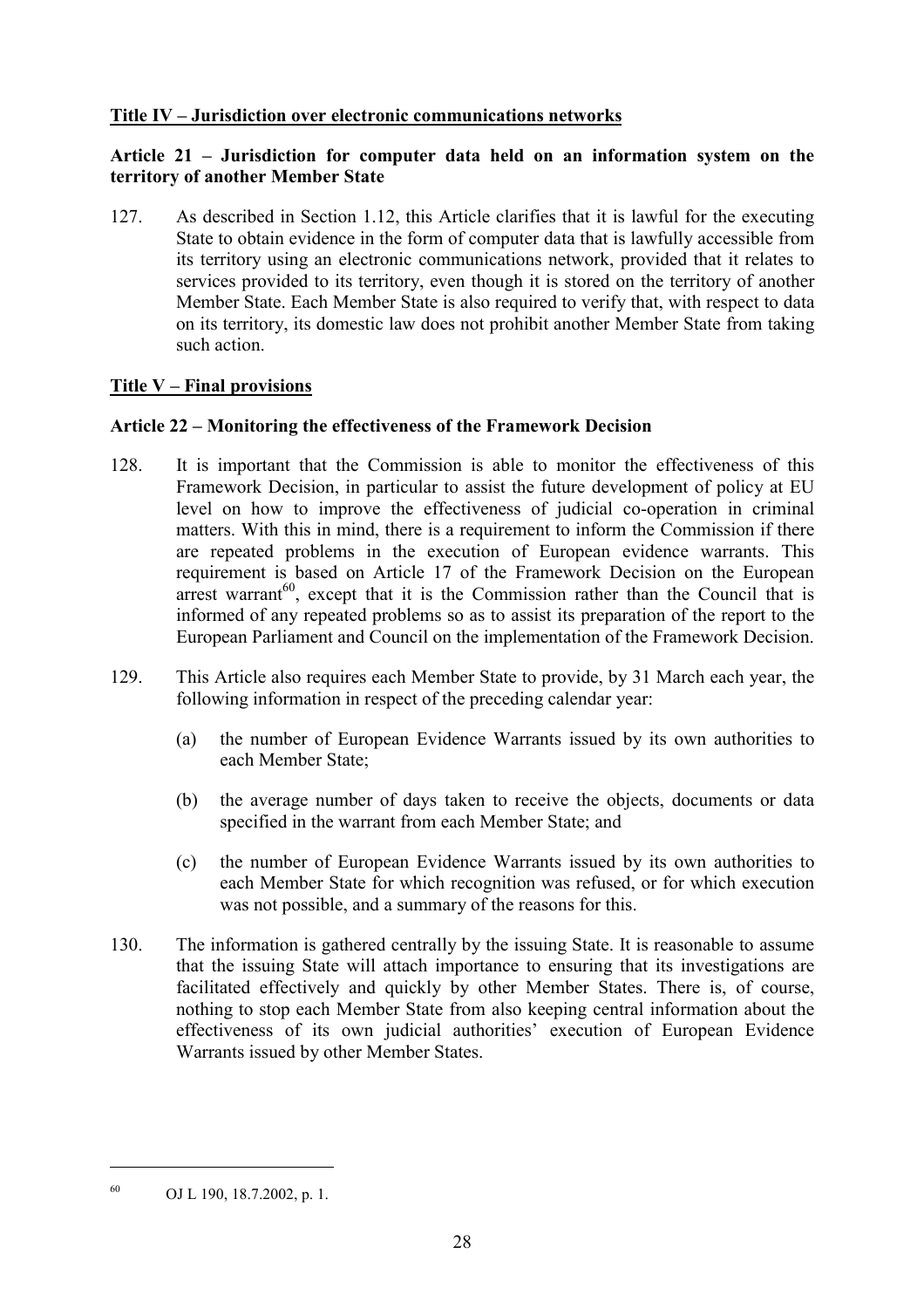131. In addition, similar information is required to be produced each year by central criminal records authorities with respect to their execution of warrants they receive for the production of official records of criminal convictions.

## **Article 23 – Relation to other legal instruments**

- 132. This Article ensures that this Framework Decision replaces existing mutual assistance provisions in relevant Conventions of the Council of Europe and of the European Union in so far as these deal with objects, documents or data falling within the scope of this instrument. A similar approach was adopted for the European Arrest Warrant, which will replace existing extradition instruments from 1 January 2004.
- 133. This Article also ensures the repeal of Article 51 of the Schengen Implementation Convention and Article 2 of the 2001 Protocol to the EU 2000 Convention.
- 134. The Framework Decision is without prejudice to co-operation arrangements between Member States with respect to obtaining objects, documents or data in so far as such agreements or arrangements achieve more effective and efficient co-operation in criminal matters. Such arrangements might include co-operation between police authorities with respect to objects, documents and data already held by them, as well as co-operation with respect to public documents which are easily available and do not involve the exercise of coercive measures. It is not the intention of this Framework Decision to add new barriers to such co-operation. However, it is proposed that any new arrangements or agreements should be notified to the Commission and the Council.

#### **Article 24 – Transitional arrangements**

- 135. Paragraph 1 of this Article clarifies that mutual assistance requests received before 1 January 2005 will continue to be governed by existing instruments relating to mutual assistance in criminal matters. After that date, this Framework Decision will govern judicial co-operation in criminal matters with respect to objects, documents or data falling within its scope.
- 136. Paragraphs 2 and 3 of this Article provide for a five-year transitional period during which dual criminality, to the extent that it is not abolished by Article 16, may continue to be invoked as a ground for refusal by those Member States that have already under existing rules made execution of a request for search and seizure dependent on the condition of dual criminality. During that transitional period those Member States may allow a judicial authority to refuse recognition or execution on the ground of dual criminality as defined in Article 16. As with the grounds of refusal provided for in Article 15, a decision of non-recognition or non-execution is explicitly limited to a judge, investigating magistrate or prosecutor in the executing State. Dual criminality cannot be invoked as a ground for non-recognition or nonexecution of the European Evidence Warrant other than as provided for in this Article.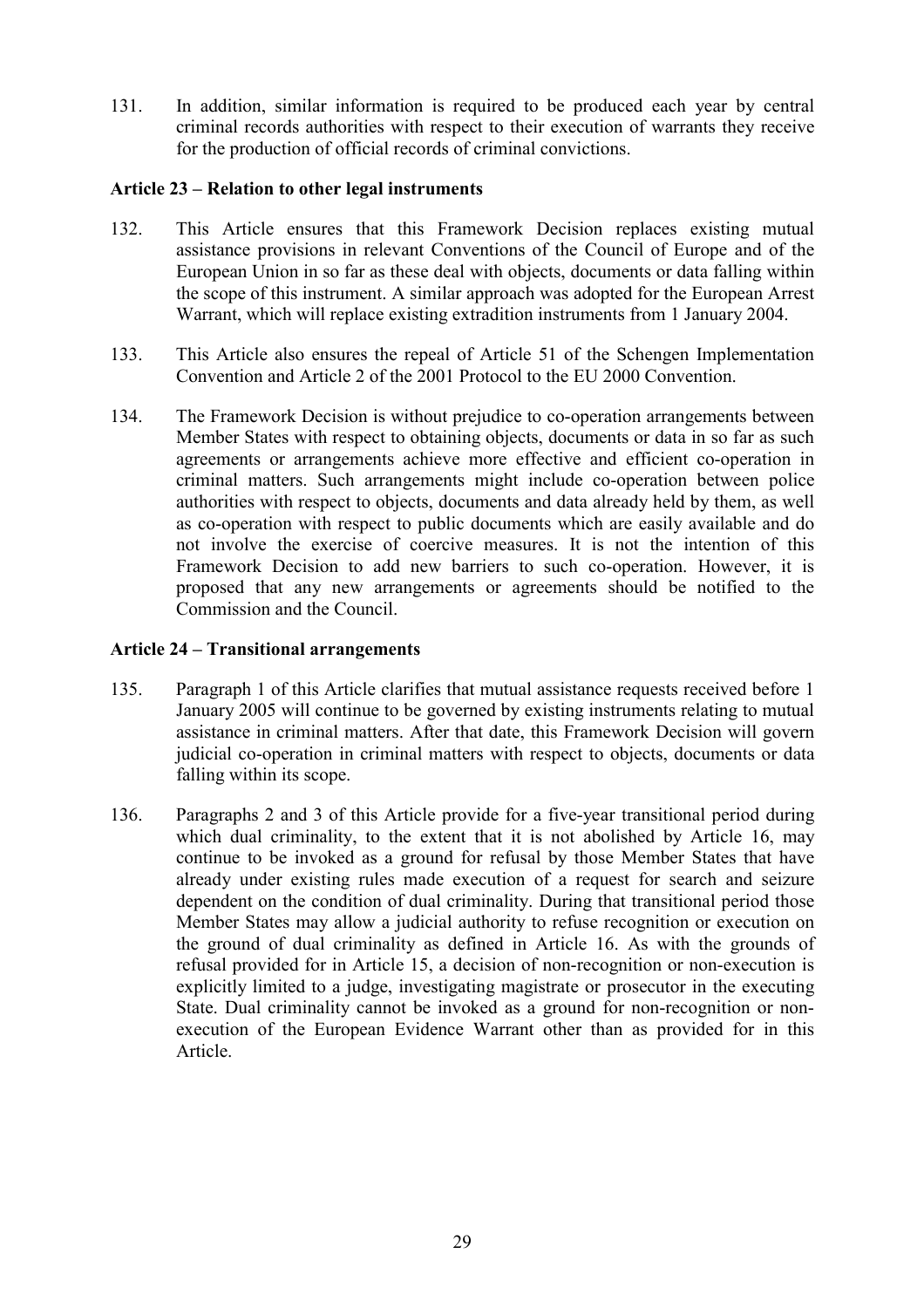## **Article 25 – Implementation**

137. This Article requires that Member States must implement the Framework Decision by 1 January 2005 and, by the same date, send the text of the provisions transposing this Framework Decision into national law. Six months after implementation, the Commission must submit a report to the European Parliament and to the Council, assessing the extent to which the Member States have taken the necessary measures in order to comply with this Framework Decision, accompanied, if necessary, by legislative proposals.

## **Article 26 – Entry into force**

138. This Article provides that the Framework Decision will enter into force on the twentieth day following that of its publication in the *Official Journal of the European Union*.

## **Annex**

## **Form A – the European Evidence Warrant**

- 139. This is the form for the European Evidence Warrant itself. It has been produced specifically for the purposes of this Framework Decision. However, it is also based upon the approach adopted in the annex to the Framework Decision on the European arrest warrant<sup> $61$ </sup>, and the annex to the Framework Decision on freezing orders.
- 140. Form A contains the following sections: (a) the judicial authority which issued the warrant; (b) reasons for issuing the warrant; (c) information on person in respect of whom objects, documents or data are sought; (d) objects, documents or data sought by the warrant; (e) formalities to be complied with for the execution of the warrant; (f) legal remedies against the warrant available in the issuing State; and (g) final provisions and signature.

## **Form B – the Warrant for additional evidence**

- 141. This is the form for seeking additional objects, documents or data required by the issuing authority with respect to an earlier European Evidence Warrant. The original European Evidence Warrant must be attached to this form.
- 142. Form B contains the following sections: (a) details of the original European Evidence Warrant; (b) objects, documents or data sought by the additional warrant; (c) formalities to be complied with for the execution of the additional warrant; and (d) final provisions and signature.

 $61$  OJ L 190, 18.7.2002, p. 1.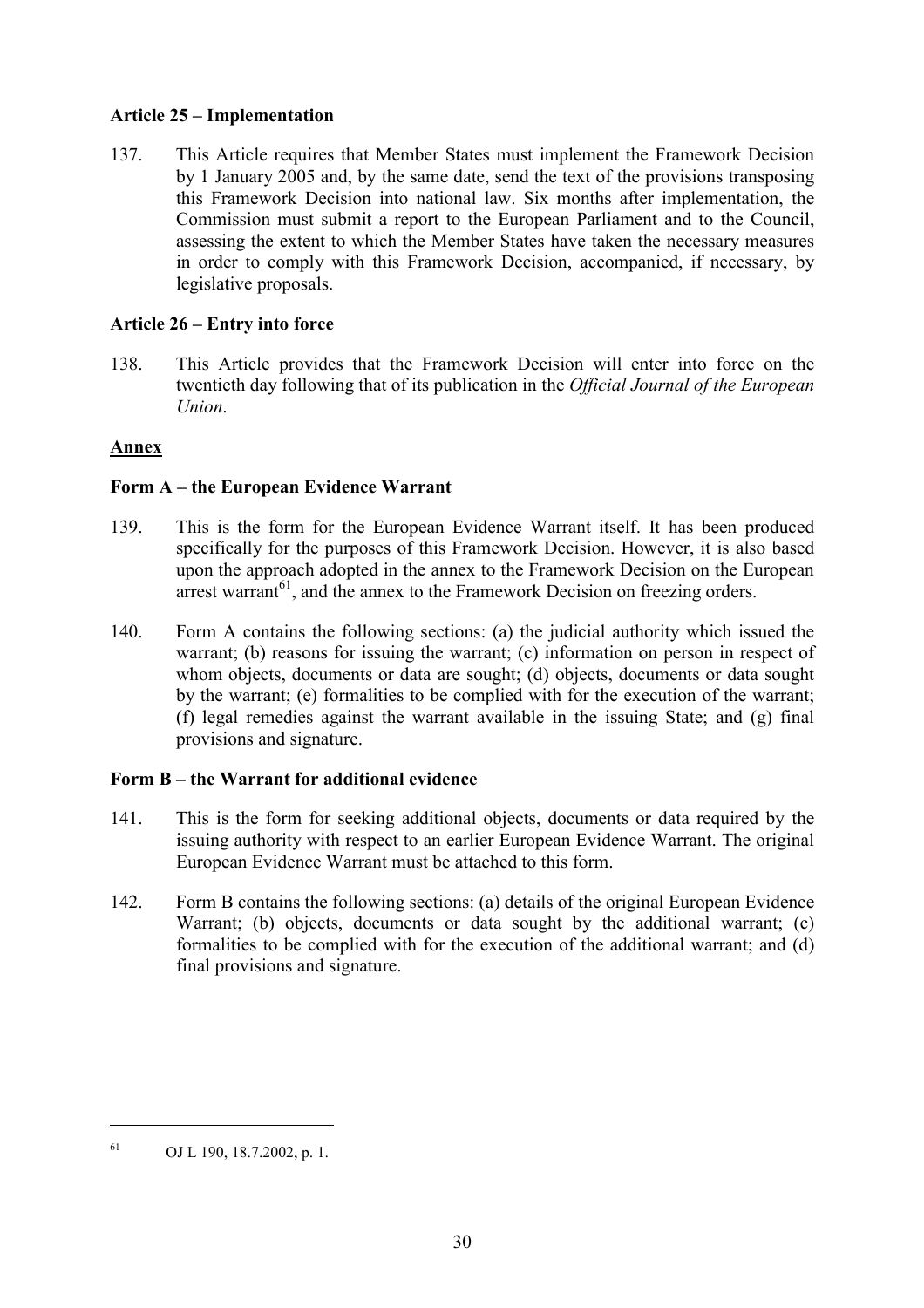#### 2003/0270 (CNS)

## Proposal for a

## **COUNCIL FRAMEWORK DECISION**

## **on the European Evidence Warrant for obtaining objects, documents and data for use in proceedings in criminal matters**

## THE COUNCIL OF THE EUROPEAN UNION,

Having regard to the Treaty on European Union, and in particular Articles 31 and 34(2)(b) thereof,

Having regard to the proposal of the Commission<sup>62</sup>.

Having regard to the opinion of the European Parliament<sup>63</sup>,

Whereas,

- (1) The European Union has set itself the objective of maintaining and developing an area of freedom, security and justice. According to the Conclusions of the Tampere European Council of 15 and 16 October 1999, and in particular point 33 thereof, the principle of mutual recognition should become the cornerstone of judicial co-operation in both civil and criminal matters within the Union.
- (2) On 29 November 2000 the Council, in accordance with the Tampere conclusions, adopted a programme of measures to implement the principle of mutual recognition in criminal matters<sup>64</sup>. This Framework Decision is necessary to complete measures 5 and 6 of the programme of measures, which deal with the mutual recognition of orders to obtain evidence, and measure 3 of the programme of measures, which suggests that a standard form like that drawn up for the Schengen bodies, translated into all the official languages, should be introduced for the purpose of obtaining criminal records.
- (3) The Council Framework Decision of 13 June 2002 on the European arrest warrant and the surrender procedures between Member States $65$  was the first concrete measure in the field of criminal law implementing the principle of mutual recognition.
- (4) The Council Framework Decision of 22 July 2003 on the execution in the European Union of orders freezing property and evidence<sup>66</sup> addresses the need for immediate mutual recognition of orders to prevent the destruction, transformation, moving, transfer or disposal of evidence. However, this deals only with part of the spectrum of

<sup>62</sup> OJ C ...<br>
63 OJ C ...<br>
64 OJ C 12, 15.1.2001, p. 10.<br>
65 OJ L 190, 18.7.2002, p. 1.<br>
60 OJ L 196, 02.08.2003, p. 45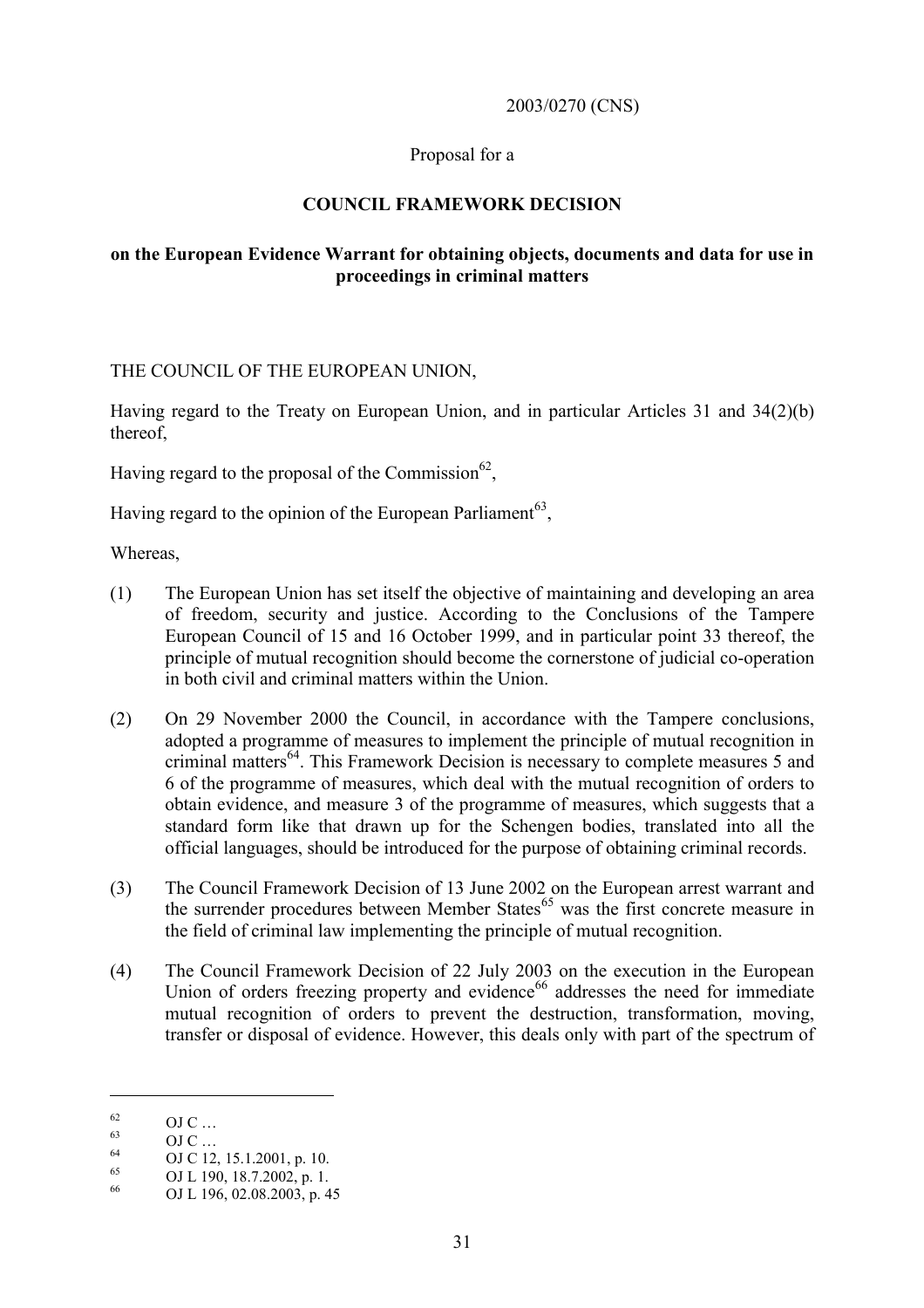judicial co-operation in criminal matters with respect to evidence, and subsequent transfer of the evidence is left to mutual assistance procedures.

- (5) It is therefore necessary to further improve judicial co-operation by applying the principle of mutual recognition to a judicial decision, in the form of a European warrant, for the purpose of obtaining objects, documents and data for use in proceedings in criminal matters. This European Evidence Warrant should replace the traditional mutual assistance arrangements under the 1959 Convention of the Council of Europe on Mutual Assistance in Criminal Matters, and related instruments, in so far as these arrangements fall within the scope of this instrument. It should be transmitted directly to the competent authority for execution.
- (6) The European Evidence Warrant should be used to obtain any objects, documents and data for use in proceedings in criminal matters for which the European Evidence Warrant may be issued. This includes objects, documents or data from a third party; from a search of premises including the private premises of the suspect; historical data on the use of electronic communications networks; historical data on the use of any services including financial transactions; forensic evidence except where this involves taking evidence from a person's body; historical records of statements, interviews and hearings; and other records from police or judicial files including official records of criminal convictions and the results of special investigative techniques.
- (7) The European Evidence Warrant should not be used to initiate the taking of evidence in the form of interviews, statements or other types of hearings involving suspects, witnesses or any other party; to initiate the taking of evidence from the body of suspects, witnesses or any other person, including DNA samples; to initiate the taking of evidence in real-time such as through the interception of communications, covert surveillance or monitoring of bank accounts; or to initiate further inquiries, in particular the compilation or analysis of existing objects, documents or data.
- (8) The principle of mutual recognition is based on a high level of confidence between Member States. In order to promote this confidence, this Framework Decision should contain important safeguards to protect fundamental rights. It should therefore be issued only by judges, investigating magistrates and prosecutors, and only when certain minimum conditions have been satisfied. These should include the tests of necessity and proportionality. There is also a need to prevent the issuing State from circumventing its national law by obtaining objects, documents or data that it would not be able to obtain in similar circumstances if they were available on its own territory.
- (9) The execution of the European Evidence Warrant should also be subject to safeguards, including protection against self-incrimination and safeguards for the search of premises, as well as other safeguards which exist under the national law of the executing State.
- (10) To ensure the effectiveness of judicial co-operation in criminal matters, the possibility of refusing to recognise or execute the European Evidence Warrant, as well as the grounds for postponing execution, should be limited. In particular, refusal to execute the European Evidence Warrant on the grounds that the act on which it is based does not constitute an offence under the national law of the executing State (dual criminality) is inconsistent with the principle of mutual recognition of a judicial decision and consequently it should not be possible to refuse execution on such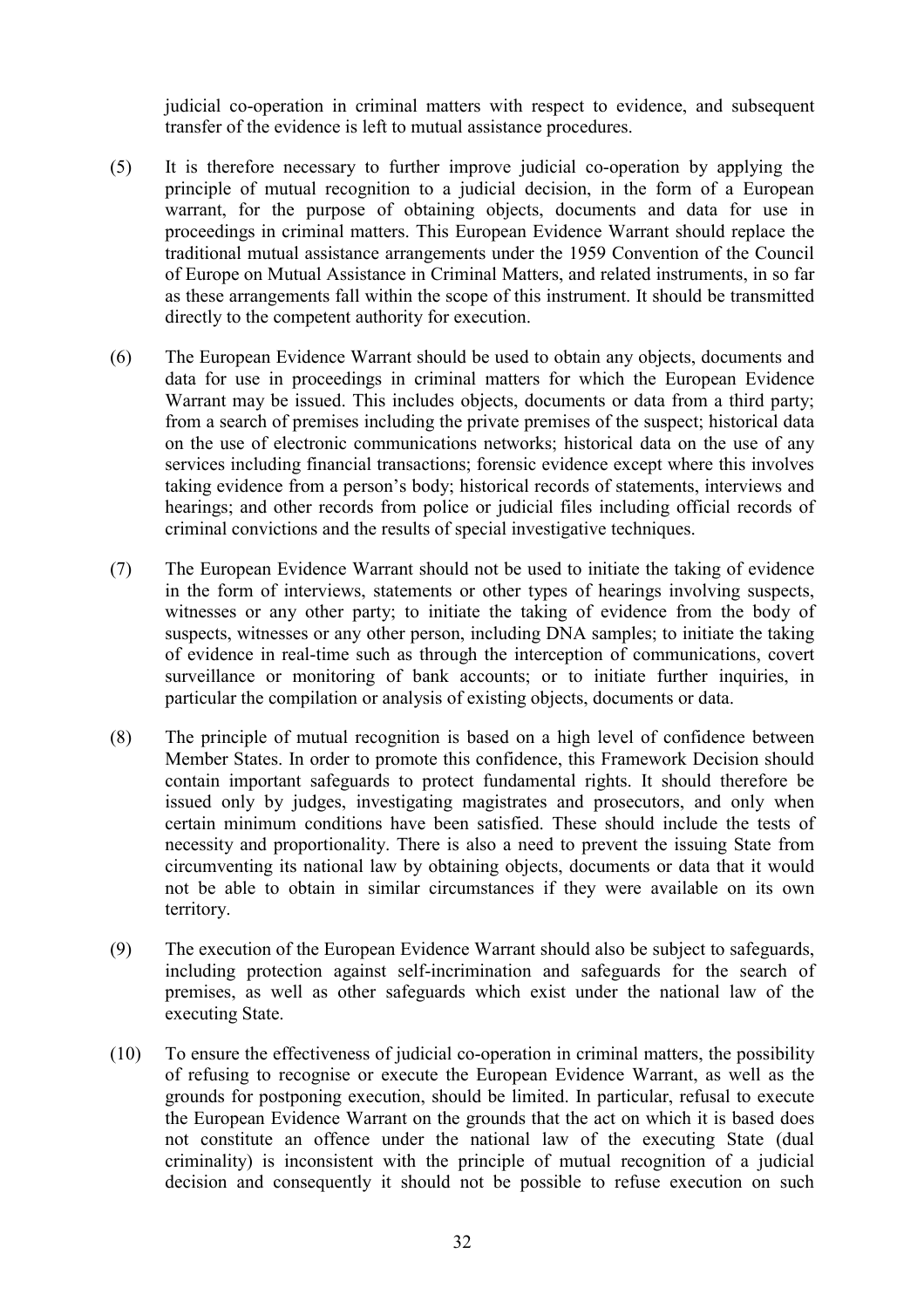grounds. However, in order to facilitate the change-over to the European Evidence Warrant, exception should be made for a transitional period for those Member States that have under existing rules made execution of a request for search and seizure dependent on the condition of dual criminality.

- (11) Deadlines are also necessary to ensure quick, effective and consistent co-operation on obtaining objects, documents or data for use in proceedings in criminal matters throughout the European Union.
- (12) Any interested party, including bona fide third parties, should have legal remedies against a European Evidence Warrant executed using coercive measures. Such legal remedies may have suspensive effect on the transfer of the evidence, at least until the maximum deadline laid down in this Framework Decision has expired.
- (13) It is necessary to clarify that the executing State may obtain data that is lawfully accessible from its territory and relates to services provided to its territory, but is nevertheless stored on the territory of another Member State. This without prejudice to situations involving third countries.
- (14) It is necessary to establish a mechanism to assess the effectiveness of this Framework Decision. Member States should therefore gather and record centrally a minimum amount of information for the purpose of monitoring the co-operation they receive from other Member States pursuant to this Framework Decision. Similar information should be gathered and recorded by Member States' central criminal records authorities.
- (15) As regards Iceland and Norway, this Framework Decision constitutes a development of the provisions of the Schengen acquis which falls within the area referred to in Article 1 of Council Decision 1999/437/EC of 17 May 1999 on certain arrangements for the application of the Agreement concluded by the Council of the European Union and the Republic of Iceland and the Kingdom of Norway concerning the association of those two State with the implementation, application and development of the Schengen acquis<sup>67</sup>. The procedures set out in that Agreement have been followed in respect of this Framework Decision.
- (16) A European Evidence Warrant should not be executed if this would infringe the ne bis in idem principle according to the Framework Decision 2003/…/JHA on the application of the principle of ne bis in idem $^{68}$ .
- (17) Since the aim of replacing the system of mutual assistance in criminal matters for obtaining objects, documents or data cannot be sufficiently achieved by the Member States acting unilaterally and can therefore, by reason of its scale and effects, be better achieved at Union level, the Council may adopt measures in accordance with the principle of subsidiarity as referred to in Article 2 of the Treaty on European Union and Article 5 of the Treaty establishing the European Community. In accordance with the principle of proportionality, as set out in the latter Article, this Framework Decision does not go beyond what is necessary in order to achieve that objective.

<sup>67</sup> OJ L 176, 10.7.1999, p. 31<br>OJ L ...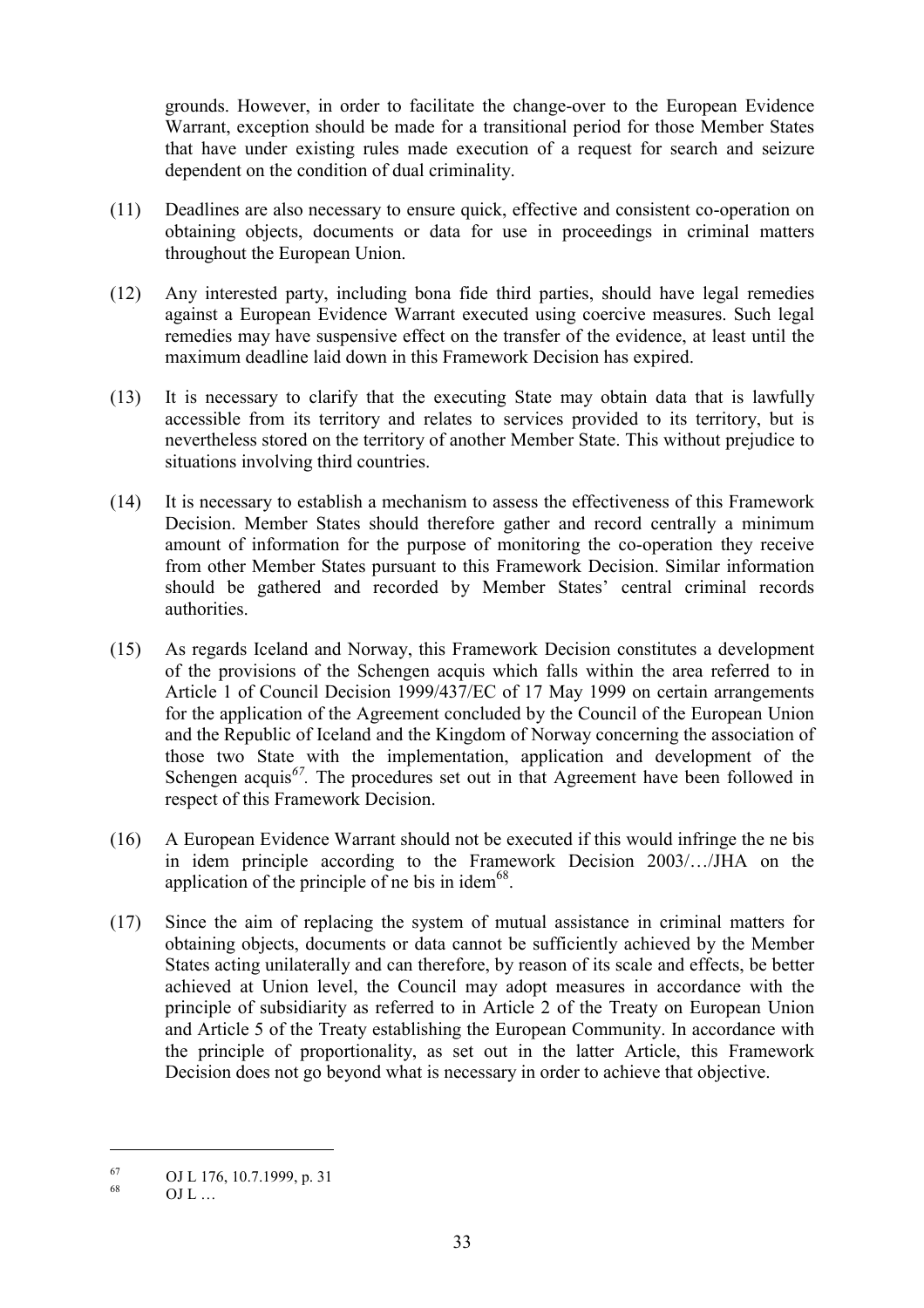- (18) The personal data processed in the context of the implementation of this Framework Decision will be protected in accordance with the principles of the Council of Europe Convention of 28 January 1981 for the protection of individuals with regard to the automatic processing of personal data, as well as by the additional protection afforded by this Framework Decision in line with Article 23 of the Convention on Mutual Assistance in Criminal Matters between the Member States of the European Union of  $29$  May  $2000^{69}$ .
- (19) This Framework Decision respects the fundamental rights and observes the principles recognised by Article 6 of the Treaty on European Union and reflected by the Charter of Fundamental Rights of the European Union.

## HAS ADOPTED THIS FRAMEWORK DECISION:

## **TITLE I – THE EUROPEAN EVIDENCE WARRANT**

#### *Article 1*

*Definition of the European Evidence Warrant and obligation to execute it*

- 1. The European Evidence Warrant is a judicial decision issued by a competent authority of a Member State with a view to obtaining objects, documents and data from another Member State for use in proceedings referred to in Article 4.
- 2. Member States shall execute any European Evidence Warrant on the basis of the principle of mutual recognition and in accordance with the provisions of this Framework Decision.

## *Article 2*

## *Definitions*

For the purposes of this Framework Decision,

- (a) "issuing State" shall mean the Member State in which the European Evidence Warrant has been issued.
- (b) "executing State" shall mean the Member State in whose territory the objects, documents or data are available.
- (c) "issuing authority" shall mean a judge, investigating magistrate or prosecutor with competence under national law to issue a European Evidence Warrant.
- (d) "executing authority" shall mean an authority with competence under national law to execute a European Evidence Warrant.

<sup>69</sup> OJ C 197, 12.7.2000, p. 1.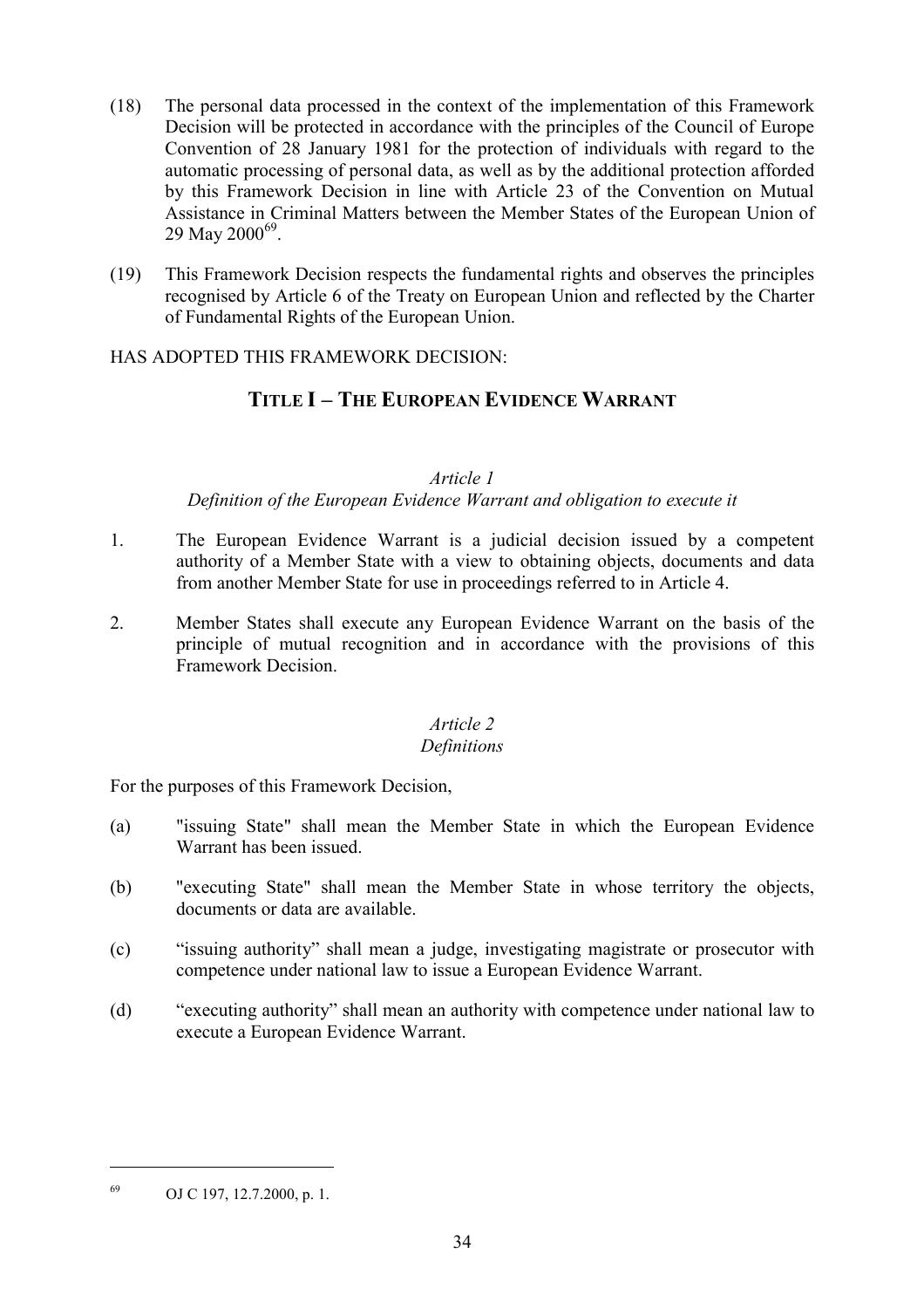- (e) "information system" means any device or group of inter-connected or related devices, one or more of which, pursuant to a program, performs automatic processing of computer data, as well as computer data stored, processed, retrieved or transmitted by them for the purposes of their operation, use, protection and maintenance.
- (f) "computer data" means any representation of facts, information or concepts in a form suitable for processing in an information system, including a program suitable for causing an information system to perform a function.
- (g) "electronic communications network" means transmission systems and, where applicable, switching or routing equipment and other resources which permit the conveyance of signals by wire, by radio, by optical or by other electromagnetic means, including satellite networks, fixed (circuit- and packet-switched, including Internet) and mobile terrestrial networks, electricity cable systems, to the extent that they are used for the purpose of transmitting signals, networks used for radio and television broadcasting, and cable television networks, irrespective of the type of information conveyed.
- (h) "offence" means criminal offence or act which is punishable under the national law of the issuing State by virtue of being an infringement of the rules of law, provided that the decision may give rise to proceedings before a court having jurisdiction in particular in criminal matters.

#### *Article 3*

## *Types of objects, documents or data covered*

- 1. The European Evidence Warrant may be issued with respect to obtaining any type of object, document or data which could be used in proceedings referred to in Article 4.
- 2. The European Evidence Warrant shall not be issued for the purpose of initiating:
	- (a) the taking of evidence in the form of interviews, statements or other types of hearings involving suspects, witnesses, experts or any other party;
	- (b) the taking of evidence from the body of any person, including DNA samples;
	- (c) the taking of evidence in real-time such as through the interception of communications, covert surveillance or monitoring of bank accounts; and
	- (d) the taking of evidence requiring further inquiries, in particular the compilation or analysis of existing objects, documents or data.
- 3. The European Evidence Warrant may be issued with respect to obtaining existing evidence falling within paragraph 2 where the evidence has been gathered prior to the issuing of the warrant.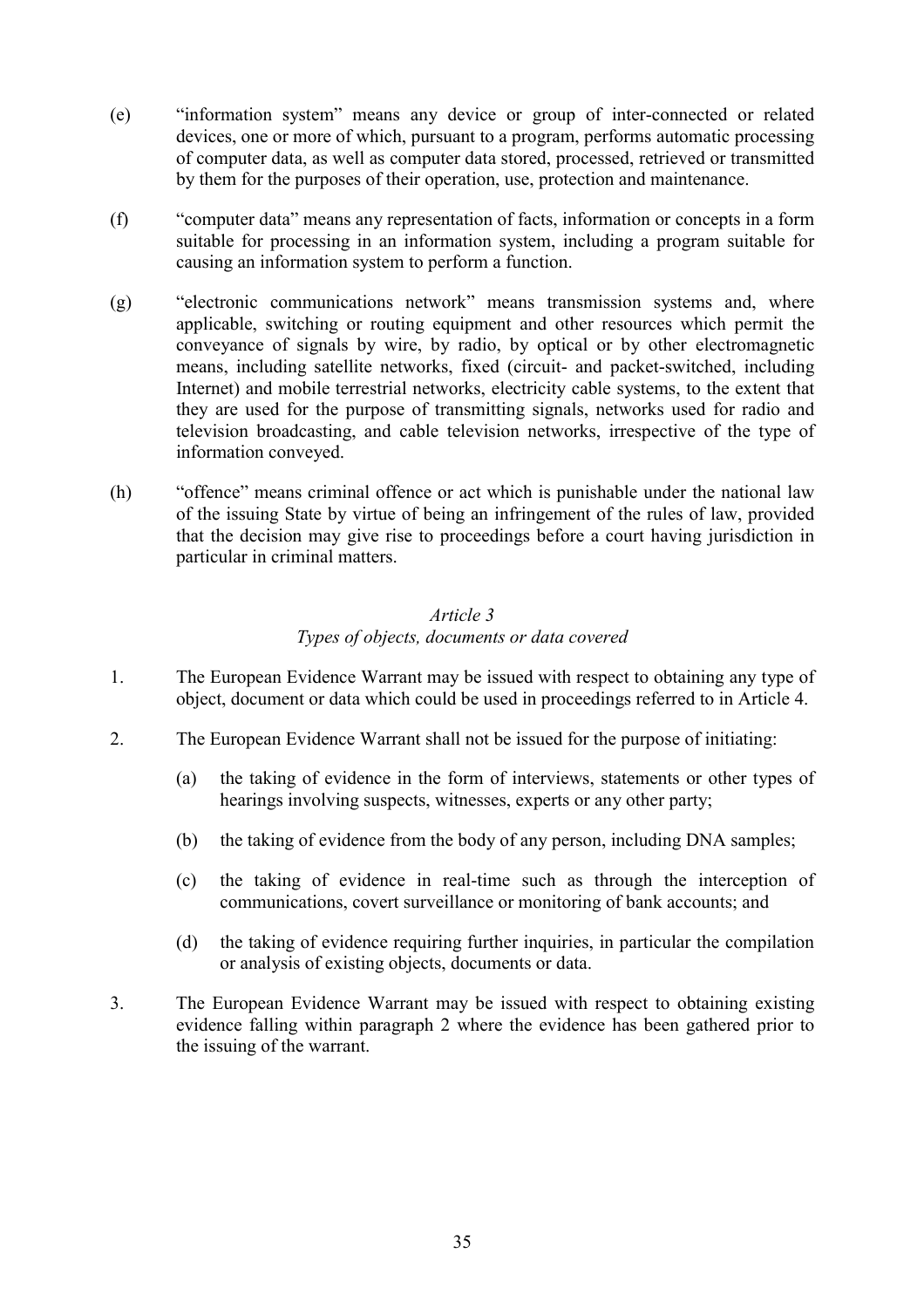#### *Article 4*

#### *Type of proceedings for which the European Evidence Warrant may be issued*

The European Evidence Warrant may be issued with respect to the following proceedings:

- (a) criminal proceedings;
- (b) proceedings brought by administrative authorities in respect of acts which are punishable under the national law of the issuing State by virtue of being infringements of the rules of law, and where the decision may give rise to proceedings before a court having jurisdiction in particular in criminal matters; and
- (c) proceedings referred to in points (a) and (b) which relate to offences for which a legal person may be held liable in the issuing State.

## *Article 5*

## *Content and form of the European Evidence Warrant*

- 1. The European Evidence Warrant shall contain the information set out in Form A in the Annex. It must be signed, and its contents certified as accurate, by the issuing authority.
- 2. The European Evidence Warrant shall be translated by the issuing State into the official language or one of the official languages of the executing State.

Any Member State may, when this Framework Decision is adopted or at a later date, state in a declaration deposited with the General Secretariat of the Council that it will accept a translation in one or more other official languages of the Institutions of the European Communities.

## **TITLE II – PROCEDURES AND SAFEGUARDS FOR THE ISSUING STATE**

## *Article 6 Conditions for issuing the European Evidence Warrant*

Each Member State shall take the necessary measures to ensure that the European Evidence Warrant is issued only when the issuing authority is satisfied that the following conditions have been met:

- (a) the objects, documents or data sought are necessary and proportionate for the purpose of proceedings in Article 4.
- (b) the objects, documents or data can be obtained under the law of the issuing State in similar circumstances if they were available on the territory of the issuing State, even though different procedural measures might be used.
- (c) the objects, documents or data are likely to be admissible in the proceedings for which they are sought.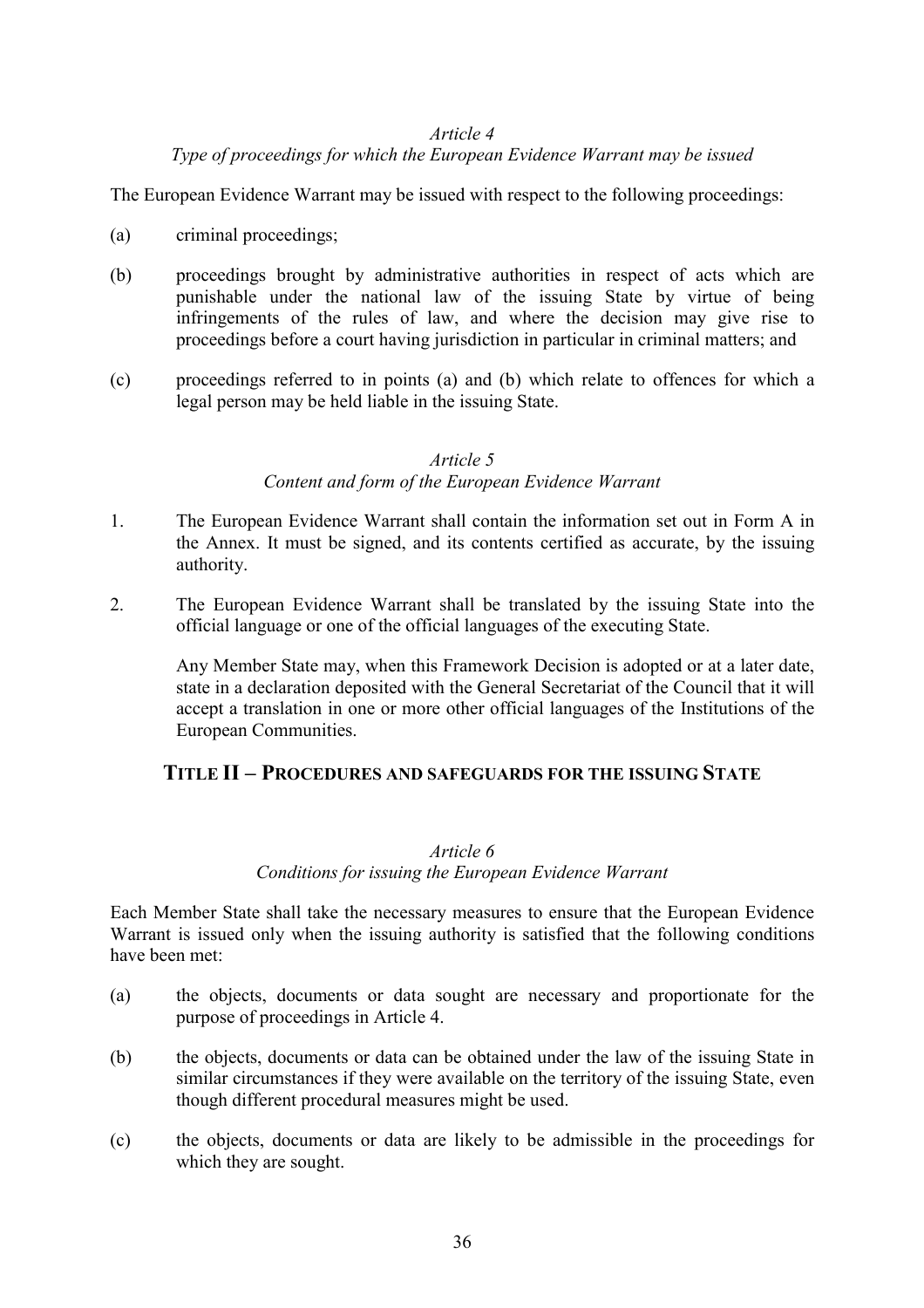## *Article 7 Transmission of the European Evidence Warrant*

- 1. The European Evidence Warrant shall be transmitted by the issuing authority directly to the competent authority for execution by any means capable of producing a written record under conditions allowing the executing State to establish authenticity.
- 2. If the competent authority for execution is unknown, the issuing authority shall make all necessary inquiries, including via the contact points of the European Judicial Network, in order to obtain the information from the executing State.
- 3. When the authority in the executing State which receives the European Evidence Warrant has no jurisdiction to recognise it and to take the necessary measures for its execution, it shall, *ex officio*, transmit the European Evidence Warrant to the competent authority for execution and shall so inform the issuing authority.

## *Article 8*

## *Central criminal records authority*

- 1. Each Member State shall designate, in a declaration deposited with the General Secretariat of the Council, a central criminal records authority to which the European Evidence Warrant can be transmitted for the purpose of obtaining a copy of any official record in that Member State of a criminal conviction, and subsequent measures, with respect to a natural or legal person.
- 2. Each Member State shall ensure that its central criminal records authority has access to the information necessary to comply with paragraph 1.

## *Article 9 Warrant for additional evidence*

- 1. Where the issuing authority requires objects, documents or data which are additional to an earlier European Evidence Warrant issued for the purpose of the same proceedings, and the content of the original warrant remains accurate, it shall not be required to issue a new European Evidence Warrant. In such circumstances, it shall issue a warrant for additional evidence containing the information set out in Form B in the Annex.
- 2. The executing State shall comply with any additional requirements under paragraph 1 in the same way as for the original European Evidence Warrant.
- 3. Where, in accordance with the provisions in force, the competent authority which has issued a European Evidence Warrant participates in the execution of the warrant in the executing State, it may address the warrant for additional evidence directly to the executing authority while present in that State.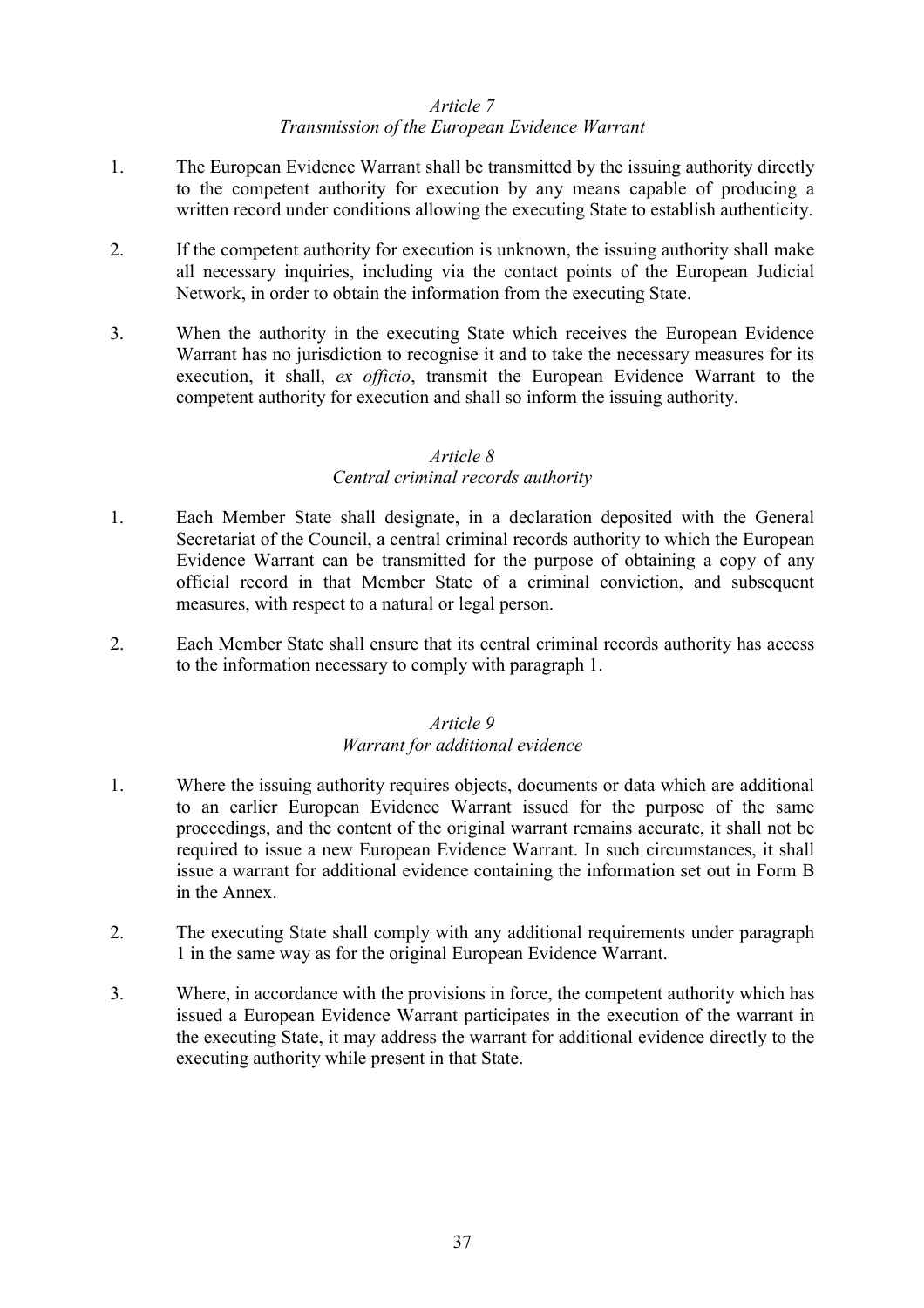## *Article 10 Conditions on the use of personal data*

- 1. Personal data obtained under this Framework Decision may be used by the issuing State for the purpose of:
	- (a) proceedings for which the European Evidence Warrant may be issued;
	- (b) other judicial and administrative proceedings directly related to the proceedings referred to under point (a);
	- (c) for preventing an immediate and serious threat to public security.

For any purpose other than those set out in the first subparagraph personal data obtained under this Framework Decision can be used only with the prior consent of the executing State, unless the issuing State has obtained the consent of the data subject.

- 2. Personal data obtained under this Framework Decision shall remain confidential except in so far as it is necessary to disclose it for the purposes specified in paragraph 1 or for other reasons specified in national law.
- 3. In the circumstances of the particular case, the executing State may require the Member State to which the personal data have been transferred to give information on the use made of the data.
- 4. This Article does not apply to personal data obtained by a Member State under this Framework Decision and originating from that Member State.

## **TITLE III – PROCEDURES AND SAFEGUARDS FOR THE EXECUTING STATE**

## *Article 11*

## *Recognition and execution*

Except as otherwise provided for in this Framework Decision, the executing authority shall recognise a European Evidence Warrant, transmitted in accordance with Article 7, without any further formality being required, and shall forthwith take the necessary measures for its execution in the same way as the objects, documents or data would be obtained by an authority of the executing State.

## *Article 12 Safeguards for execution*

- 1. Each Member State shall take the necessary measures to ensure that the European Evidence Warrant is executed in accordance with the following minimum conditions:
	- (a) the executing authority shall use the least intrusive means necessary to obtain the objects, documents or data;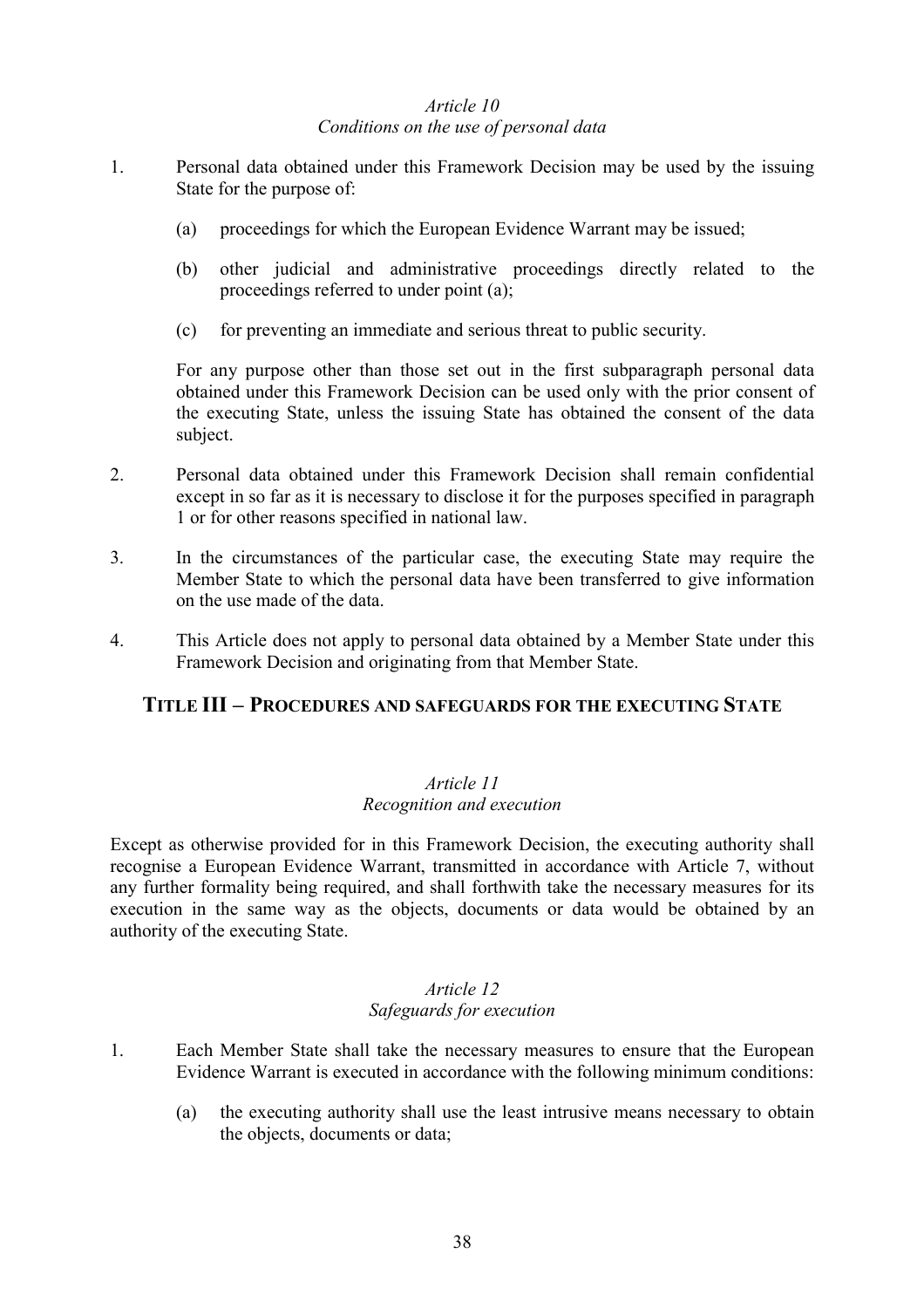- (b) a natural person shall not be required to produce objects, documents or data which may result in self-incrimination; and
- (c) the issuing authority shall be informed immediately if the executing authority discovers that the warrant was executed in a manner contrary to the law of the executing State.
- 2. Each Member State shall take the necessary measures to ensure that, where a search and seizure is considered necessary in order to obtain objects, documents or data, the following minimum safeguards shall apply:
	- (a) a search of premises shall not start at night, unless this is exceptionally necessary due to the particular circumstances of the case;
	- (b) a person whose premises have been searched shall be entitled to receive written notification of the search. This shall state, as a minimum, the reason for the search, the objects, documents or data seized, and the legal remedies available; and
	- (c) in the absence of the person whose premises are being searched, the notification described in point (b) shall be provided to that person by leaving the notification on the premises or by other suitable means.

## *Article 13 Formalities to be followed in the executing State*

The issuing authority may require that the executing authority:

- (a) uses coercive measures to execute the warrant where, in the opinion of the issuing authority, there is a significant risk that the objects, documents or data sought might be altered, moved or destroyed;
- (b) keeps the fact that an investigation is being carried out, and the substance of the investigation, confidential except to the extent necessary for the execution of the European Evidence Warrant;
- (c) allows a competent authority of the issuing State, or an interested party nominated by the issuing authority, to be present during the execution of the warrant and to have the same access as the executing authority to any object, document or data obtained as a result of the execution of the warrant;
- (d) keeps a record of who has handled the evidence from the execution of the warrant to the transfer of the evidence to the issuing State; or
- (e) complies with other specified formalities and procedures expressly indicated by the issuing authority, unless such formalities and procedures are contrary to the fundamental principles of law in the executing State.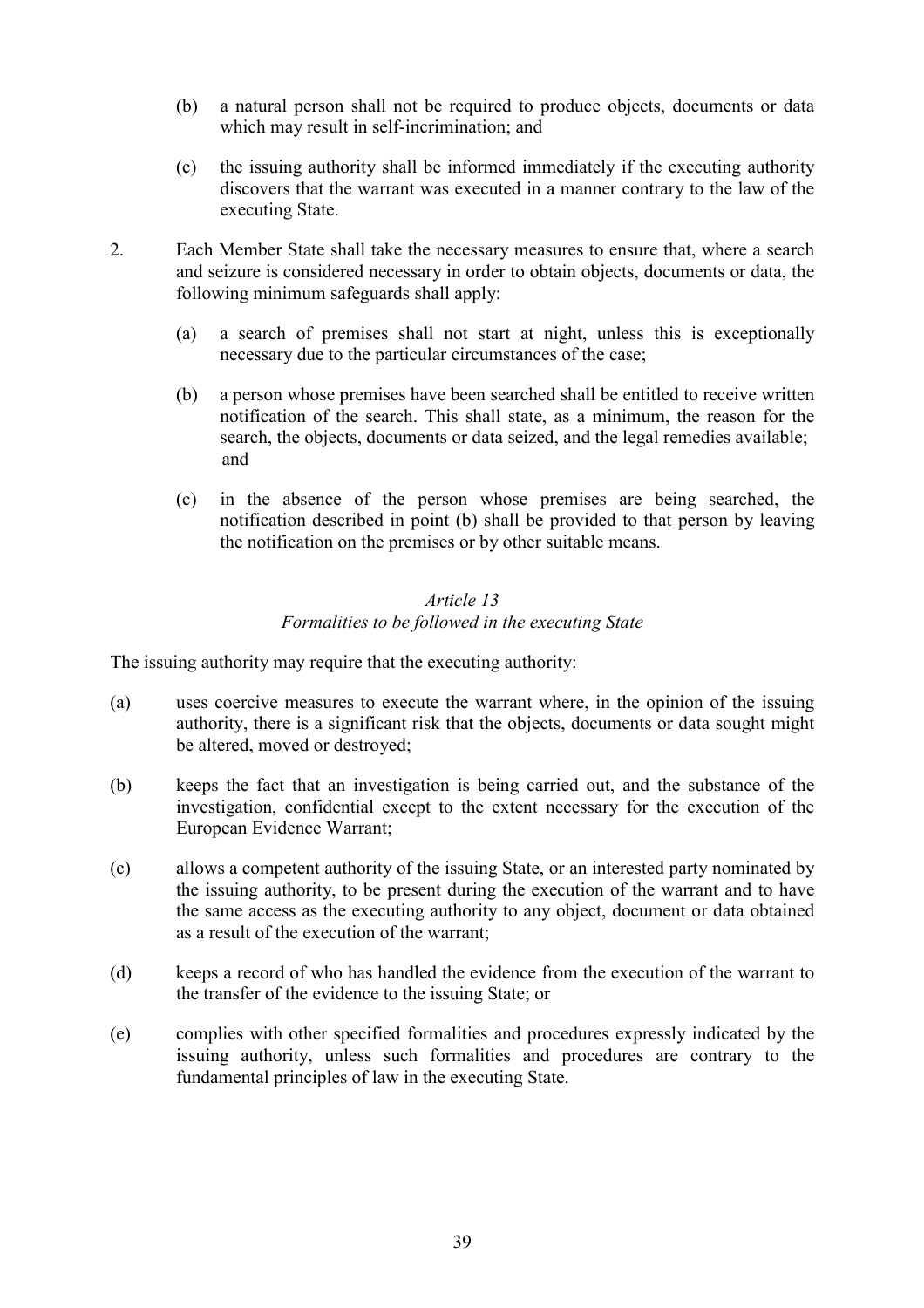#### *Article 14 Obligation to inform*

If the executing authority, in the course of the execution of the European Evidence Warrant, considers that it may be appropriate to undertake investigations not initially foreseen, which could not be specified when the warrant was issued, it shall immediately inform the issuing authority in order to enable it to take further action.

## *Article 15*

#### *Grounds for non-recognition or non-execution*

- 1. A judge, investigating magistrate or prosecutor in the executing State shall oppose the recognition or execution of the European Evidence Warrant if this would infringe the *ne bis in idem* principle according to the Framework Decision 2003/.../JHA on the application of the principle of ne bis in idem<sup>70</sup>.
- 2. A judge, investigating magistrate or prosecutor in the executing State may also oppose the recognition or execution of the European Evidence Warrant if:
	- (a) its execution would infringe the *ne bis in idem* principle with respect to proceedings in a third State; or
	- (b) there is an immunity or privilege under the law of the executing State which makes it impossible to execute the European Evidence Warrant.

# *Article 16*

## *Dual criminality*

- 1. The recognition or execution of the European Evidence Warrant shall not be subject to verification of dual criminality if either or both of the following conditions are met:
	- (a) it is not necessary to carry out a search of private premises for the execution of the warrant; or
	- (b) the offence is listed in paragraph 2.
- 2. The following offences, as they are defined by the law of the issuing State, shall not be subject to verification of dual criminality under any circumstances:
- participation in a criminal organisation,
- terrorism.
- trafficking in human beings,
- sexual exploitation of children and child pornography,
- illicit trafficking in narcotic drugs and psychotropic substances,

 $70$  OJ L ...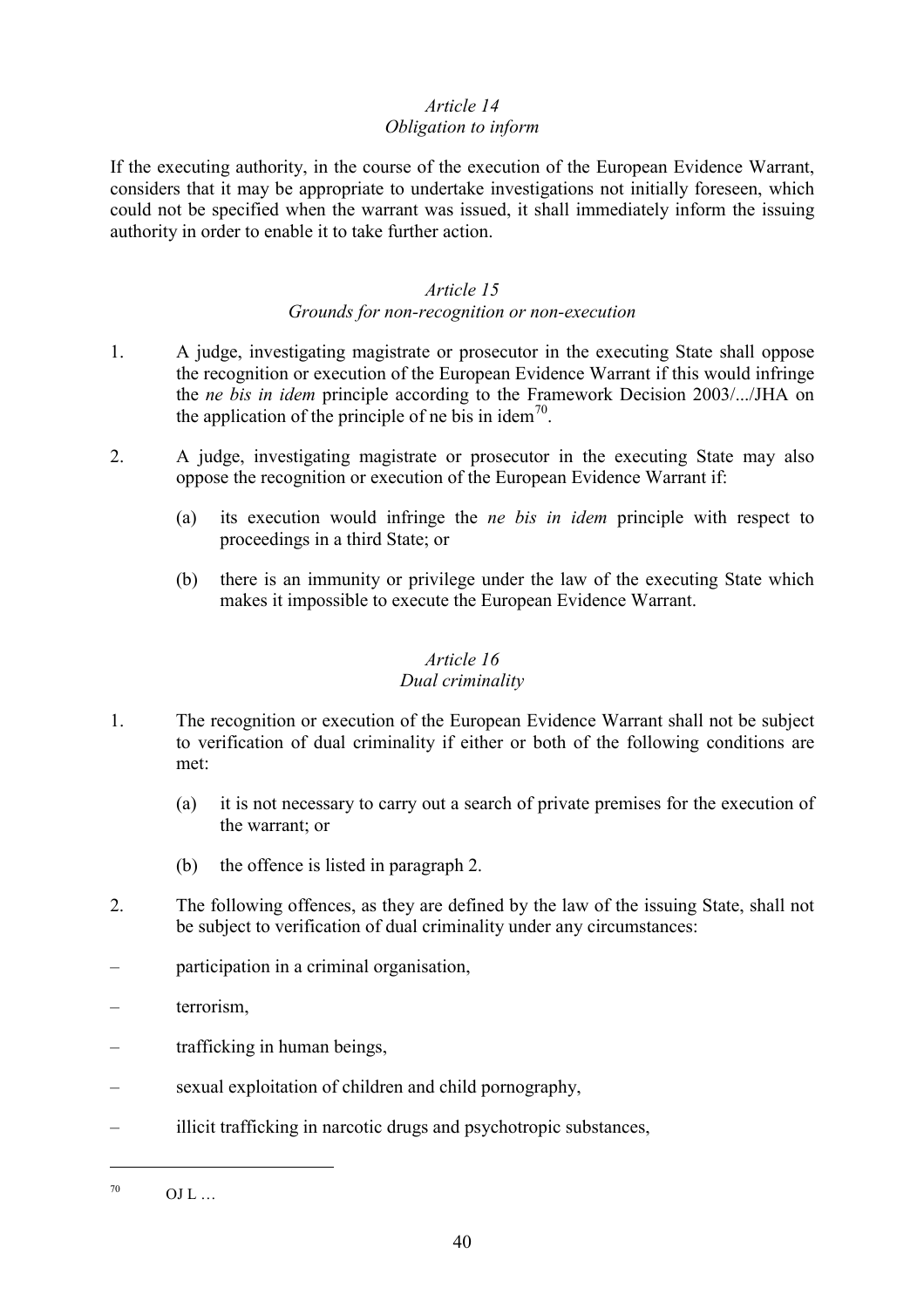- illicit trafficking in weapons, munitions and explosives,
- corruption,
- fraud, including that affecting the financial interests of the European Communities within the meaning of the Convention of 26 July 1995 on the protection of the European Communities' financial interests,
- laundering of the proceeds of crime,
- counterfeiting currency, including of the euro,
- computer-related crime,
- environmental crime, including illicit trafficking in endangered animal species and in endangered plant species and varieties,
- facilitation of unauthorised entry and residence,
- murder, grievous bodily injury,
- illicit trade in human organs and tissue,
- kidnapping, illegal restraint and hostage-taking,
- racism and xenophobia,
- organised or armed robbery,
- illicit trafficking in cultural goods, including antiques and works of art,
- swindling,
- racketeering and extortion,
- counterfeiting and piracy of products,
- forgery of administrative documents and trafficking therein,
- forgery of means of payment,
- illicit trafficking in hormonal substances and other growth promoters,
- illicit trafficking in nuclear or radioactive materials,
- trafficking in stolen vehicles,
- rape,
- arson,
- crimes within the jurisdiction of the International Criminal Court,
- unlawful seizure of aircraft/ships,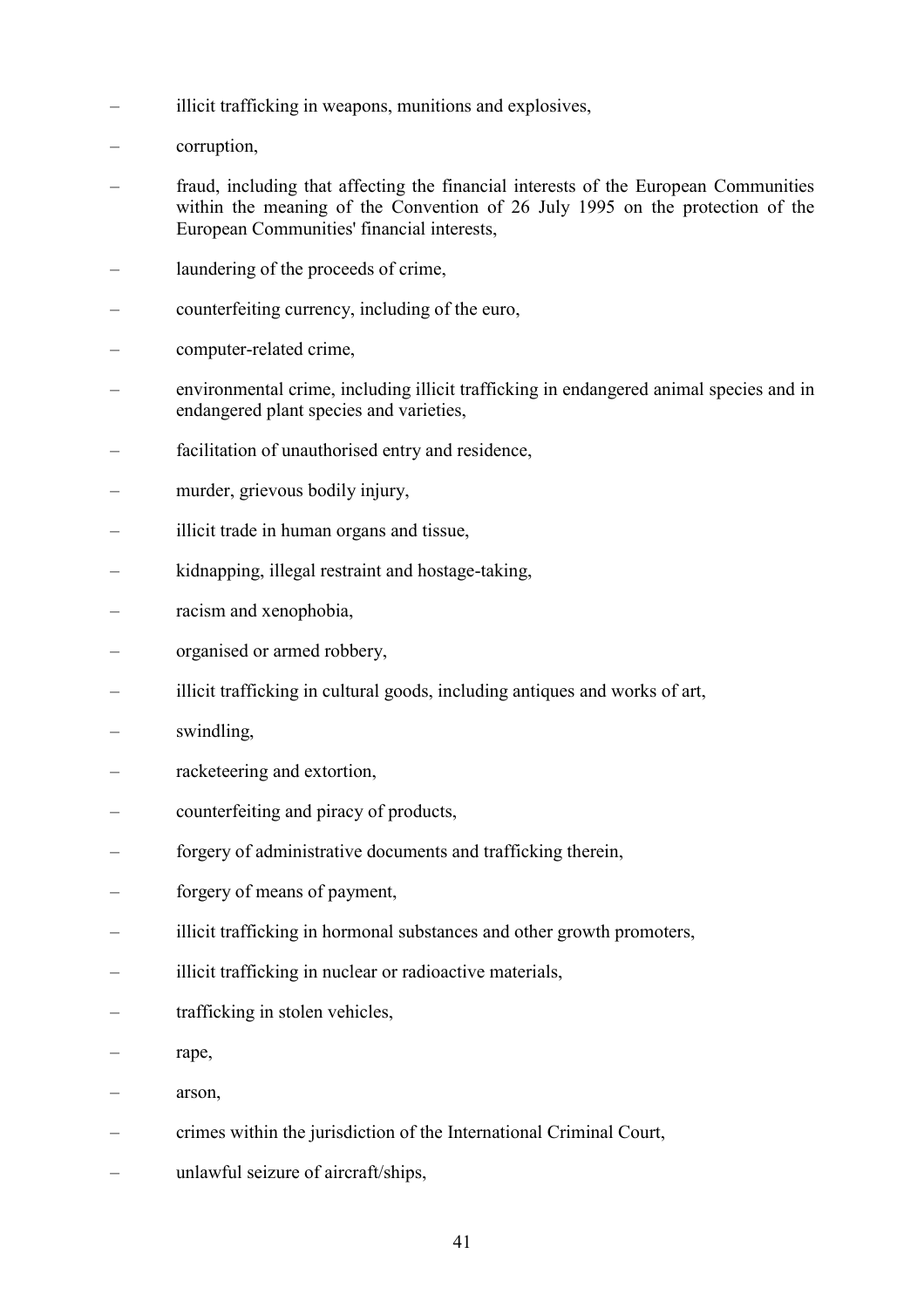- sabotage,
- conduct which infringes road traffic regulations, including breaches of regulations pertaining to driving hours and rest periods and regulations on hazardous goods,
- smuggling of goods.
- infringements of intellectual property rights,
- threats and acts of violence against persons, including violence during sports events,
- criminal damage,
- theft.
- offences established by the issuing State and serving the purpose of implementing obligations arising from instruments adopted under the Treaty establishing the European Community or under Title VI of the Treaty on European Union.
- 3. If neither of the conditions of paragraph 1 are met, recognition or execution of the European Evidence Warrant may be subject to the condition of dual criminality only to the extent provided for in the transitional arrangements laid down in Article 24(2) and (3).

## *Article 17*

## *Deadlines for recognition, execution and transfer*

- 1. Each Member State shall take the necessary measures to ensure compliance with the deadlines provided for in this Article. Where the issuing authority has indicated in the European Evidence Warrant that, due to procedural deadlines or other particularly urgent circumstances, a shorter deadline is necessary, the executing authority shall take as full account as possible of this requirement.
- 2. Any decision to refuse recognition or execution must be taken and notified as soon as possible to the relevant competent authority of the issuing State by any means capable of producing a written record. Such notification shall take place no later than 10 days after the receipt of the European Evidence Warrant by the competent executing authority.
- 3. Unless a ground for postponement is justified in accordance with Article 18, the executing authority shall execute the European Evidence Warrant:
	- (a) immediately where the objects, documents or data sought by the issuing authority are already under the control of the executing authority, or where a copy of an official record of criminal conviction is sought from a central criminal records authority;

or, in other circumstances,

(b) without delay and, wherever practicable, within 60 days of its receipt by the competent executing authority.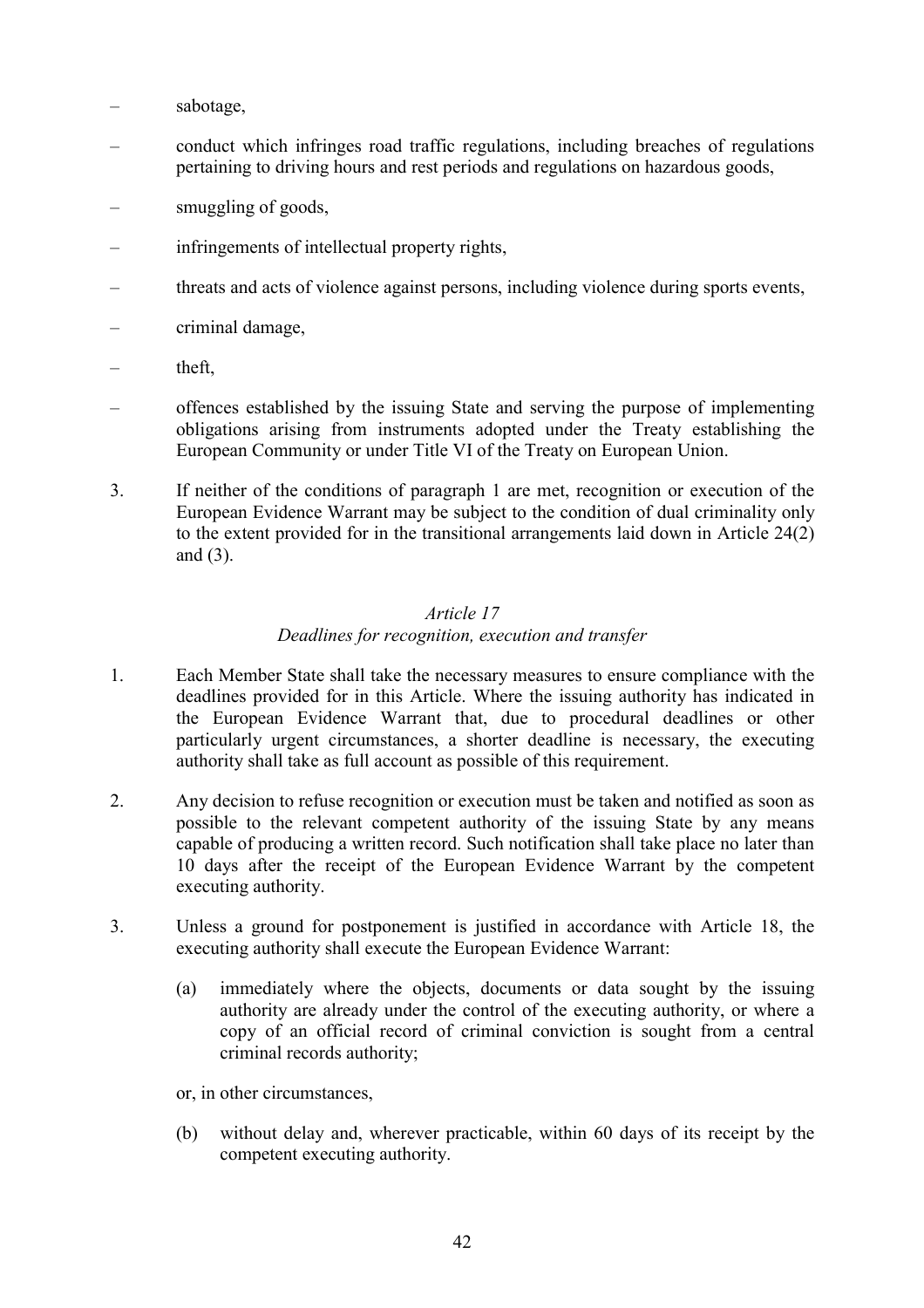- 4. Unless a legal remedy is underway in accordance with Article 19, the executing State shall transfer the objects, documents or data obtained under the European Evidence Warrant to the issuing State:
	- (a) immediately where the objects, documents or data sought by the issuing authority are already under the control of the executing authority, or where a copy of an official record of criminal conviction is sought from a central criminal records authority;

or, in other circumstances,

- (b) without delay and, wherever practicable, within 30 days of its execution.
- 5. The executing authority may require that the objects, documents or data shall be returned to the executing State as soon as they are no longer required by the issuing State.
- 6. Subject to paragraphs 4 and 5, no further conditions shall be placed on the transfer of the objects, documents or data.
- 7. Reasons must be given for any refusal, failure or delay in executing the European Evidence Warrant and in the subsequent transfer of the objects, documents or data.
- 8. In case it is in practice impossible to execute the European Evidence Warrant for the reason that the objects, documents or data have disappeared, have been destroyed, cannot be found in the location indicated in the warrant or the location of the objects, documents or data has not been indicated in a sufficiently precise manner, even after consultation with the issuing State, the relevant competent authority of the issuing State shall be notified forthwith.
- 9. Where, in exceptional circumstances, a Member State cannot observe the time limits provided for in this Article, it shall inform Eurojust, giving the reasons for the delay.

## *Article 18 Grounds for postponement of execution*

- 1. The executing authority may postpone the execution of the European Evidence Warrant where:
	- (a) the form provided for in the Annex is incomplete;
	- (b) its execution might damage an ongoing criminal investigation, until such time as it deems reasonable; or
	- (c) the objects, documents or data concerned are already being used in other proceedings falling within the scope of Article 4, until such time as the evidence is no longer required for this purpose.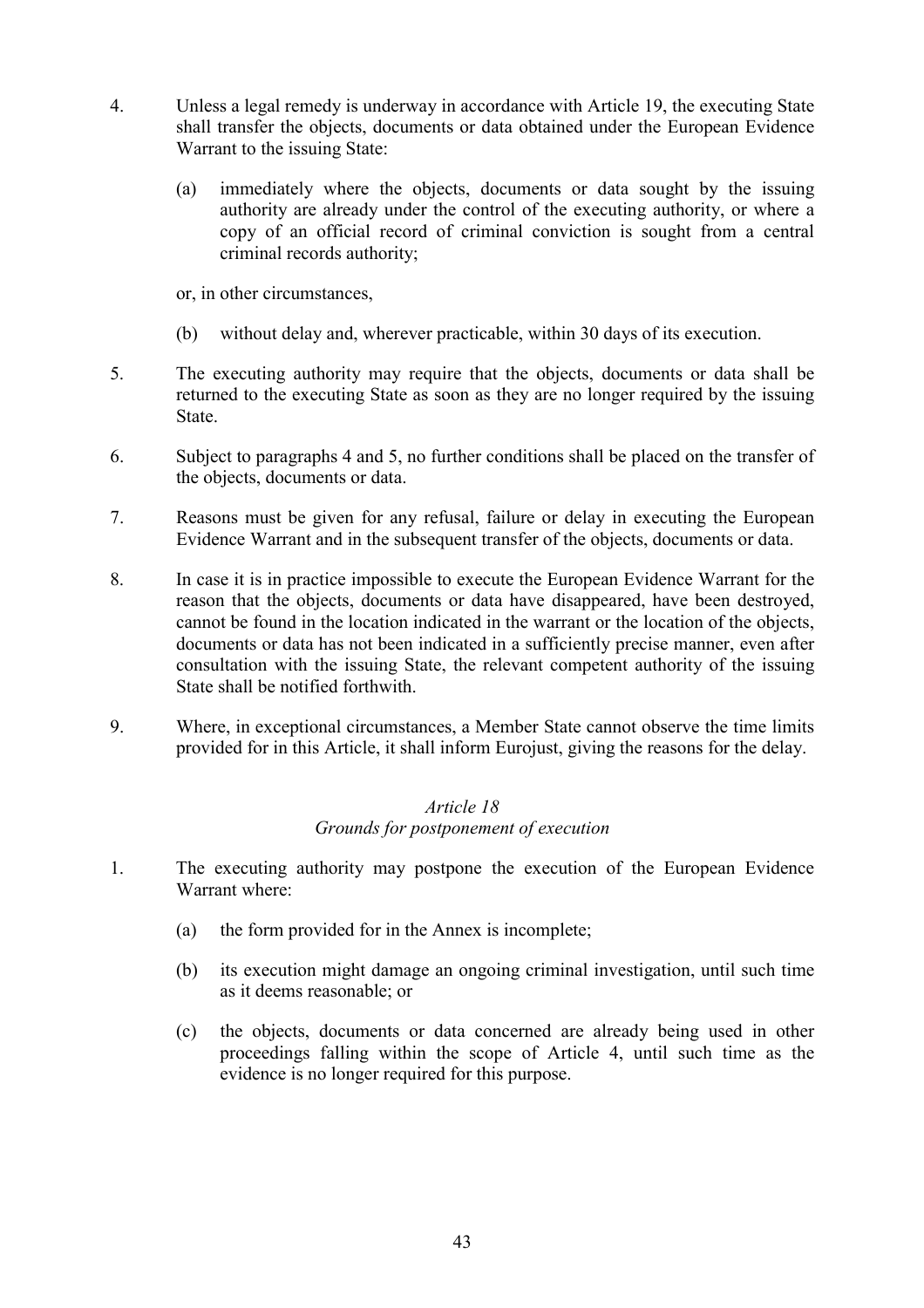- 2. In the case of paragraph  $1(a)$ , the executing authority may:
	- (a) postpone execution until the form has been completed or corrected, or
	- (b) exempt the issuing authority from this requirement if it considers that the information provided is sufficient to execute the warrant fairly and lawfully.
- 3. A report on the postponement of the execution of the European Evidence Warrant, including the grounds for the postponement and, if possible, the expected duration of the postponement, shall be made forthwith to the relevant competent authority in the issuing State by any means capable of producing a written record.
- 4. As soon as the ground for postponement has ceased to exist, the executing authority shall forthwith take the necessary measures for the execution of the European Evidence Warrant and inform the relevant competent authority in the issuing State thereof by any means capable of producing a written record.

## *Article 19 Legal remedies for coercive measures*

- 1. Member States shall put in place the necessary arrangements to ensure that any interested party, including bona fide third parties, have legal remedies against a European Evidence Warrant executed pursuant to Article 11 using coercive measures, in order to preserve their legitimate interests.
- 2. The action shall be brought before a court in the issuing State or in the executing State in accordance with the national law of each. However, the substantial reasons for issuing the European Evidence Warrant, including whether the criteria in Article 6 have been met, may be challenged only in an action brought before a court in the issuing State.
- 3. The issuing State shall ensure that any time limits for bringing an action mentioned in paragraphs 1 and 2 are applied in a way that guarantees the possibility of an effective legal remedy for interested parties.
- 4. If the action is brought in the executing State, the judicial authority of the issuing State shall be informed thereof and of the grounds of the action, so that it can submit the arguments that it deems necessary. It shall be informed of the outcome of the action.
- 5. The issuing and executing authorities shall take the necessary measures to facilitate the exercise of the right to bring an action mentioned in paragraph 1, in particular by providing relevant and adequate information to interested parties.
- 6. The executing State may suspend the transfer of objects, documents and data pending the outcome of a legal remedy. However, despite the existence of a legal remedy in the executing State, the issuing authority may require the executing State to transfer the objects, documents and data 60 days after the execution of the European Evidence Warrant. In such cases, if, as the outcome of the legal remedy in the executing State, the transfer of the objects, documents and data would not have been allowed, these shall immediately be returned to the executing State.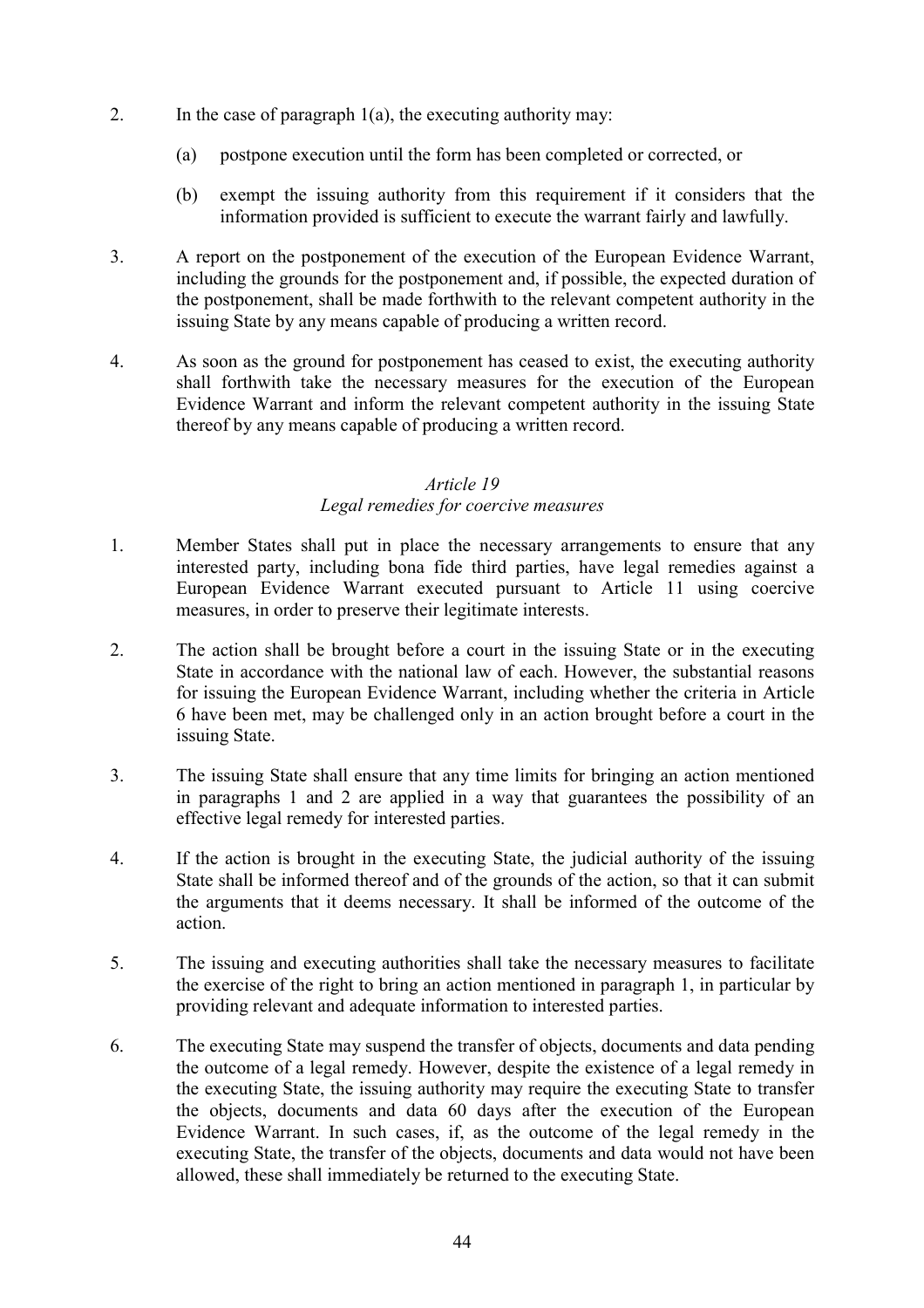#### *Article 20 Reimbursement*

- 1. Without prejudice to Article 19(2), where the executing State under its law is responsible for injury caused to one of the parties mentioned in Article 19 by the execution of a European Evidence Warrant transmitted to it pursuant to Article 7, the issuing State shall reimburse to the executing State any sums paid in damages by virtue of that responsibility to the said party except if, and to the extent that, the injury or any part of it is exclusively due to the conduct of the executing State.
- 2. Paragraph 1 is without prejudice to the national law of the Member States on claims by natural or legal persons for compensation of damage.

## **TITLE IV – JURISDICTION OVER ELECTRONIC COMMUNICATIONS NETWORKS**

#### *Article 21*

## *Jurisdiction for computer data held on an information system on the territory of another Member State*

- 1. Each Member State shall take the necessary measures to ensure that it is able to execute a European Evidence Warrant, without further formality, when:
	- (a) the computer data sought is held on an information system on the territory of another Member State, but is lawfully accessible to a legal or natural person on the territory of the executing State by means of an electronic communications network; and
	- (b) the computer data relates to a service provided by that legal or natural person on the territory of the executing State to a legal or natural person on the territory of the same State.
- 2. Each Member State shall also take the necessary measures to ensure that, with respect to computer data on its territory, its national law permits another Member State to take action in accordance with paragraph 1.

## **TITLE V – FINAL PROVISIONS**

## *Article 22*

#### *Monitoring the effectiveness of the Framework Decision*

- 1. A Member State which has experienced repeated problems on the part of another Member State in the execution of European Evidence Warrants shall inform the Commission to assist its evaluation of the implementation of this Framework Decision at Member State level.
- 2. Each Member State shall take the necessary measures to ensure that it is able to provide, by 31 March each year, the following information in respect of the preceding calendar year: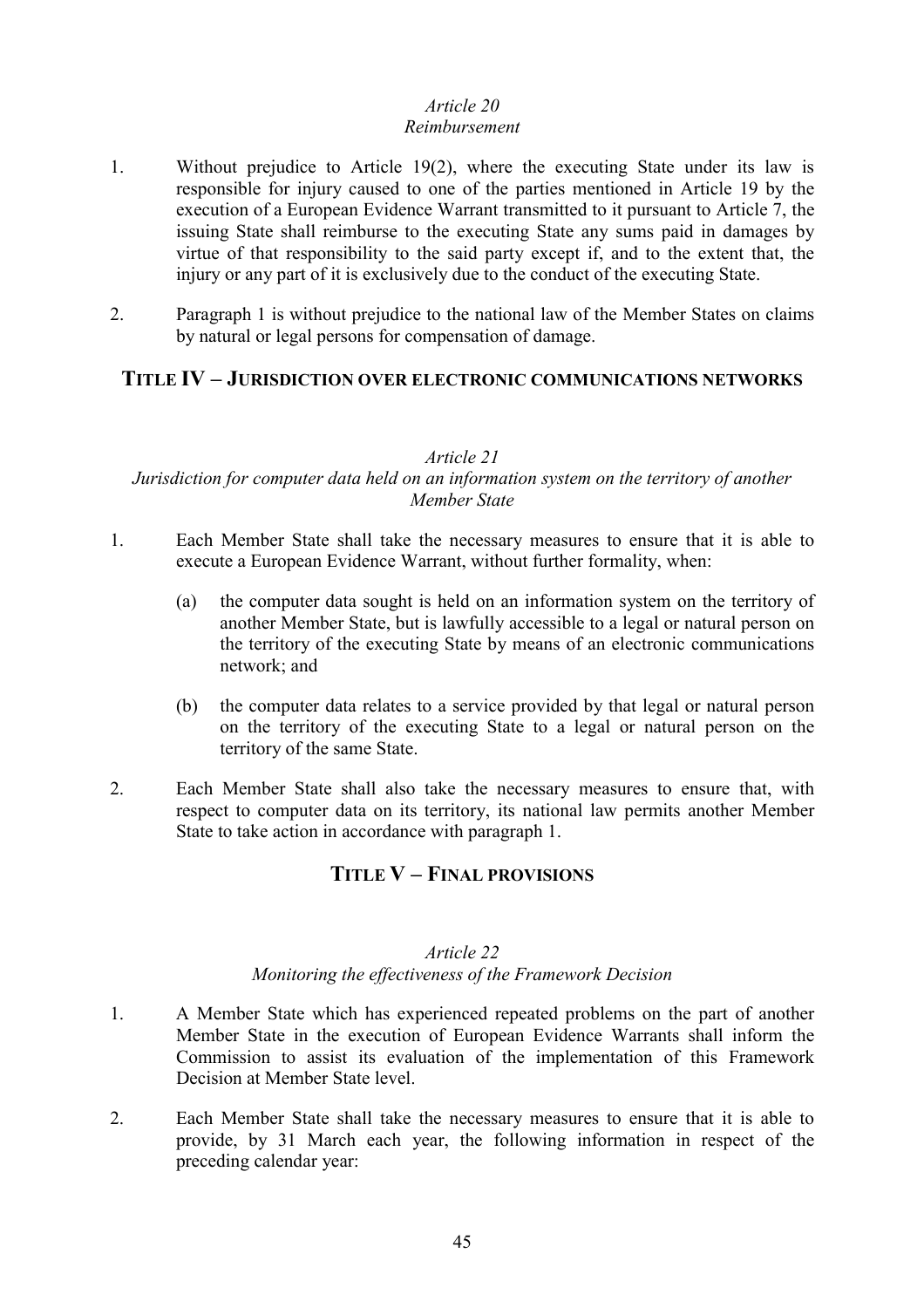- (a) the number of European Evidence Warrants issued by its own authorities to each Member State;
- (b) the average number of days taken to receive the objects, documents and data specified in the warrant from each Member State; and
- (c) the number of European Evidence Warrants issued by its own authorities to each Member State for which recognition was refused, or for which execution was not possible, and a summary of the reasons for this.
- 3. Each Member State shall take the necessary measures to ensure that its central criminal records authority is able to provide, by 31 March each year, the following information in respect of European Evidence Warrants it received in the preceding calendar year:
	- (a) the number of European Evidence Warrants it received from each Member State;
	- (b) the average number of days taken to transmit a reply to an European Evidence Warrant;
	- (c) the number of refusals to execute a European Evidence Warrant, and a summary of the reasons for the refusals or failures to reply;
	- (d) the number of European Evidence Warrants to which a reply was not provided within 10 days, and a summary of the reasons for this.
- 4. Upon written request from the Commission, Member States shall provide to the Commission the information specified in paragraphs 2 and 3.

#### *Article 23 Relation to other legal instruments*

- 1. Without prejudice to their application in relations between Member States and third countries, this Framework Decision shall, from 1 January 2005, replace the corresponding provisions of the following legal instruments in relations between the Member States in so far as these instruments concern mutual assistance requests for evidence falling within the scope of this Framework Decision:
	- (a) the European Convention on Mutual Assistance in Criminal Matters of 20 April  $1959^{71}$ , and its additional protocols of 17 March  $1978^{72}$  and 8 November  $2001^{73}$
	- (b) the European Convention on Laundering, Search, Seizure and Confiscation of the Proceeds from Crime of 8 November  $1990^{74}$ .

<sup>&</sup>lt;sup>71</sup><br>Council of Europe, European Treaty Series No 30.<br>Council of Europe, European Treaty Series No 182.<br>Council of Europe, European Treaty Series No 141.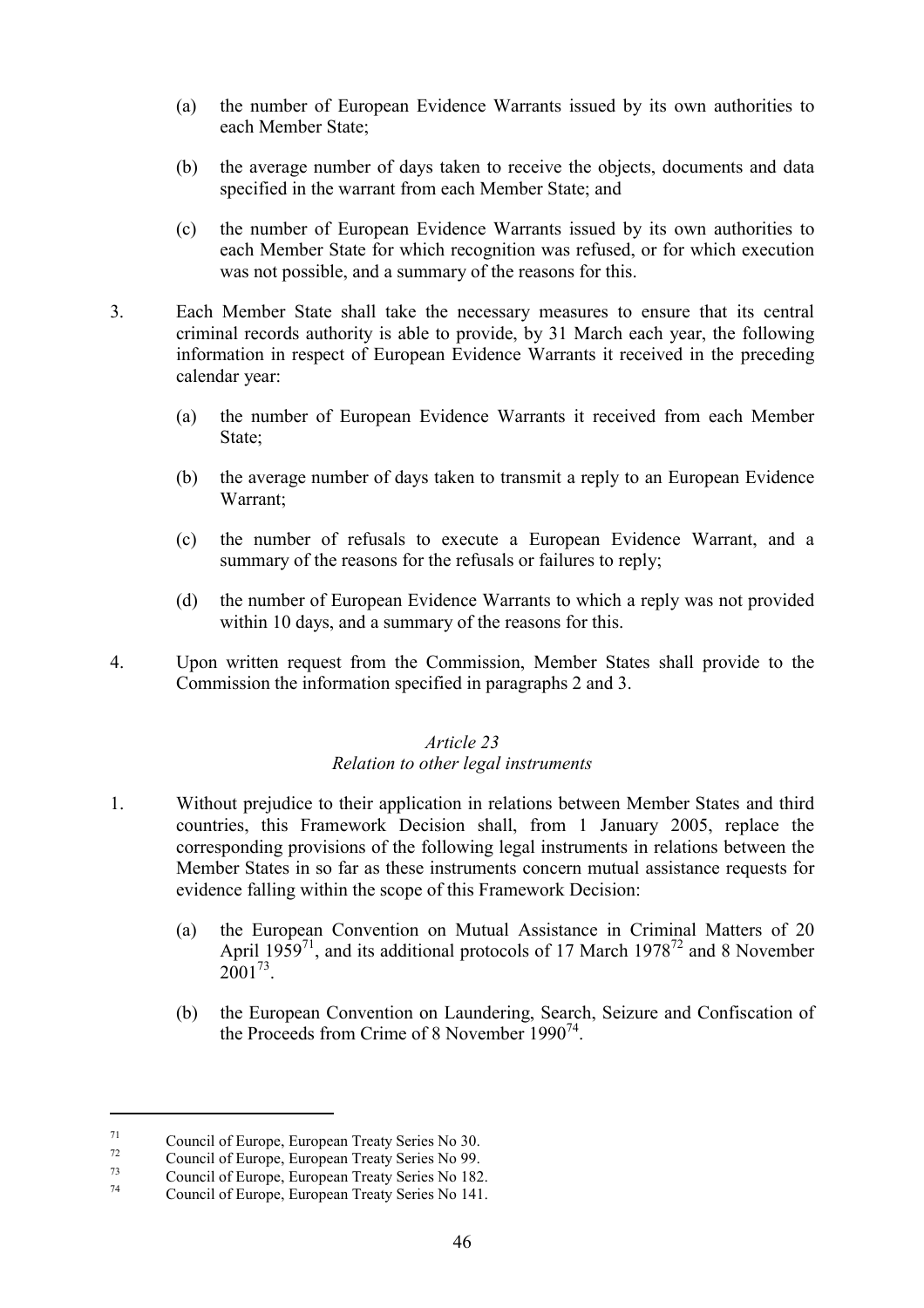- (c) the Convention of 19 June 1990 implementing the Schengen Agreement of 14 June 1985 on the gradual abolition of checks at common borders (hereinafter referred to as the 'Schengen Implementation Convention').
- (d) the Convention on Mutual Assistance in Criminal Matters between the Member States of the European Union of 29 May 2000<sup>75</sup> and its Protocol of 16 October  $2001^{76}$ .
- 2. The following provisions are hereby repealed:
	- (a) Article 51 of the Schengen Implementation Convention.
	- (b) Article 2 of the Protocol of 16 October 2001 to the Convention on Mutual Assistance in Criminal Matters between the Member States of the European Union of 29 May 2000.
- 3. Member States may continue to apply bilateral or multilateral agreements or arrangements in force when this Framework Decision is adopted in so far as such agreements or arrangements allow the objectives of this Framework Decision to be extended or enlarged and help to simplify or facilitate further the procedures for obtaining evidence falling within the scope of this Framework Decision.
- 4. Member States may conclude bilateral or multilateral agreements or arrangements after this Framework Decision has come into force in so far as such agreements or arrangements allow the objectives of this Framework Decision to be extended or enlarged and help to simplify or facilitate further the procedures for obtaining evidence falling within the scope of this Framework Decision.
- 5. The agreements and arrangements referred to in paragraphs 3 and 4 may in no case affect relations with Member States which are not parties to them.
- 6. Member States shall, within three months from the entry into force of this Framework Decision, notify the Council and the Commission of the existing agreements and arrangements referred to in paragraph 3 which they wish to continue applying.
- 7. Member States shall also notify the Council and the Commission of any new agreement or arrangement as referred to in paragraph 4, within three months of signing it.
- 8. Where the conventions or agreements referred to in paragraph 1 apply to the territories of Member States or to the territories for whose external relations a Member State is responsible to which this Framework Decision does not apply, those instruments shall continue to govern the relations existing between those territories and the other Member States.

 $^{75}$  OJ C 197, 12.7.2000, p. 1.<br>
OJ C 326, 21.11.2001, p. 1.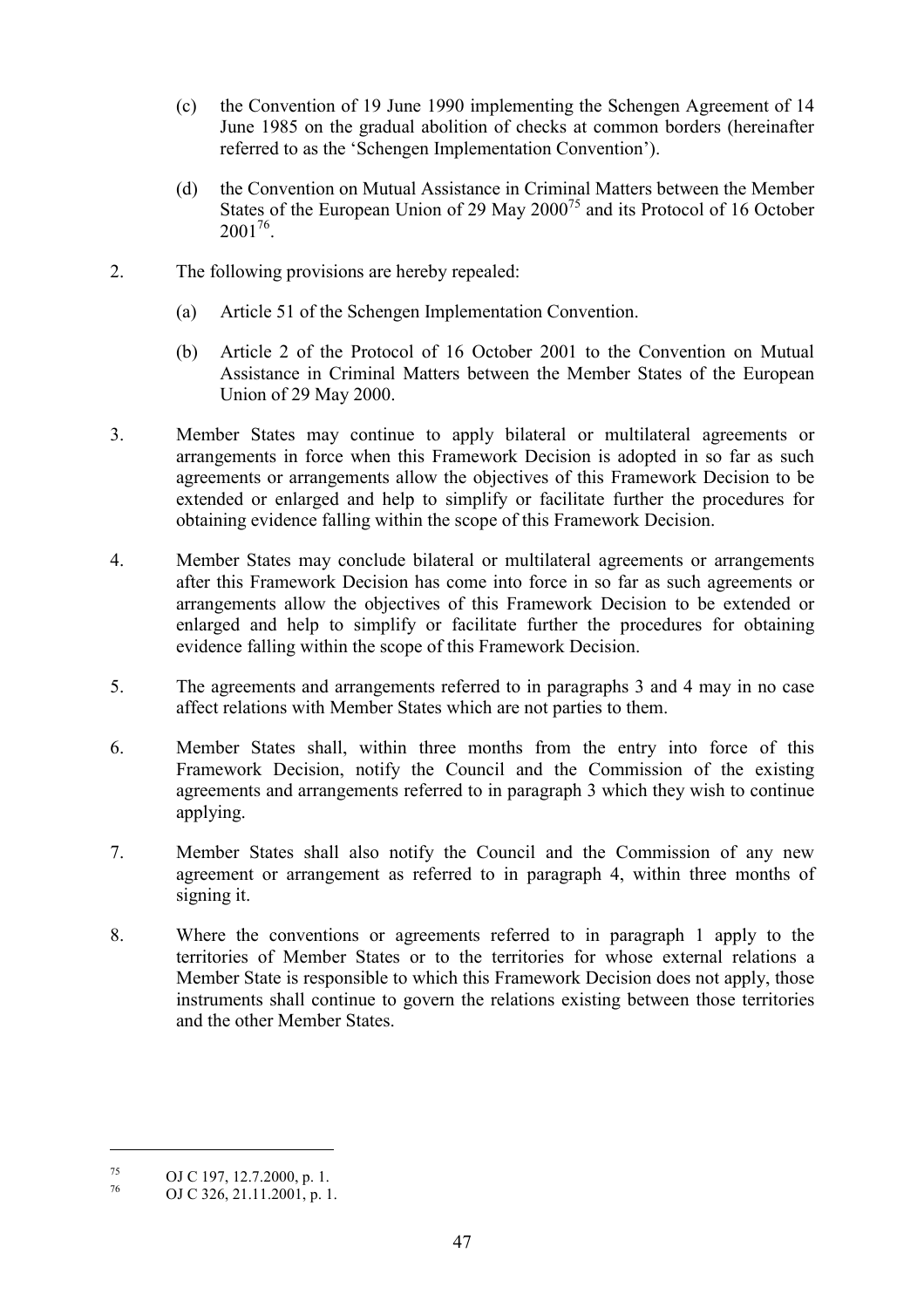## *Article 24 Transitional arrangements*

- 1. Mutual assistance requests received before 1 January 2005 will continue to be governed by existing instruments relating to mutual assistance in criminal matters. Requests received on or after that date for evidence falling within the scope of this Framework Decision will be governed by the rules adopted by Member States pursuant to this Framework Decision.
- 2. Member States that have under existing instruments relating to mutual assistance in criminal matters made execution of a request for search and seizure dependent on the condition of dual criminality may, if neither of the conditions of Article 16(1) are met and at the latest until five years after entry into force of this Framework Decision, allow a judge, investigating magistrate or prosecutor to oppose the recognition or execution of the European Evidence Warrant on the basis that the act on which it is based does not constitute an offence under the law of the executing State, whatever the constituent elements of the offence or however it is described.
- 3. In relation to offences in connection with taxes or duties, customs and exchange, recognition or execution may not be opposed in accordance with paragraph 2 on the ground that the law of the executing State does not impose the same kind of tax or duty or does not contain a tax, duty, customs and exchange regulation of the same kind as the law of the issuing State.

## *Article 25*

#### *Implementation*

- 1. Member States shall take the necessary measures to comply with the provisions of this Framework Decision by 1 January 2005.
- 2. By the same date Member States shall transmit to the General Secretariat of the Council and to the Commission the text of the provisions transposing into their national law the obligations imposed on them under this Framework Decision.
- 3. The Commission shall, by 30 June 2005, submit a report to the European Parliament and to the Council, assessing the extent to which the Member States have taken the necessary measures in order to comply with this Framework Decision, accompanied, if necessary, by legislative proposals.
- 4. The General Secretariat of the Council shall notify Member States, the Commission and Eurojust of the declarations made pursuant to Articles 5 and 8.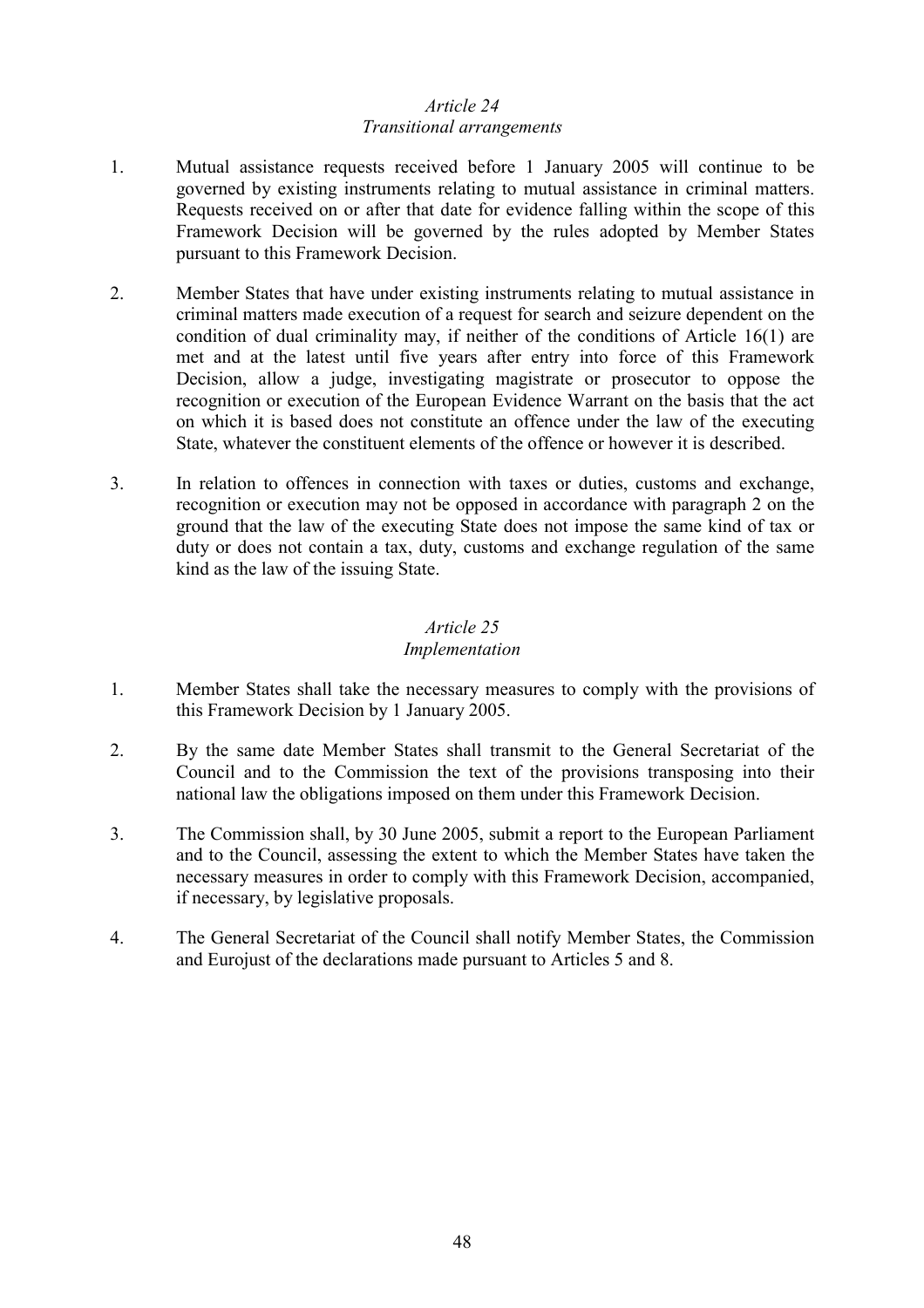## *Article 26 Entry into force*

This Framework Decision shall enter into force on the twentieth day following that of its publication in the *Official Journal of the European Union*.

Done at Brussels, [...]

| For the Council |
|-----------------|
| The President   |
|                 |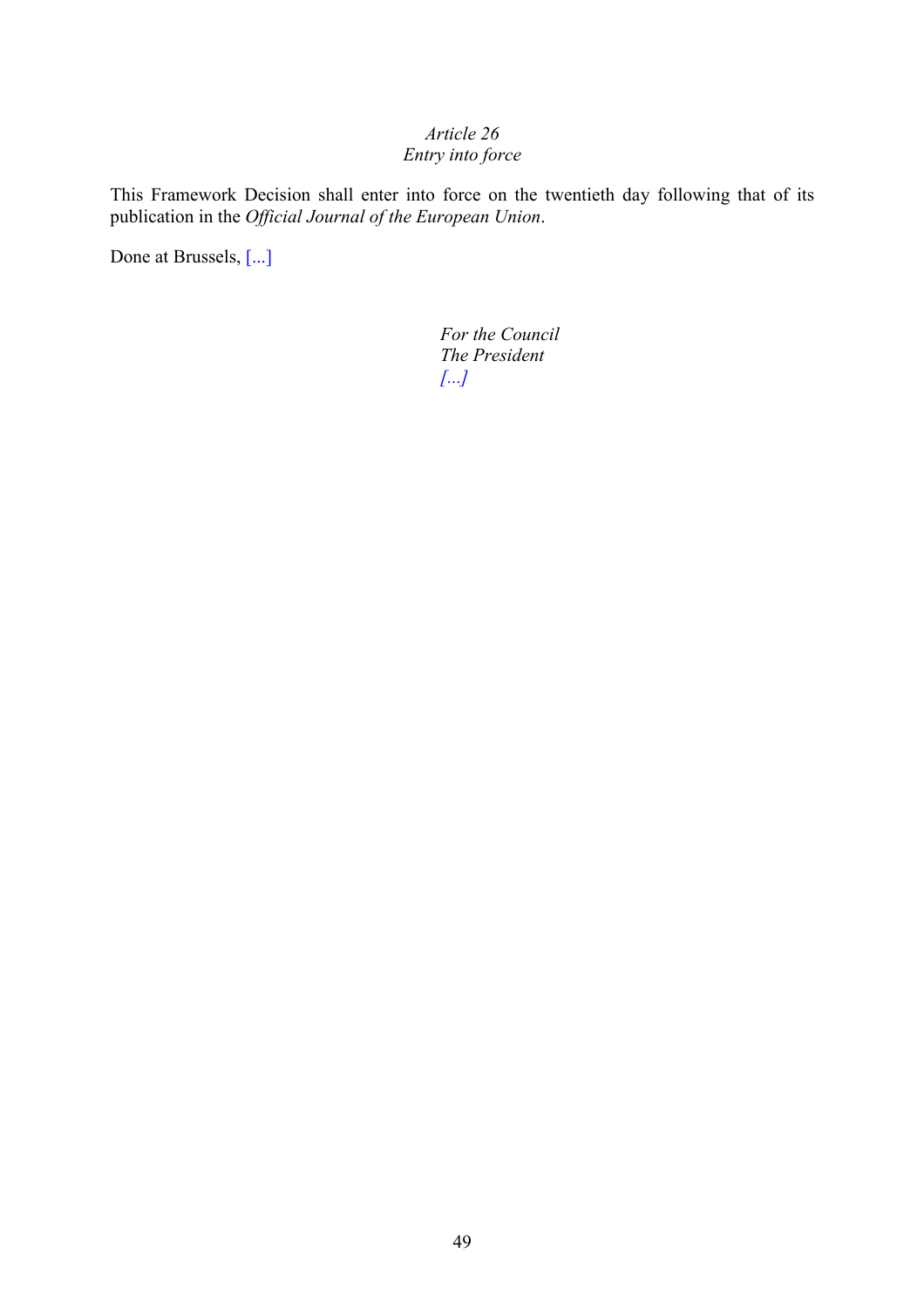## **Annex**

# **Form A**

## **EUROPEAN EVIDENCE WARRANT<sup>77</sup>**

This warrant has been issued by a competent judicial authority. I request that the objects, documents and data specified below be obtained and transferred.

I am satisfied that:

- (i) the objects, documents and data sought by this warrant are necessary and proportionate for the purpose of the proceedings specified below;
- (ii) it would be possible to obtain these objects, documents and data under the law of the issuing State in similar circumstances if they were available on the territory of the issuing State, even though different procedural measures might be used; and
- (iii) the objects, documents and data sought by this warrant are likely to be admissible in the proceedings for which they are sought.

 $77$  This warrant must be written in, or translated into, one of the official languages of the executing State or any other language accepted by that State.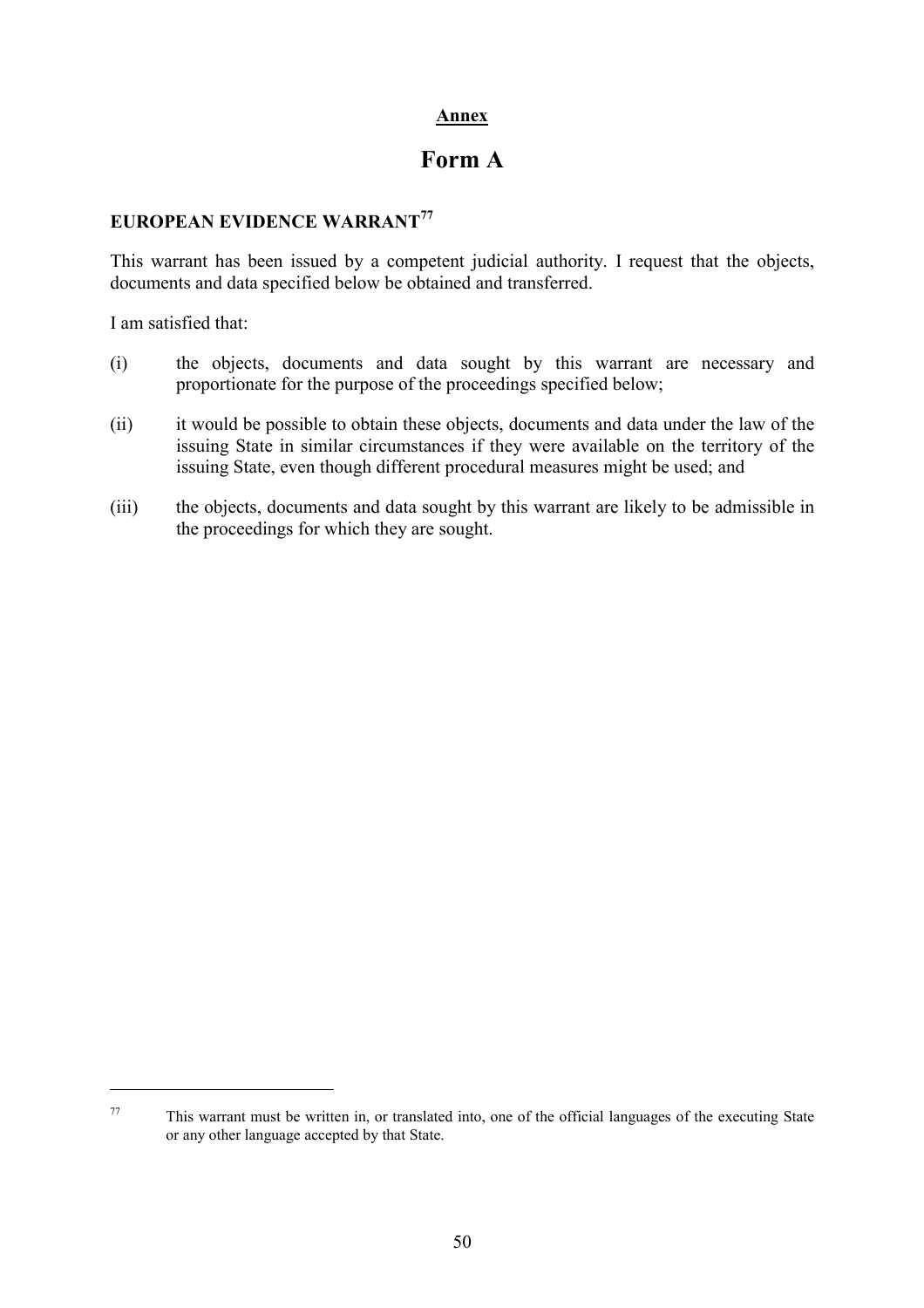# **(A) THE JUDICIAL AUTHORITY WHICH ISSUED THE WARRANT**

Official name:

|              | Tick the type of judicial authority which issued the warrant:                                                                                                                                                                                                                                             |
|--------------|-----------------------------------------------------------------------------------------------------------------------------------------------------------------------------------------------------------------------------------------------------------------------------------------------------------|
| $\Box$       | judge                                                                                                                                                                                                                                                                                                     |
| $\Box$       | investigating magistrate                                                                                                                                                                                                                                                                                  |
| $\Box$       | prosecutor                                                                                                                                                                                                                                                                                                |
|              |                                                                                                                                                                                                                                                                                                           |
|              |                                                                                                                                                                                                                                                                                                           |
|              |                                                                                                                                                                                                                                                                                                           |
|              |                                                                                                                                                                                                                                                                                                           |
|              |                                                                                                                                                                                                                                                                                                           |
|              |                                                                                                                                                                                                                                                                                                           |
|              | Languages in which it is possible to communicate with the issuing authority:                                                                                                                                                                                                                              |
| applicable): | Contact details (including languages in which it is possible to communicate with the person(s)) of<br>the person(s) to contact if additional information on the execution of the warrant is necessary or to<br>make necessary practical arrangements for the transfer of objects, documents and data. (if |
|              |                                                                                                                                                                                                                                                                                                           |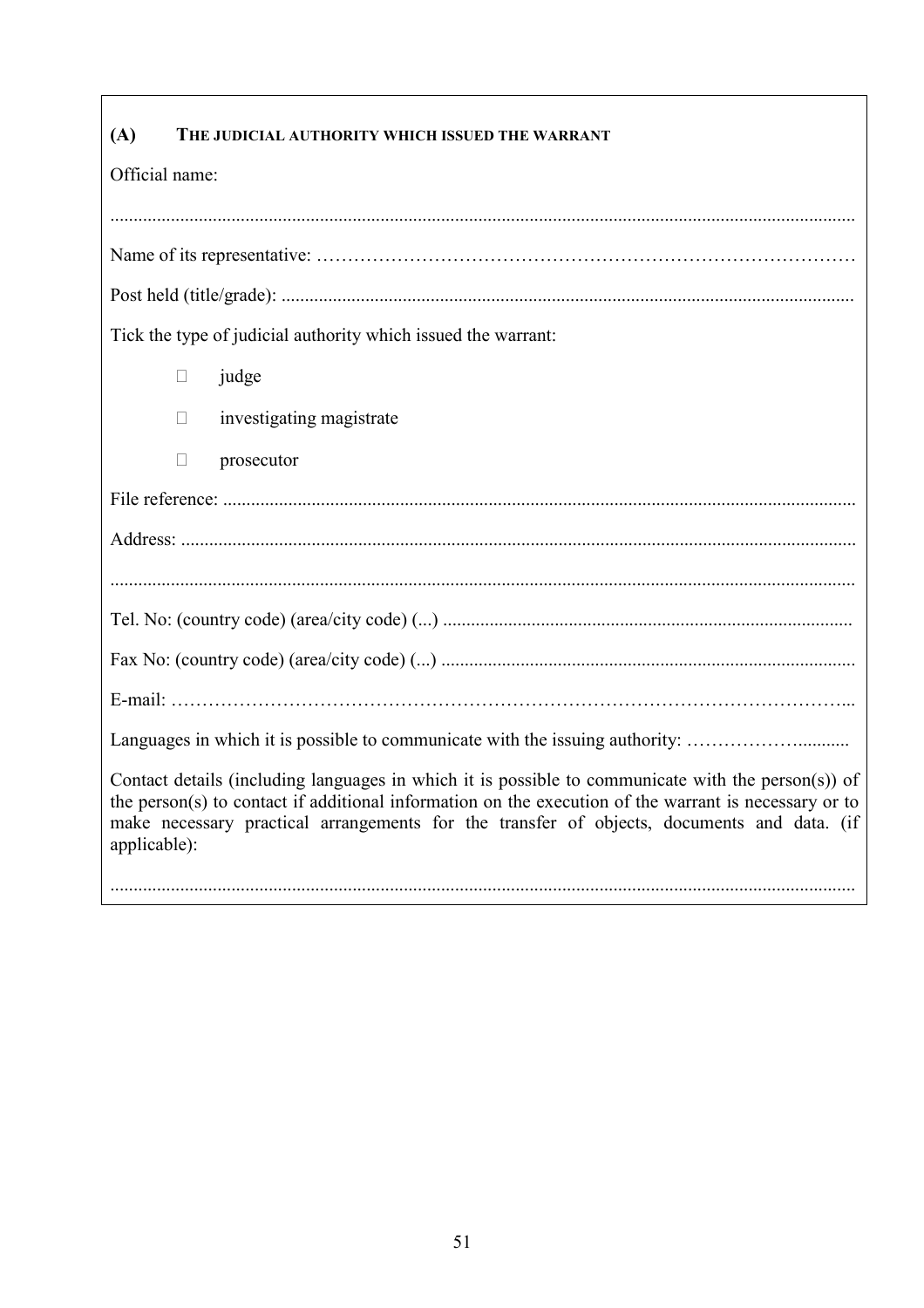## **(B) REASON FOR ISSUING THE WARRANT**

## **1. Description of the relevant grounds for issuing the European Evidence Warrant and a summary of the facts as known to the issuing judicial authority:**

...............................................................................................................................................................

............................................................................................................................................................... ............................................................................................................................................................... ............................................................................................................................................................... ............................................................................................................................................................... ............................................................................................................................................................... ............................................................................................................................................................... ...............................................................................................................................................................

## **2. Tick the type of proceedings for which the warrant is issued:**

- $\Box$  criminal proceedings; or
- $\Box$  proceedings brought by administrative authorities in respect of acts which are punishable under the national law of the issuing State by virtue of being infringements of the rules of law, and where the decision may give rise to proceedings before a court having jurisdiction in particular in criminal matters.

## **3. If applicable, tick one or more of the following offences to which the proceedings identified above relate(s) as defined by the law of the issuing State:**

- $\Box$  participation in a criminal organisation;
- **terrorism**;
- $\Box$  trafficking in human beings;
- $\Box$  sexual exploitation of children and child pornography;
- $\Box$  illicit trafficking in narcotic drugs and psychotropic substances;
- $\Box$  illicit trafficking in weapons, munitions and explosives;
- **corruption**;
- $\Box$  fraud, including that affecting the financial interests of the European Communities within the meaning of the Convention of 26 July 1995 on the protection of the European Communities' financial interests;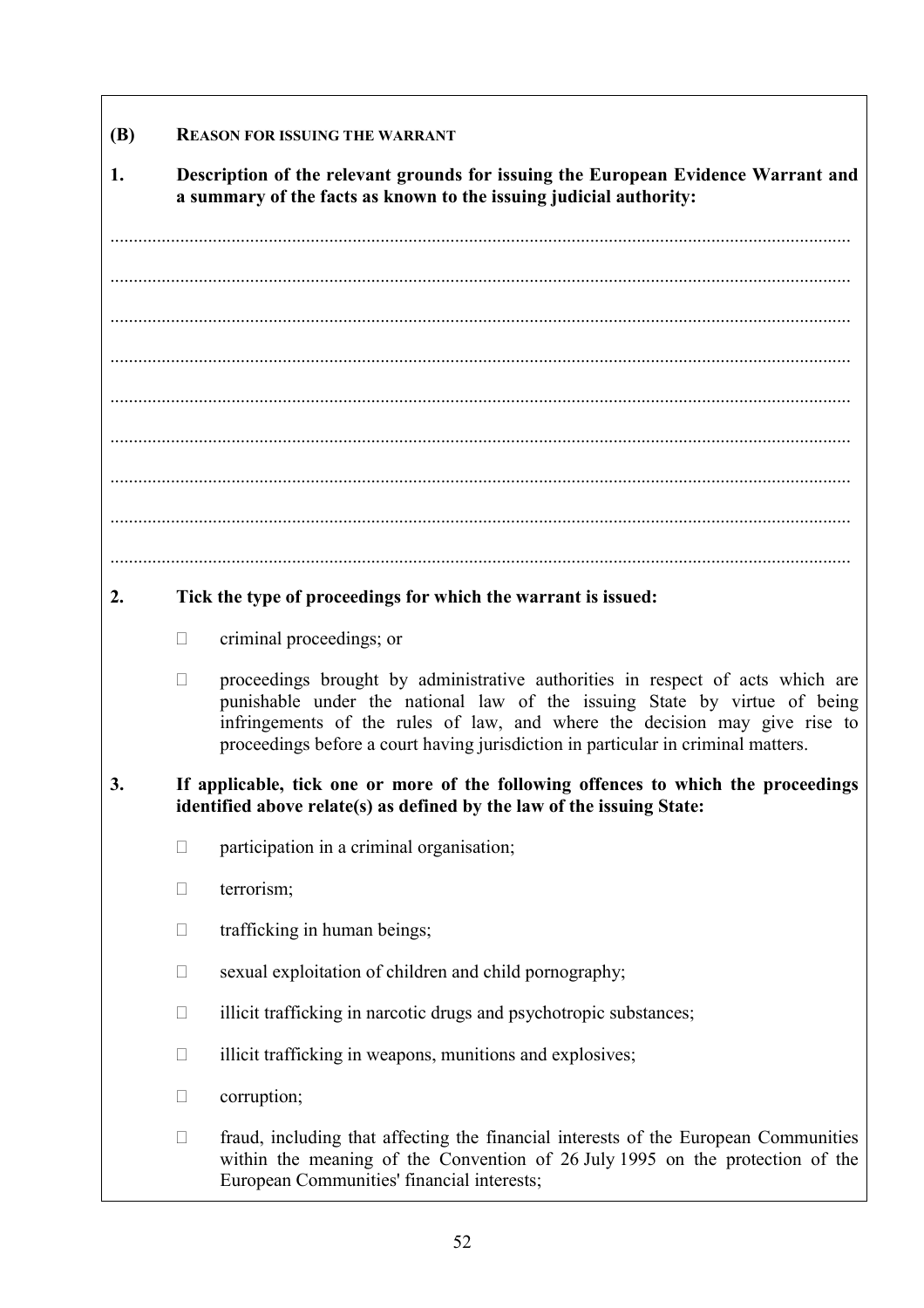|              | laundering of the proceeds of crime; |  |  |
|--------------|--------------------------------------|--|--|
|              |                                      |  |  |
| $\mathbf{1}$ |                                      |  |  |
|              |                                      |  |  |

- $\Box$  counterfeiting currency, including of the euro;
- computer-related crime;
- $\Box$  environmental crime, including illicit trafficking in endangered animal species and in endangered plant species and varieties;
- $\Box$  facilitation of unauthorised entry and residence;
- $\Box$  murder, grievous bodily injury;
- $\Box$  illicit trade in human organs and tissue;
- $\Box$  kidnapping, illegal restraint and hostage-taking;
- $\Box$  racism and xenophobia;
- □ organised or armed robbery;
- $\Box$  illicit trafficking in cultural goods, including antiques and works of art;
- $\Box$  swindling;
- □ racketeering and extortion;
- $\Box$  counterfeiting and piracy of products;
- $\Box$  forgery of administrative documents and trafficking therein;
- $\Box$  forgery of means of payment;
- $\Box$  illicit trafficking in hormonal substances and other growth promoters;
- $\Box$  illicit trafficking in nuclear or radioactive materials;
- $\Box$  trafficking in stolen vehicles;
- □ rape;
- arson;
- $\Box$  crimes within the jurisdiction of the International Criminal Court;
- $\Box$  unlawful seizure of aircraft/ships;
- □ sabotage;
- $\Box$  conduct which infringes road traffic regulations, including breaches of regulations pertaining to driving hours and rest periods and regulations on hazardous goods;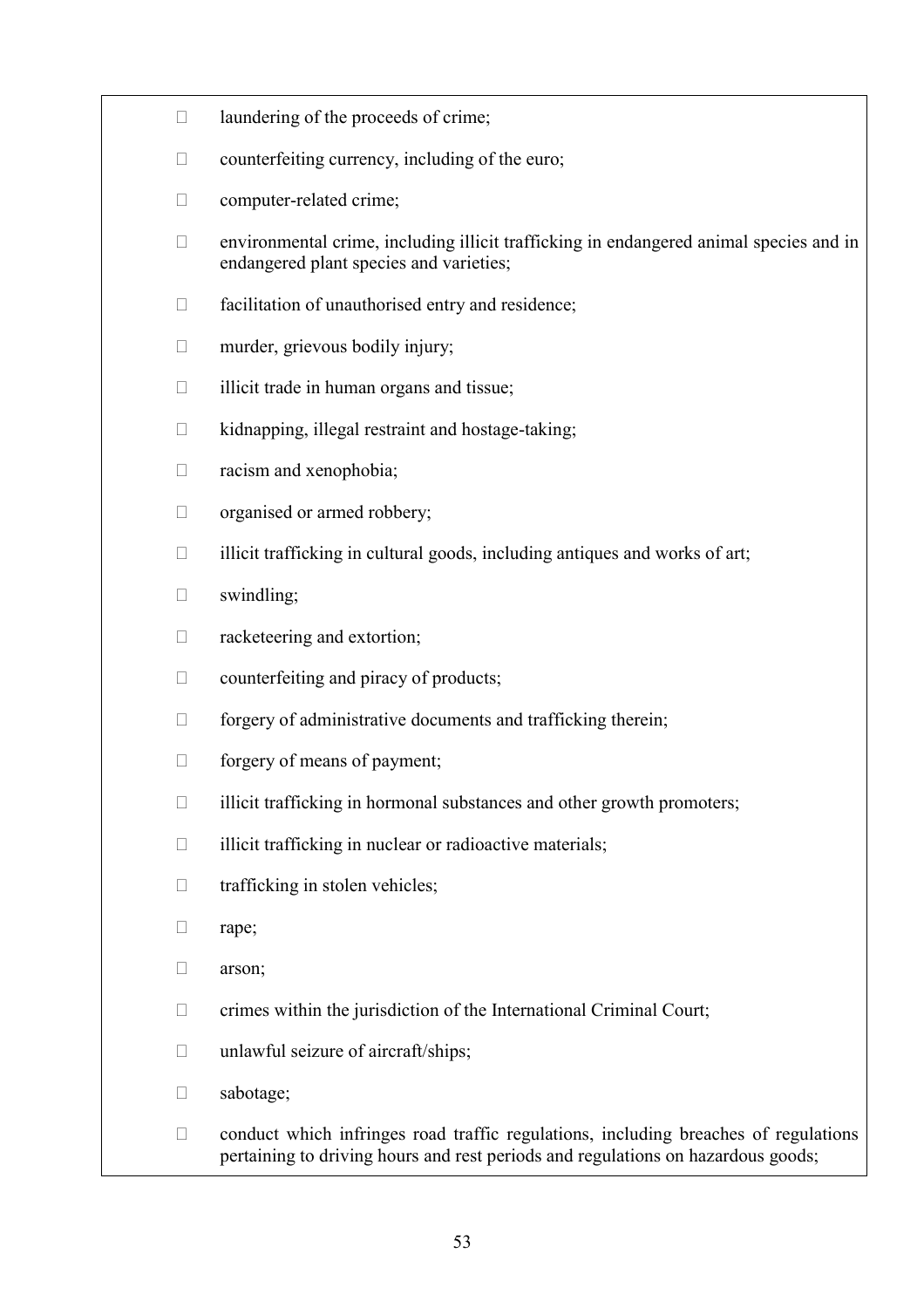|    | П            | smuggling of goods;                                                                                                                                                                                                                          |
|----|--------------|----------------------------------------------------------------------------------------------------------------------------------------------------------------------------------------------------------------------------------------------|
|    | П            | infringements of intellectual property rights;                                                                                                                                                                                               |
|    | $\mathbf{L}$ | threats and acts of violence against persons, including during sports events;                                                                                                                                                                |
|    | П            | criminal damage;                                                                                                                                                                                                                             |
|    | П            | theft;                                                                                                                                                                                                                                       |
|    | П            | offences established by the issuing State and serving the purpose of implementing<br>obligations arising from instruments adopted under the Treaty establishing the<br>European Community or under Title VI of the Treaty on European Union. |
| 4. |              | Full descriptions of the nature and legal classification of any offence(s) not covered by                                                                                                                                                    |
|    |              | section 3 above for which the warrant was issued:                                                                                                                                                                                            |
|    |              |                                                                                                                                                                                                                                              |
|    |              |                                                                                                                                                                                                                                              |
|    |              |                                                                                                                                                                                                                                              |
|    |              |                                                                                                                                                                                                                                              |
|    |              |                                                                                                                                                                                                                                              |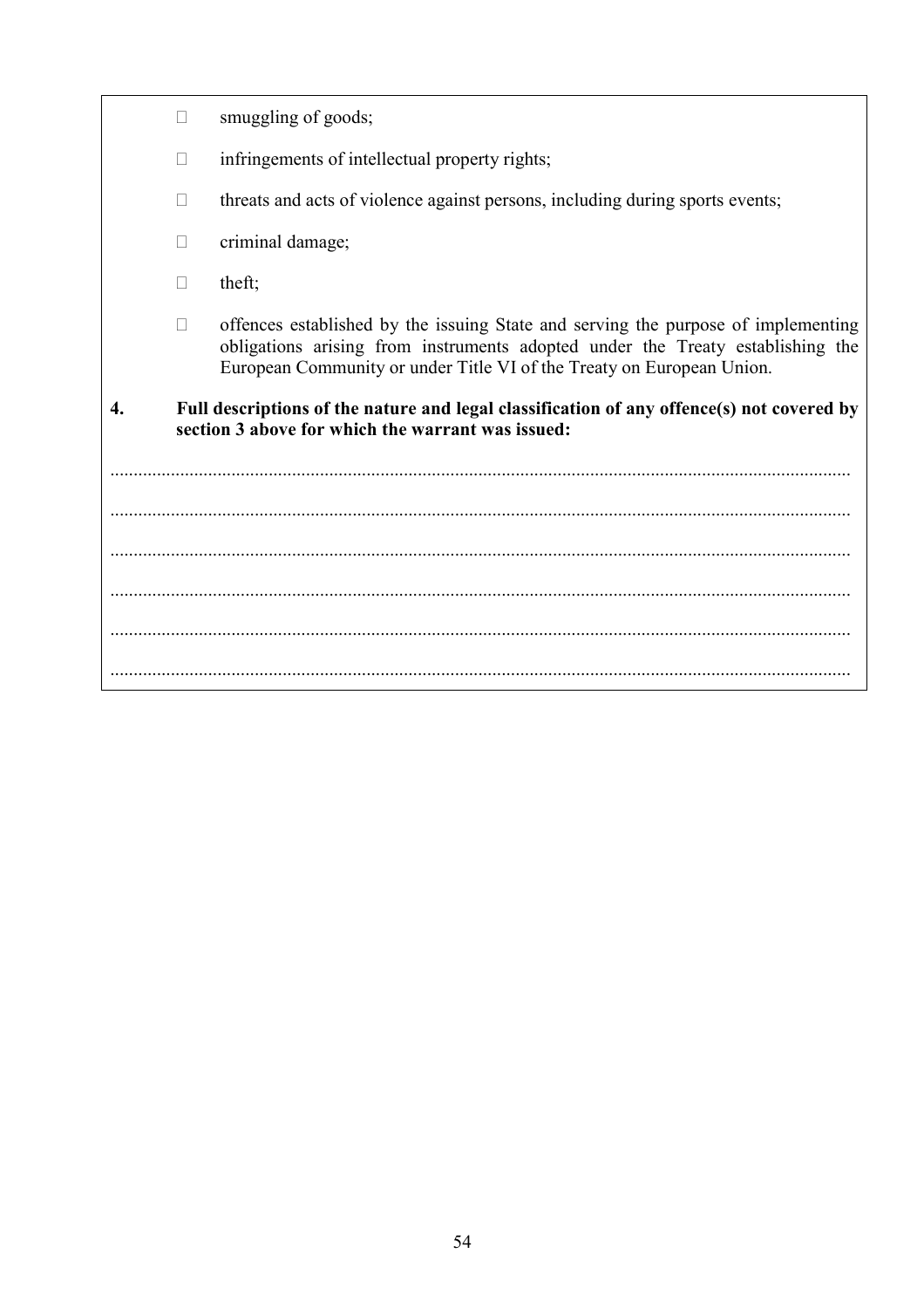#### $(C)$ **IDENTITY OF THE PERSONS CONCERNED**

Information regarding the identity of the (i) natural or (ii) legal person(s) in respect of whom objects, documents or data are sought (as applicable):

| (i)  | <b>Natural persons</b>                                                     |
|------|----------------------------------------------------------------------------|
|      |                                                                            |
|      |                                                                            |
|      |                                                                            |
|      |                                                                            |
|      |                                                                            |
|      |                                                                            |
|      |                                                                            |
|      |                                                                            |
|      | Residence and/or known address, if not known state the last known address: |
|      |                                                                            |
|      | Language(s) which the person understands (if known):                       |
| (ii) | <b>Legal persons</b>                                                       |
|      |                                                                            |
|      |                                                                            |
|      | Shortened name, commonly used name or trading name, where applicable:      |
|      |                                                                            |
|      |                                                                            |
|      | Address of registered office:                                              |
|      |                                                                            |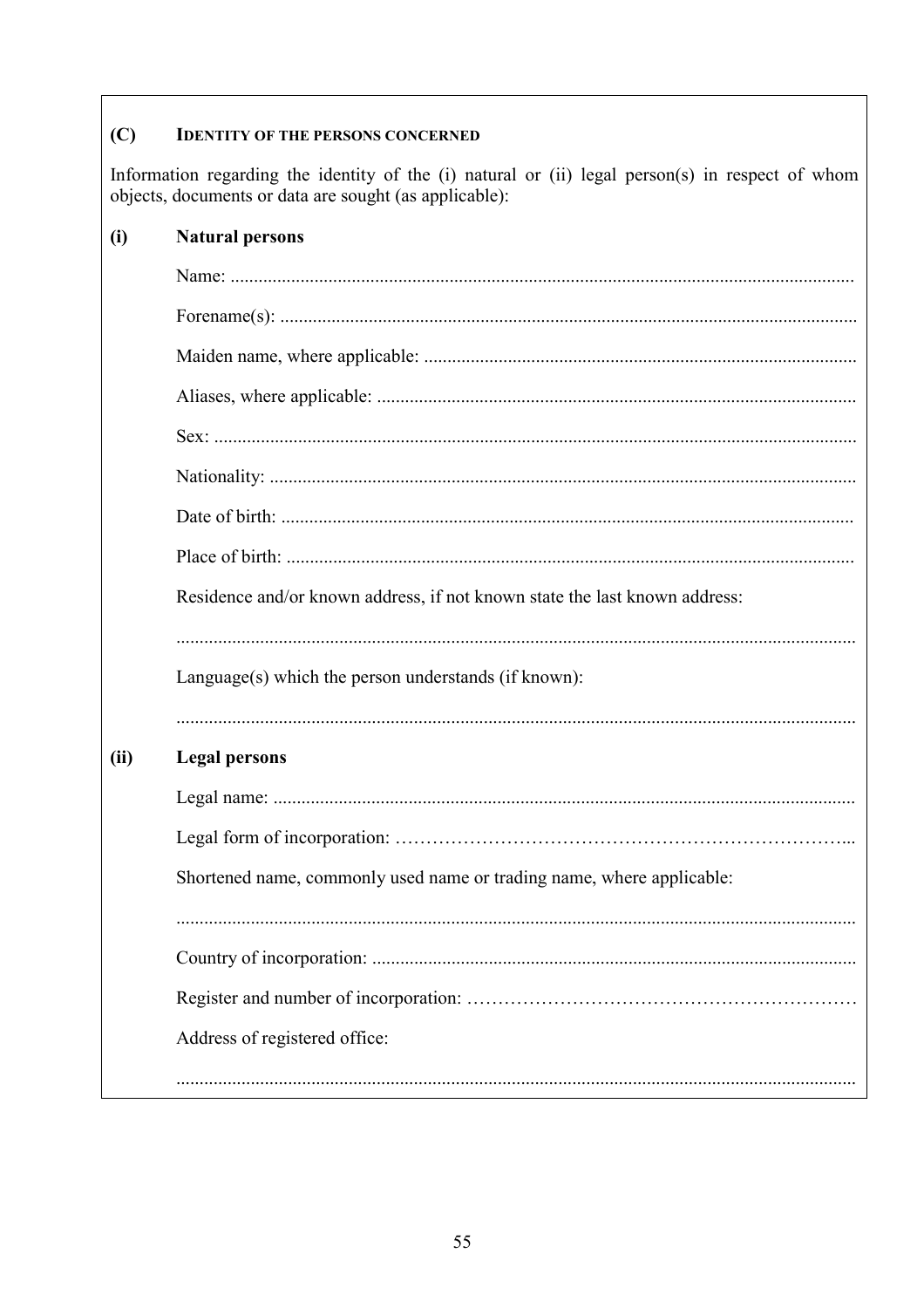| <b>(D)</b> | OBJECTS, DOCUMENTS OR DATA SOUGHT BY THE WARRANT                                                          |
|------------|-----------------------------------------------------------------------------------------------------------|
| 1.         | Description of what is sought by the warrant (tick and complete as appropriate):                          |
| $\Box$     | Objects:                                                                                                  |
|            |                                                                                                           |
|            |                                                                                                           |
|            |                                                                                                           |
|            |                                                                                                           |
| Ш          | Copy of criminal record required on person identified in section C.                                       |
|            | Information in judicial or police records on person identified in section C (further details<br>below):   |
|            |                                                                                                           |
|            |                                                                                                           |
|            |                                                                                                           |
|            |                                                                                                           |
| $\Box$     | Other documents and data (further details below):                                                         |
|            |                                                                                                           |
|            |                                                                                                           |
|            |                                                                                                           |
|            |                                                                                                           |
| 2.         | Is the material likely to be covered by any privileges or immunities (if so, provide<br>further details): |
|            |                                                                                                           |
|            |                                                                                                           |
|            |                                                                                                           |
|            |                                                                                                           |
| 3.         | Location of objects, documents or data (to the extent known or believed):                                 |
|            |                                                                                                           |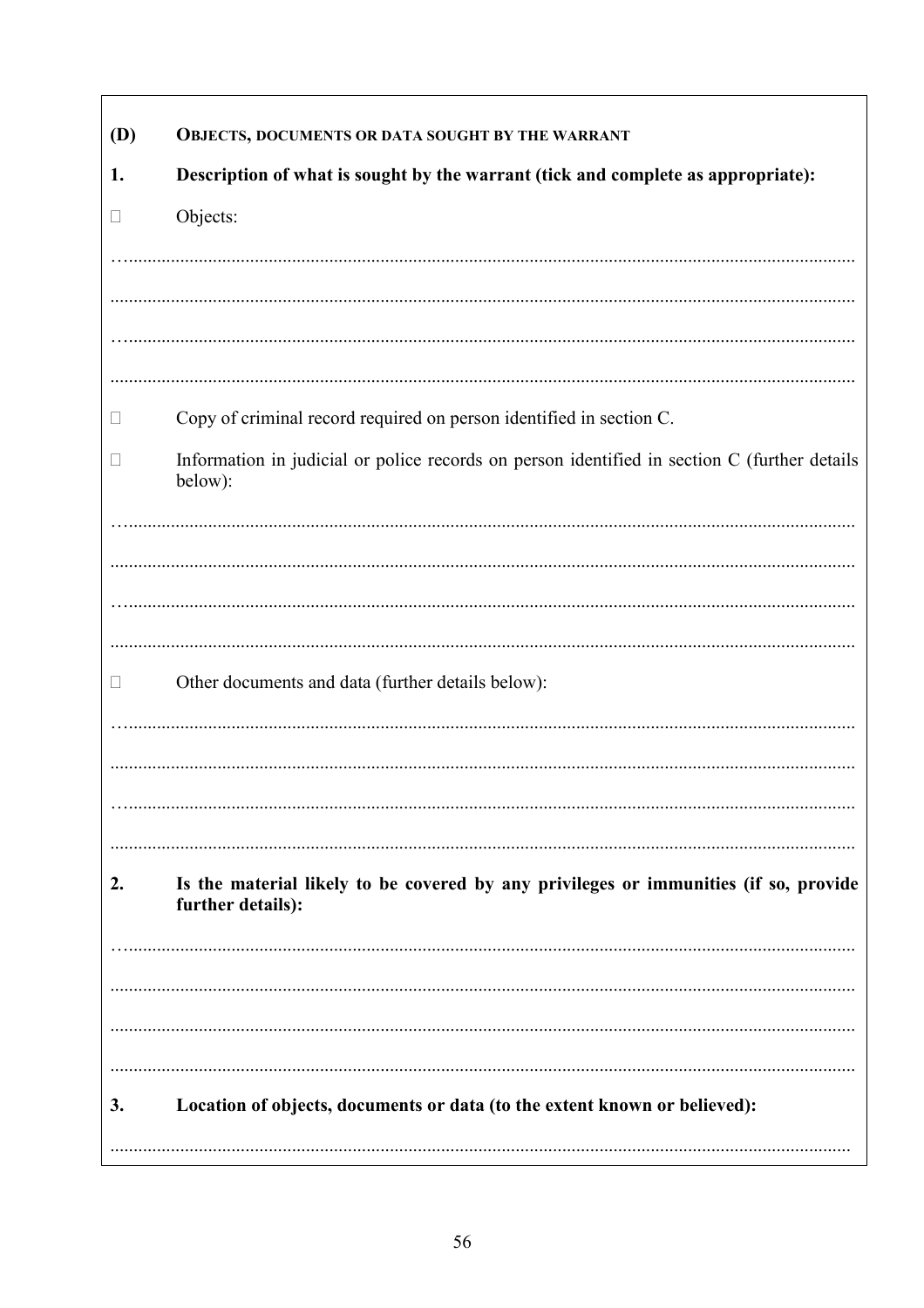| 4.   | Information regarding the identity of the (i) natural or (ii) legal person(s) believed to<br>hold the objects, documents and data (where applicable): |
|------|-------------------------------------------------------------------------------------------------------------------------------------------------------|
| (i)  | <b>Natural persons:</b>                                                                                                                               |
|      |                                                                                                                                                       |
|      |                                                                                                                                                       |
|      |                                                                                                                                                       |
|      |                                                                                                                                                       |
|      |                                                                                                                                                       |
|      |                                                                                                                                                       |
|      |                                                                                                                                                       |
|      |                                                                                                                                                       |
|      | Residence and/or known address, if not known state the last known address:                                                                            |
|      | Language(s) which the person understands:                                                                                                             |
| (ii) | <b>Legal persons:</b>                                                                                                                                 |
|      |                                                                                                                                                       |
|      |                                                                                                                                                       |
|      | Shortened name, commonly used name or trading name, where applicable:                                                                                 |
|      |                                                                                                                                                       |
|      |                                                                                                                                                       |
|      |                                                                                                                                                       |
|      |                                                                                                                                                       |
|      | Other address(es) where business is conducted:                                                                                                        |
|      |                                                                                                                                                       |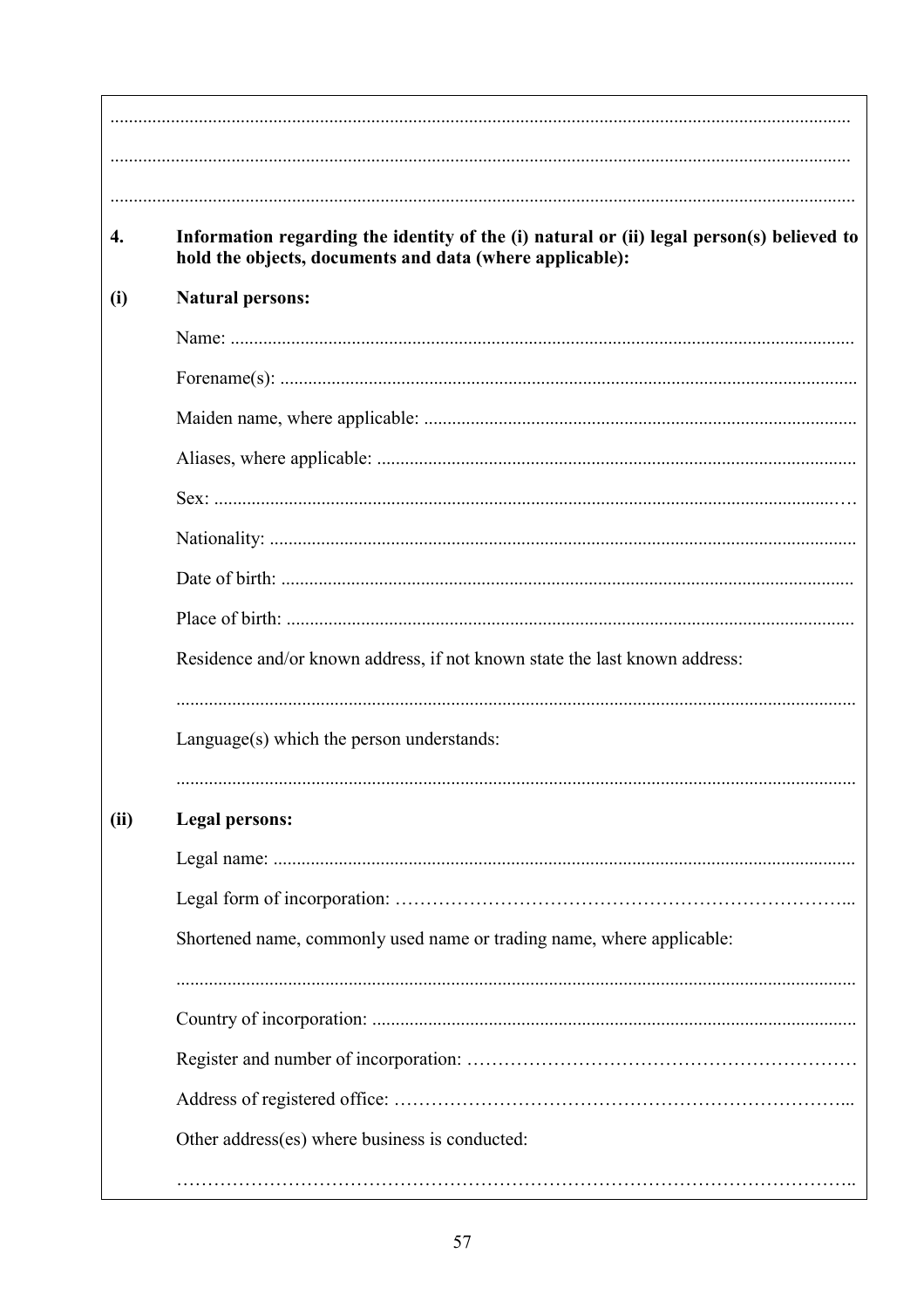| (E)              | <b>EXECUTION OF THE WARRANT</b>                                                                                                                                                                 |
|------------------|-------------------------------------------------------------------------------------------------------------------------------------------------------------------------------------------------|
| 1.               | Deadlines for execution of the warrant are laid down in the Framework Decision.<br>But, if the request is particularly urgent, please indicate any earlier deadline and the<br>reason for this: |
| $\overline{2}$ . | Tick and complete if any of the following are applicable:                                                                                                                                       |
| $\Box$           | it is necessary to use coercive measures to obtain the objects, documents and data to<br>prevent their alteration, movement or destruction (justification and further details below)            |
| $\Box$           | it is necessary to keep the facts and substance of the investigation confidential (further<br>details below)                                                                                    |
|                  | a competent authority of the issuing State – or an interested party nominated by the issuing<br>$\alpha$ authority – is required to be present during the search (further details below)        |
|                  | a record is required of the handling of the evidence (further details below)                                                                                                                    |
|                  | other formalities (which are not contrary to the fundamental principles of the law of the<br>executing State) are required as explained below:                                                  |
|                  |                                                                                                                                                                                                 |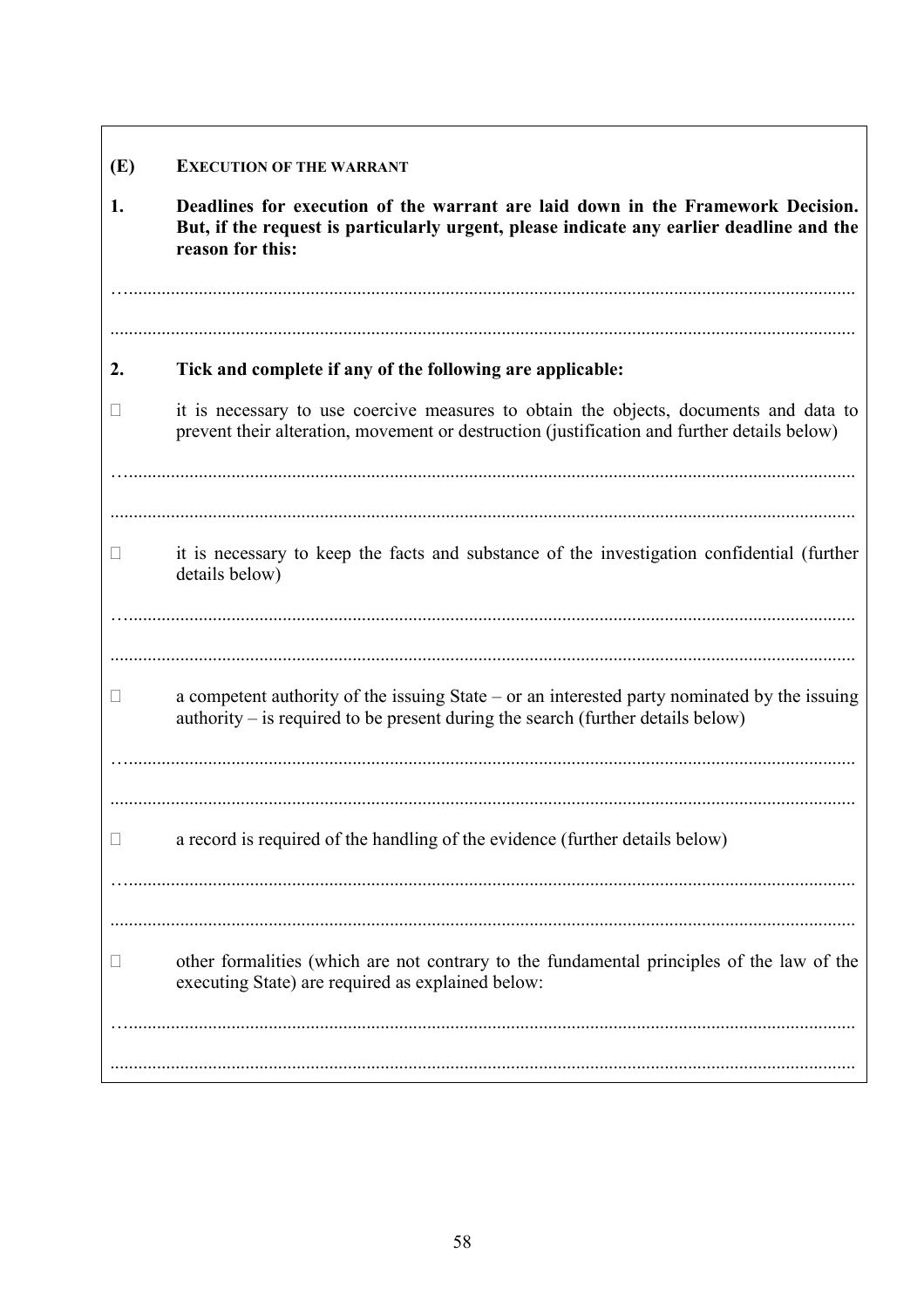| (F)              | LEGAL REMEDIES AGAINST COERCIVE MEASURES TAKEN PURSUANT TO THE WARRANT                                                                                                                                             |
|------------------|--------------------------------------------------------------------------------------------------------------------------------------------------------------------------------------------------------------------|
| 1.               | Description of the legal remedies for interested parties, including bona fide third<br>parties, available in the issuing State including necessary steps to take:                                                  |
|                  |                                                                                                                                                                                                                    |
|                  |                                                                                                                                                                                                                    |
| $\overline{2}$ . | Court before which the action may be taken                                                                                                                                                                         |
|                  |                                                                                                                                                                                                                    |
| 3.               | Information as to those for whom the action is available                                                                                                                                                           |
| 4.               | Time limit for submission of the action                                                                                                                                                                            |
| 5.               | Authority in the issuing State who can supply further information on procedures for<br>submitting appeals in the issuing State and on whether legal assistance and<br>interpretation and translation is available: |
|                  |                                                                                                                                                                                                                    |
|                  |                                                                                                                                                                                                                    |
|                  |                                                                                                                                                                                                                    |
|                  |                                                                                                                                                                                                                    |
|                  |                                                                                                                                                                                                                    |
|                  |                                                                                                                                                                                                                    |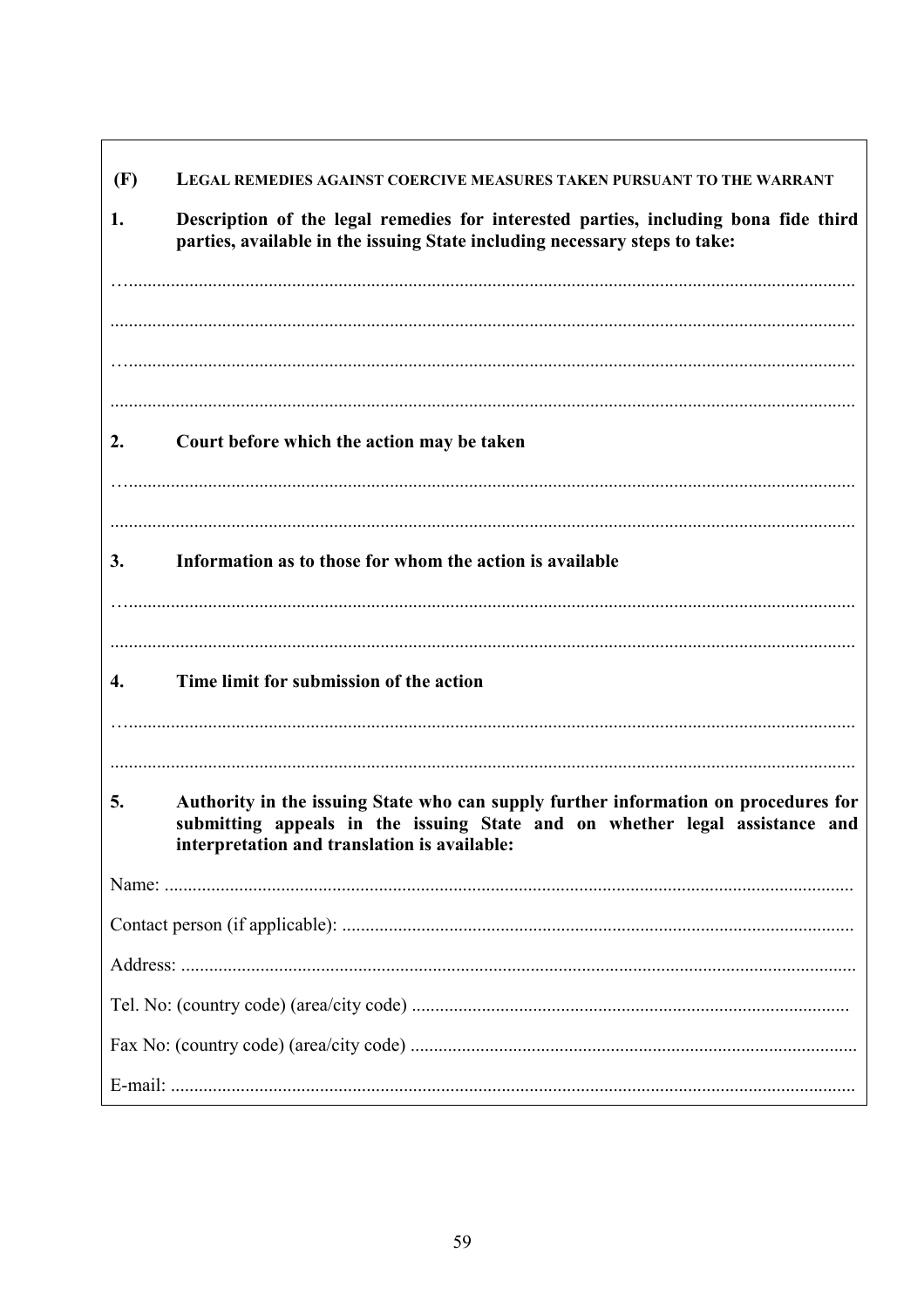| Signature of the issuing judicial authority and /or its representative certifying the |
|---------------------------------------------------------------------------------------|
|                                                                                       |
|                                                                                       |
|                                                                                       |
|                                                                                       |
|                                                                                       |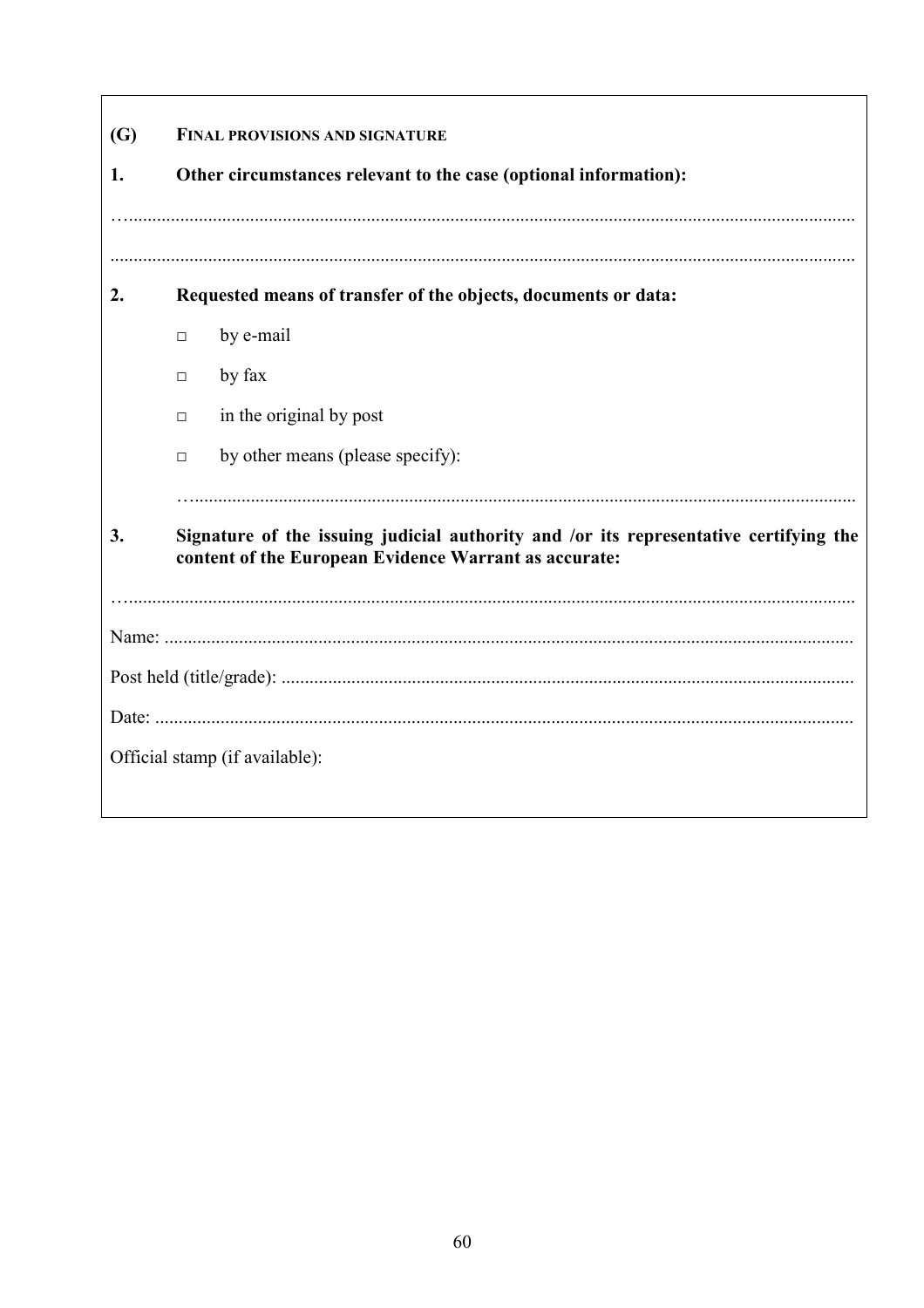# **Form B**

## **Warrant for additional evidence required by the issuing State with respect to an earlier European Evidence Warrant<sup>78</sup>**

This warrant for additional evidence is issued by a judicial authority with competence to issue a European Evidence Warrant. I attach a copy of the original European Evidence Warrant to which this warrant relates.

I request that the objects, documents or data specified below be obtained and transferred.

I am satisfied that:

 $\overline{a}$ 

- (i) the content of the original European Evidence Warrant to which this request relates is still accurate;
- (ii) the objects, documents or data sought by this additional warrant are necessary and proportionate for the purpose of the proceedings specified in the original warrant;
- (iii) it would be possible to obtain these objects, documents or data under the law of the issuing State in similar circumstances if they were available on the territory of the issuing State, even though different procedural measures might be used; and
- (iv) the objects, documents or data to which this additional warrant relates are likely to be admissible in the proceedings for which they is sought.

## **(A) DETAILS OF THE ORIGINAL EUROPEAN EVIDENCE WARRANT**

Date issued: ...........................................................................................................................................

File reference on original warrant: ........................................................................................................

References on any exchange of correspondence pursuant to the original warrant:

<sup>78</sup> This form must be written in, or translated into, one of the official languages of the executing State or any other language accepted by that State.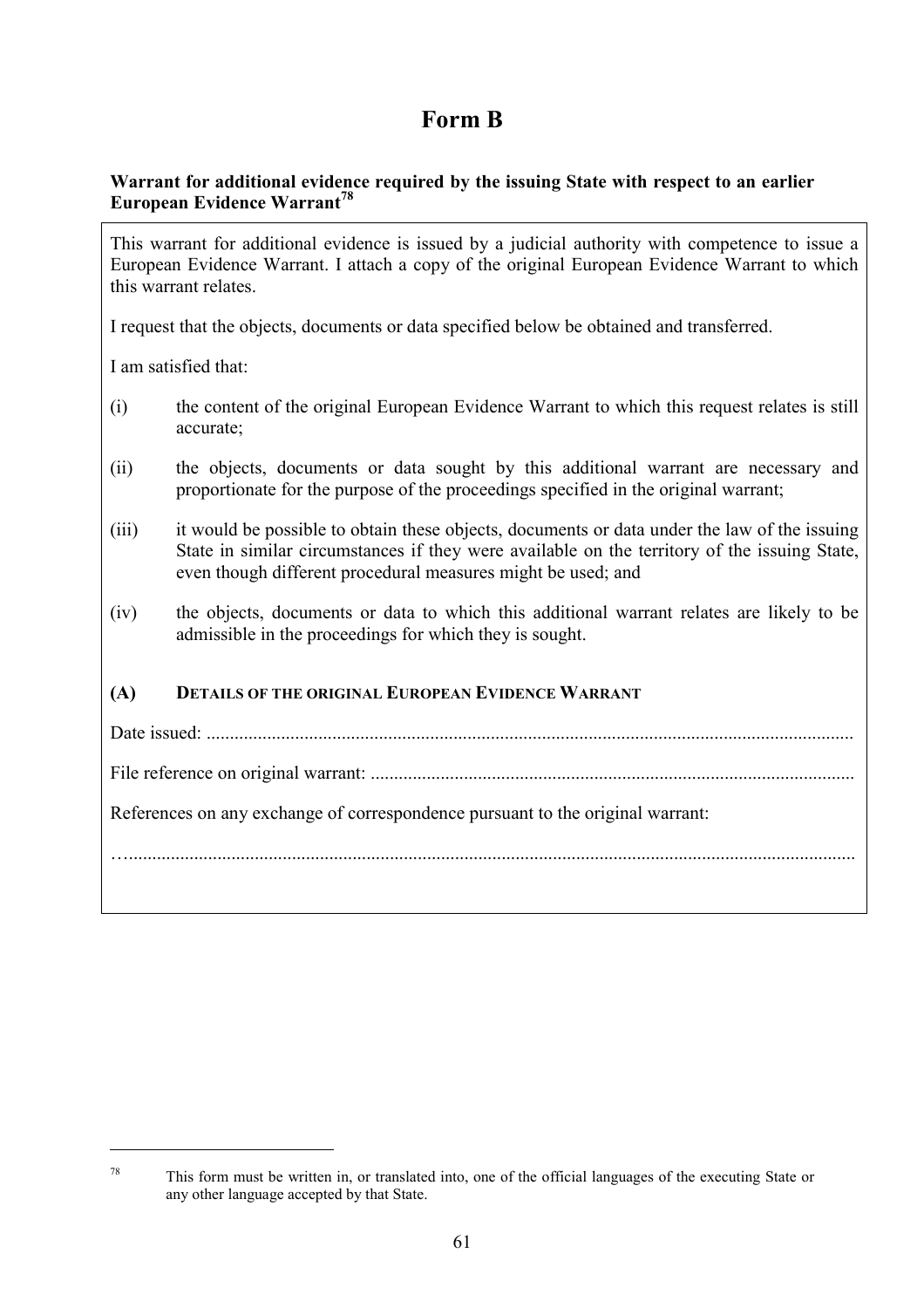| <b>(B)</b> | OBJECTS, DOCUMENTS OR DATA SOUGHT BY THE WARRANT                                                                                |
|------------|---------------------------------------------------------------------------------------------------------------------------------|
| 1.         | Description of what is sought by the warrant (tick and complete as appropriate):                                                |
| ⊔          | Objects:                                                                                                                        |
|            |                                                                                                                                 |
|            |                                                                                                                                 |
|            |                                                                                                                                 |
|            |                                                                                                                                 |
|            |                                                                                                                                 |
|            |                                                                                                                                 |
| □          | Copy of criminal record required on person identified in section C of the original warrant.                                     |
| $\Box$     | Information in judicial or police records on person identified in section C of the original<br>warrant (further details below): |
|            |                                                                                                                                 |
|            |                                                                                                                                 |
|            |                                                                                                                                 |
|            |                                                                                                                                 |
|            |                                                                                                                                 |
| □          | Other documents and data (further details below):                                                                               |
|            |                                                                                                                                 |
|            |                                                                                                                                 |
|            |                                                                                                                                 |
|            |                                                                                                                                 |
|            |                                                                                                                                 |
|            |                                                                                                                                 |
| 2.         | Is the material likely to be covered by any privileges or immunities (if so, provide<br>further details):                       |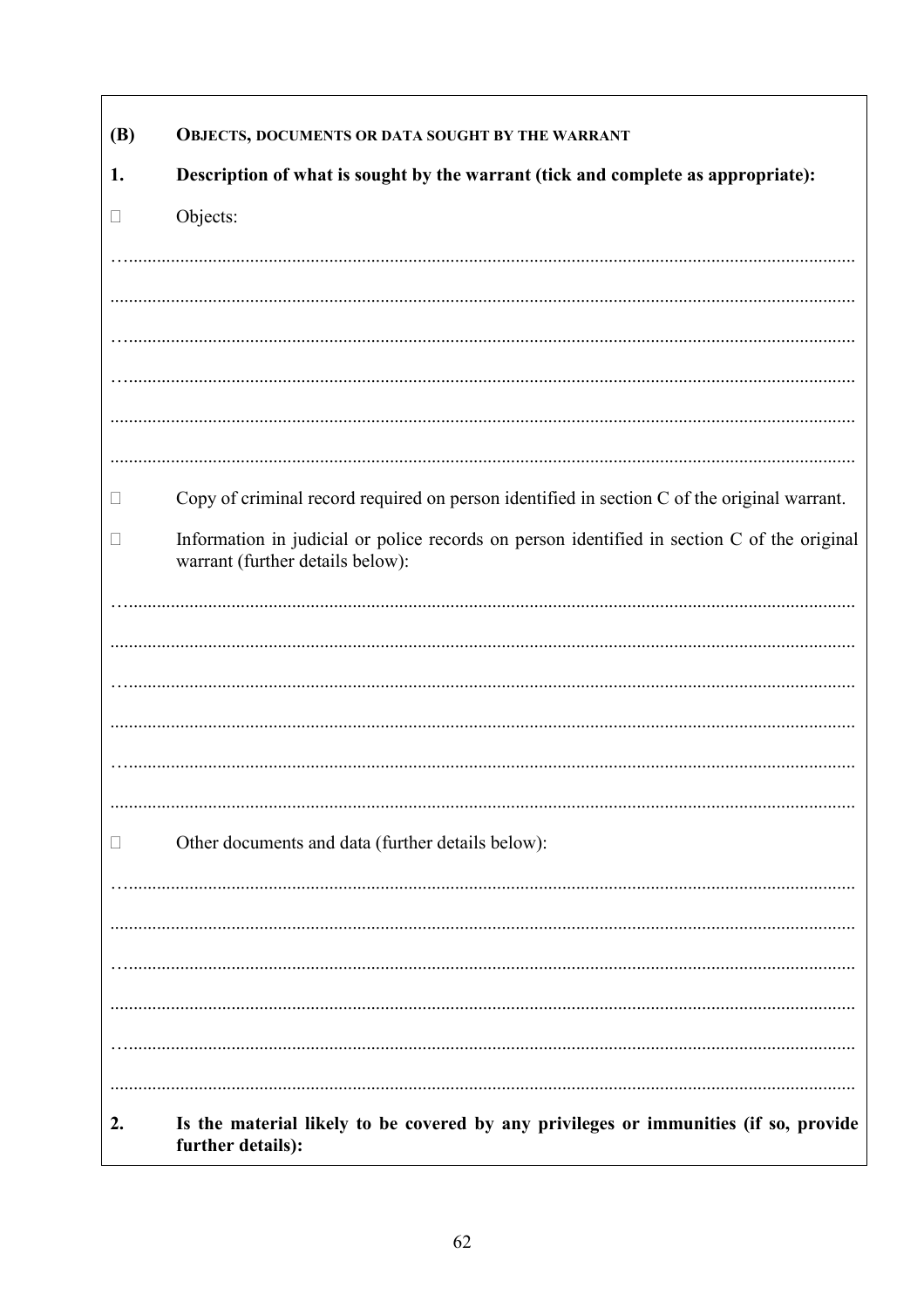| 3.   | Location of objects, documents or data (to the extent known or believed):                                                                             |
|------|-------------------------------------------------------------------------------------------------------------------------------------------------------|
|      |                                                                                                                                                       |
|      |                                                                                                                                                       |
| 4.   | Information regarding the identity of the (i) natural or (ii) legal person(s) believed to<br>hold the objects, documents and data (where applicable): |
| (i)  | <b>Natural persons:</b>                                                                                                                               |
|      |                                                                                                                                                       |
|      |                                                                                                                                                       |
|      |                                                                                                                                                       |
|      |                                                                                                                                                       |
|      |                                                                                                                                                       |
|      |                                                                                                                                                       |
|      |                                                                                                                                                       |
|      |                                                                                                                                                       |
|      | Residence and/or known address, if not known state the last known address:                                                                            |
|      | Language(s) which the person understands:                                                                                                             |
| (ii) | <b>Legal persons:</b>                                                                                                                                 |
|      |                                                                                                                                                       |
|      |                                                                                                                                                       |
|      | Shortened name, commonly used name or trading name, where applicable:                                                                                 |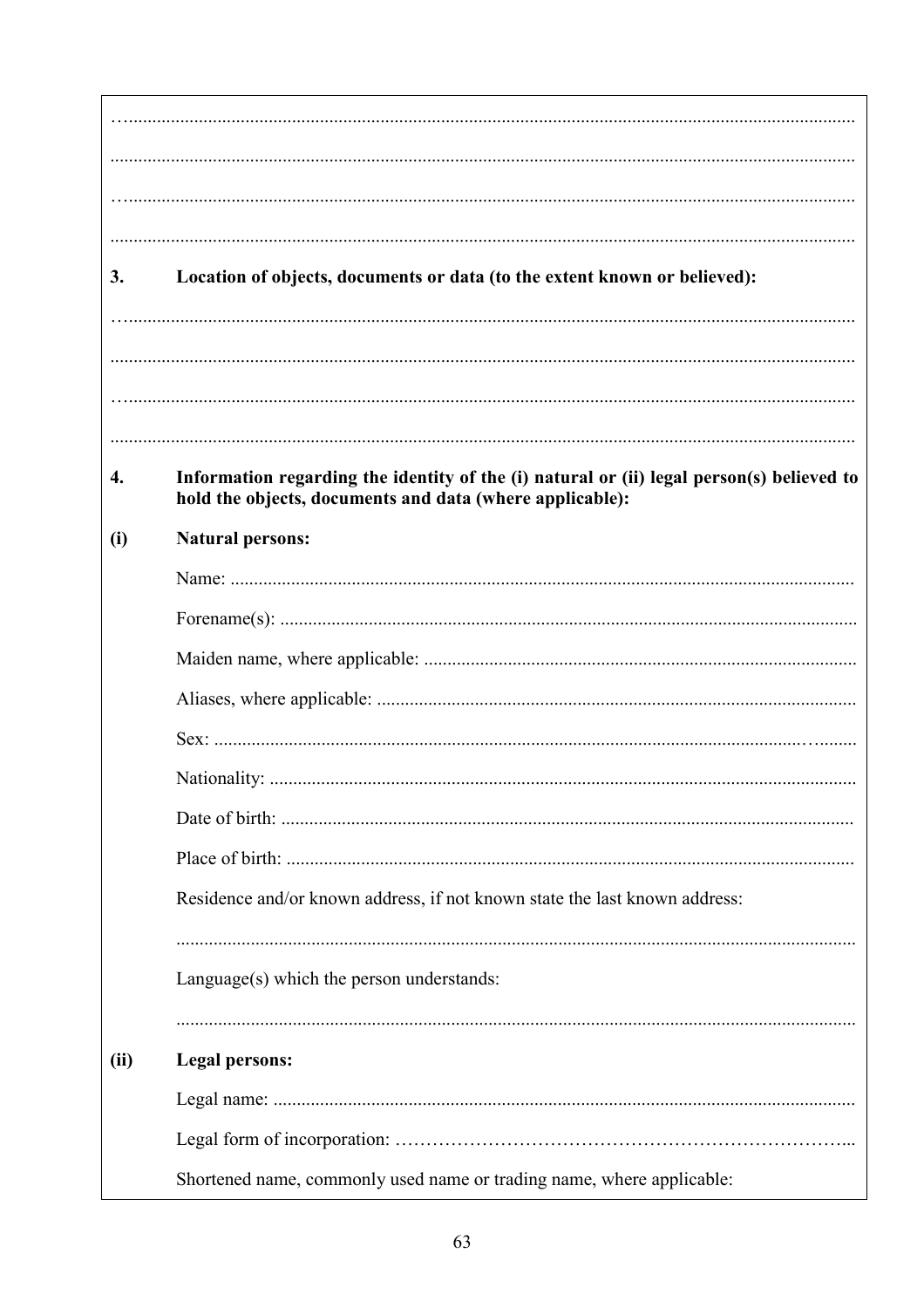| Other address(es) where business is conducted: |
|------------------------------------------------|
|                                                |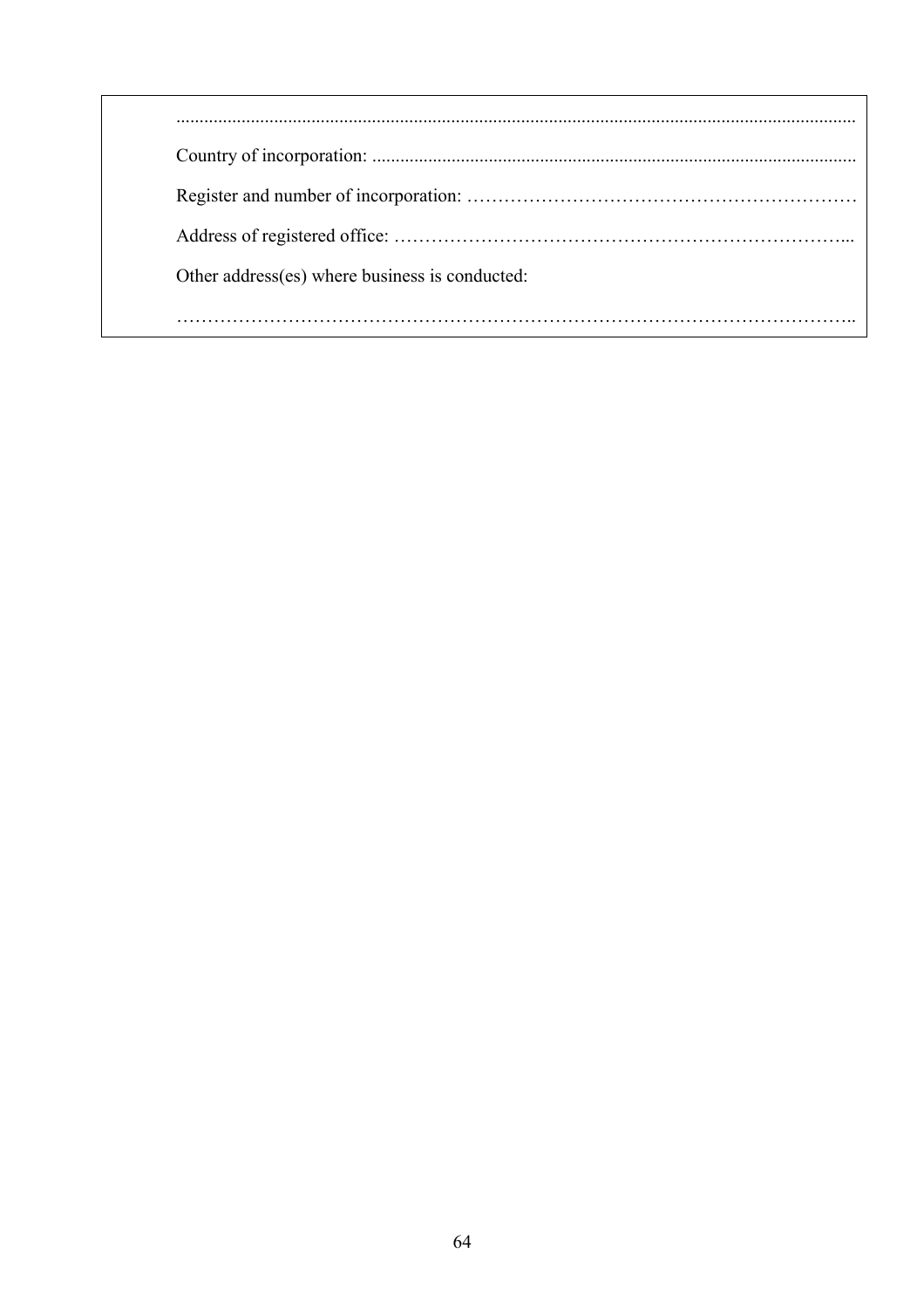| (C)<br>1. | <b>EXECUTION OF THE WARRANT</b><br>Deadlines for execution of the warrant are laid down in the Framework Decision.<br>But, if the request is particularly urgent, please indicate any earlier deadline and the<br>reason for this: |
|-----------|------------------------------------------------------------------------------------------------------------------------------------------------------------------------------------------------------------------------------------|
| 2.        | Tick if any of the following are applicable:                                                                                                                                                                                       |
| $\Box$    | it is necessary to use coercive measures to obtain the objects, documents or data to prevent<br>their alteration, movement or destruction (justification and further details below)                                                |
| Ш         | it is necessary to keep the facts and substance of the investigation confidential (further<br>details below)                                                                                                                       |
|           | a competent authority of the issuing State – or an interested party nominated by the issuing<br>$\alpha$ authority – is required to be present during the search (further details below)                                           |
|           | a record is required of the handling of the evidence (further details below)                                                                                                                                                       |
|           | other formalities (which are not contrary to the fundamental principles of the law of the<br>executing State) are required as explained below:                                                                                     |
|           |                                                                                                                                                                                                                                    |